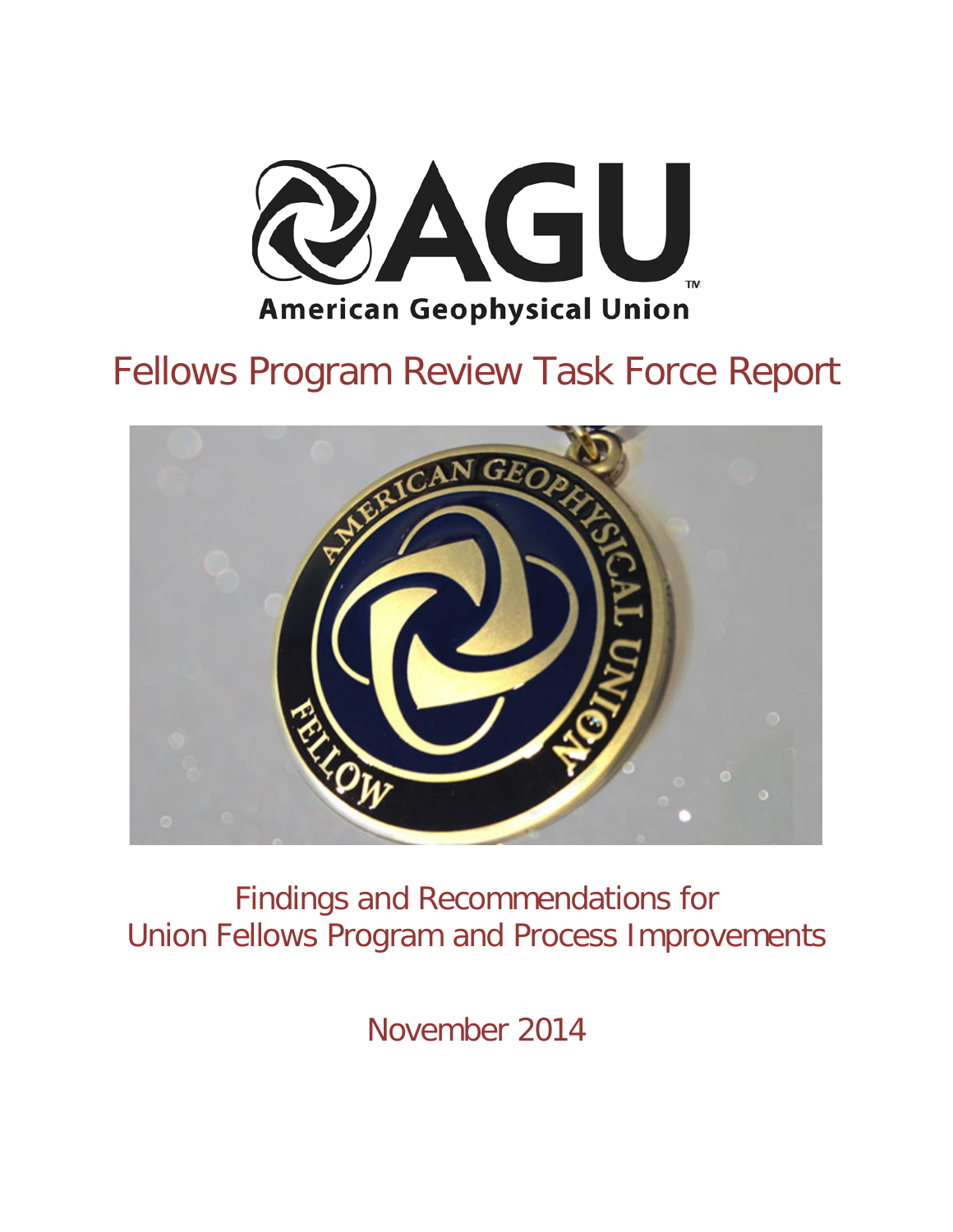

**▬▬▬▬▬▬▬▬▬▬▬▬▬▬▬▬▬▬▬▬▬▬▬▬▬▬▬▬▬▬▬▬▬▬▬▬▬▬▬▬▬**

The AGU Fellows Class of 2011

"AGU members should know that the Fellows Committee is a wonderful committee on which to serve. Most of the hard work involves reading the nomination packages of 70 or so [up to 106 in 2014] uncommonly interesting people and electing about half of them as Fellows. The Committee is confident that their election brought considerable joy to those elected, as well as to their parents and spouses, nominators and supporters, and superiors and colleagues. All in all, the Fellows Committee brought a lot of happiness to hundreds, perhaps a thousand people around the world with a single morning's work [now 2 days], and that's getting hard to do these days. Moreover, the Committee is equally confident that the mistakes it makes, mostly forced upon it by the 0.1%-ofthe-membership rule, are always correctable in years to come."

— Thomas C. Hanks, Chair, Fellows Committee, 1996-98 Eos, Vol. 78, No. 30, July 29, 1997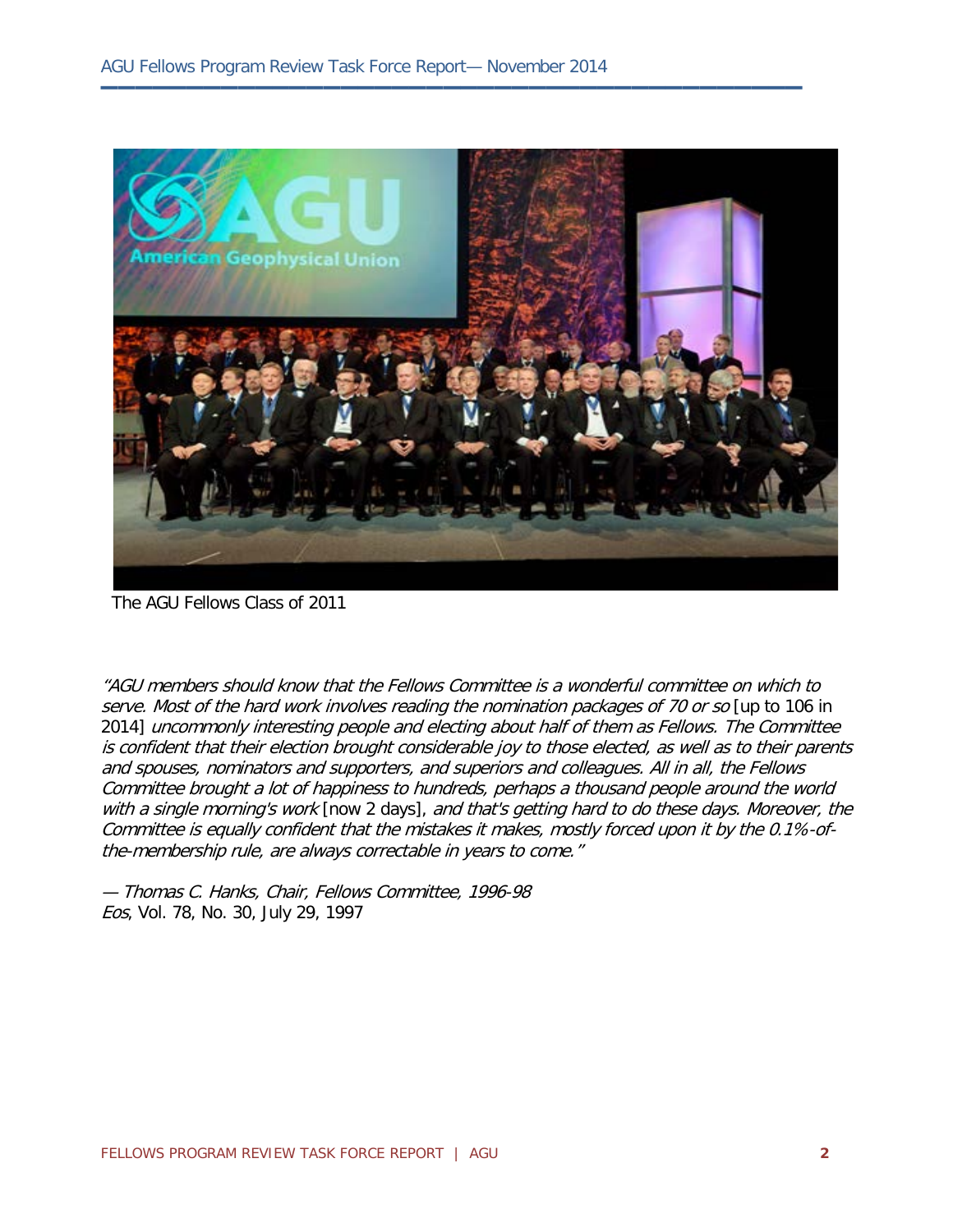### **CONTENTS**

**▬▬▬▬▬▬▬▬▬▬▬▬▬▬▬▬▬▬▬▬▬▬▬▬▬▬▬▬▬▬▬▬▬▬▬▬▬▬▬▬▬**

|                | 4. THE AGU FELLOWS NOMINATION PROCESS AND DIVERSITY PERFORMANCE 8 |  |
|----------------|-------------------------------------------------------------------|--|
|                |                                                                   |  |
|                |                                                                   |  |
|                |                                                                   |  |
|                |                                                                   |  |
|                |                                                                   |  |
| 10. APPENDICES |                                                                   |  |
|                |                                                                   |  |
|                | <b>B. FELLOWS NOMINATION GUIDELINES</b>                           |  |
|                |                                                                   |  |
|                |                                                                   |  |
| F.             |                                                                   |  |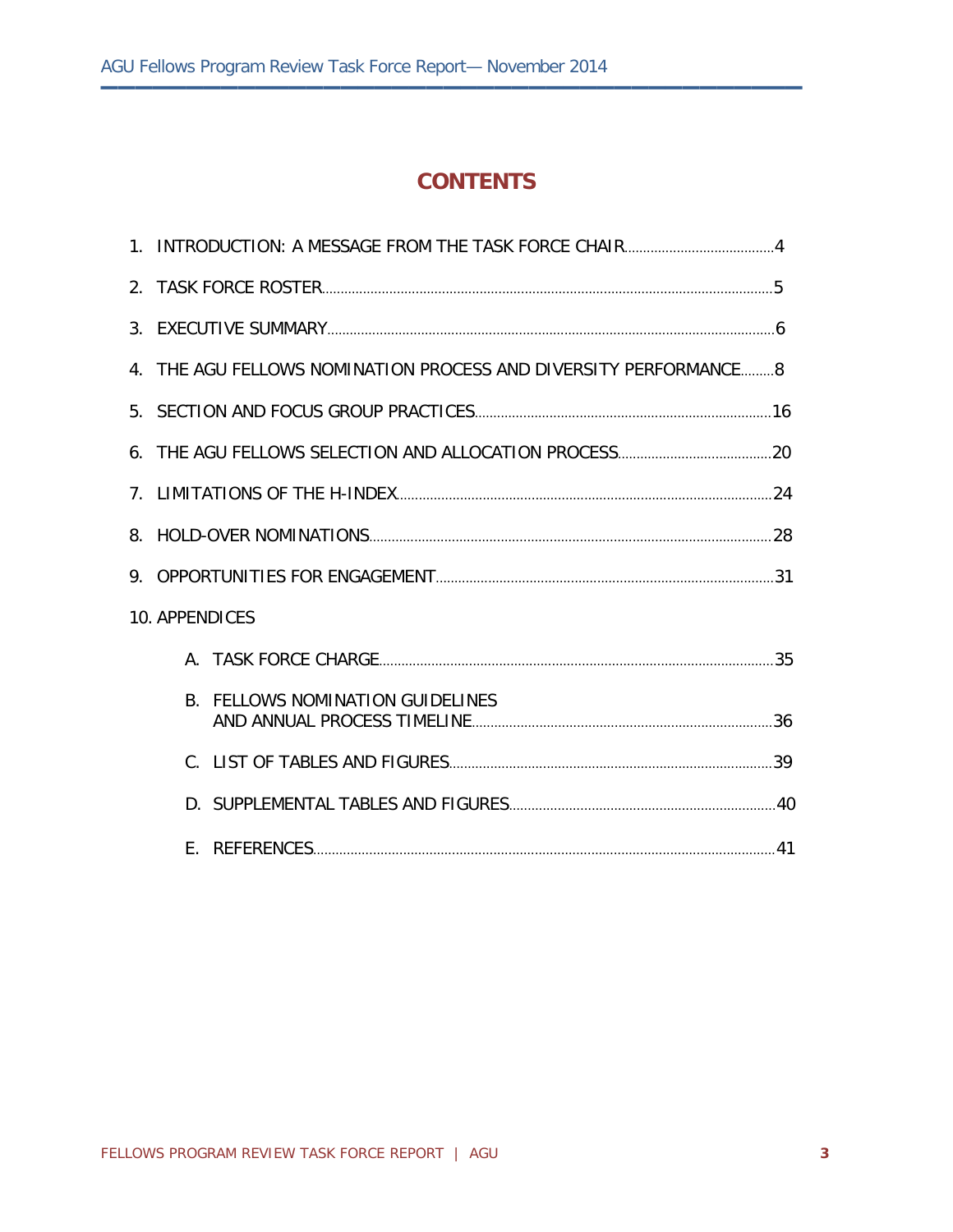**▬▬▬▬▬▬▬▬▬▬▬▬▬▬▬▬▬▬▬▬▬▬▬▬▬▬▬▬▬▬▬▬▬▬▬▬▬▬▬▬▬**

### **INTRODUCTION: A MESSAGE FROM THE TASK FORCE CHAIR**

Election as an AGU Fellow is viewed by many scientists across the organization as one of the most coveted honors bestowed by the Union for scientific recognition. Less than one tenth of one percent (0.[1](#page-3-0)%) of AGU members are selected to receive this honor each year.<sup>1</sup>

In recent years, AGU has adopted new governance policies and membership demographics have become more diverse. Several questions have been raised concerning various aspects of the Fellows selection process, including its overall performance in recognizing diverse candidates from underrepresented populations, including women, minorities, non-U.S., and interdisciplinary members. For these reasons, AGU commissioned a Task Force charged with investigating these questions and recommending improvements to the current Union Fellows program.

In response to the Task Force charge, a committee of 16 well-respected scientists of Fellows and non-Fellows<sup>[2](#page-3-1)</sup> — carefully selected to represent broad diversity — performed extensive datagathering and deliberated over several meetings in a one-year period to deliver this report's findings and recommendations for improvement to the overall AGU Fellows nomination and selection process. At the outset, the Task Force members agreed that our primary mandate for this work was to assure fairness and transparency in the Fellows selection process while retaining the prestige of the Union Fellow award.

I have been proud to lead the effort of this program review with my extraordinary AGU scientist colleagues. The Task Force members and I believe that the findings and recommendations presented in this report will help position the AGU Fellows program for continued success, diversity, and prestige many years into the future.

Grup S

Rana Fine Professor, Department of Ocean Sciences Rosenstiel School, University of Miami Task Force Chair

<span id="page-3-0"></span> $1$  A profile of the Union Fellows selection process is provided in Text Box 1, p. 9.

<span id="page-3-1"></span> $2$  The Task Force charge is included in Appendix A, p. 35.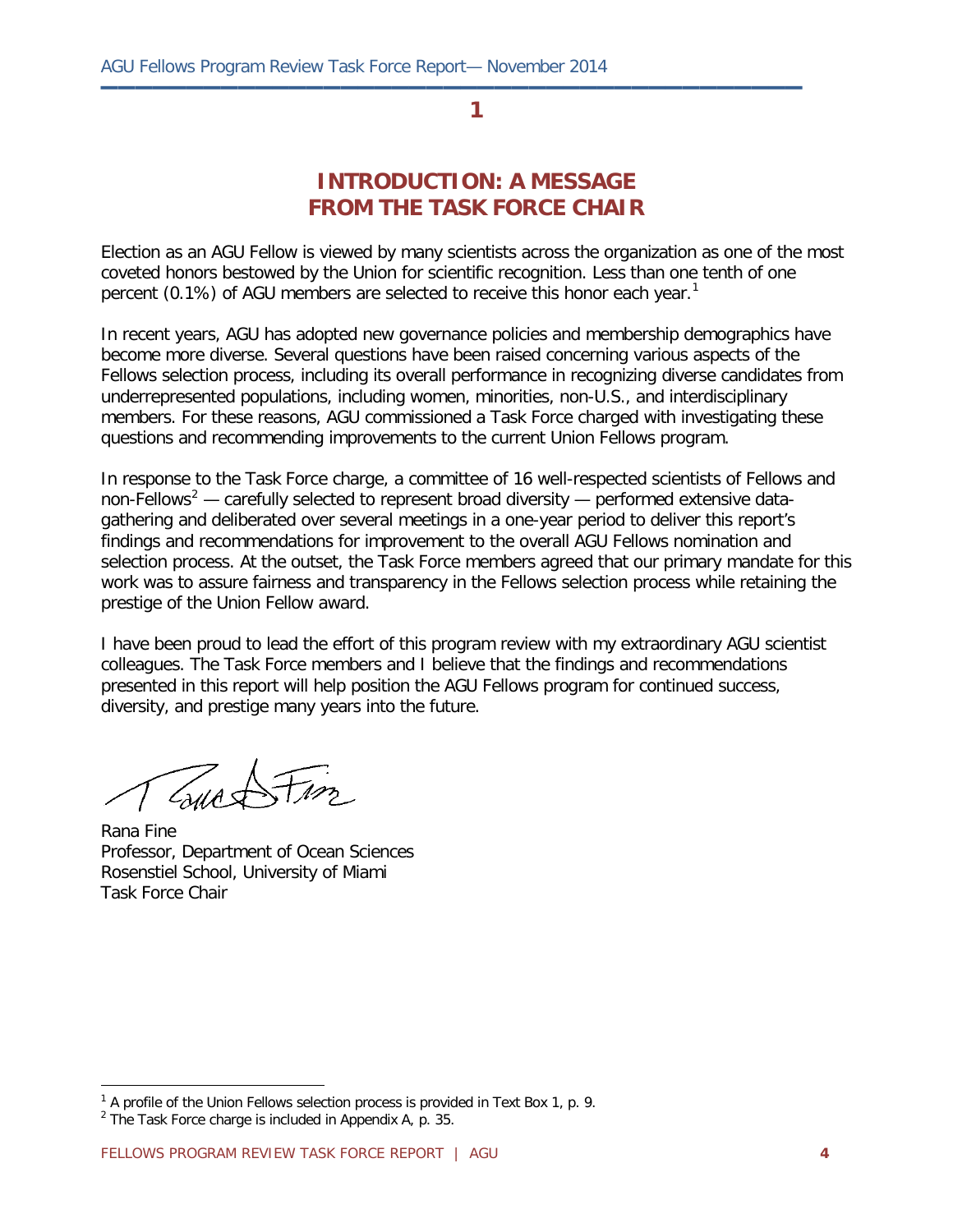**▬▬▬▬▬▬▬▬▬▬▬▬▬▬▬▬▬▬▬▬▬▬▬▬▬▬▬▬▬▬▬▬▬▬▬▬▬▬▬▬▬**

### **FELLOWS PROGRAM REVIEW TASK FORCE ROSTER**

### **Chair**

Rana Fine, University of Miami, Miami, Florida

#### **Members**

Kelly Caylor, Princeton University, Princeton, New Jersey Nancy Crooker, Boston University, Boston, Massachusetts Eric Davidson, Woods Hole Research Center, Falmouth, Massachusetts Cindy Ebinger, University of Rochester, Rochester, New York Achim Herrmann, Louisiana State University, Baton Rouge, Louisiana Mary Anne Holmes, University of Nebraska Lincoln, Lincoln, Nebraska George Hornberger, Vanderbilt University, Nashville, Tennessee Qingtian Lu, Chinese Academy of Geological Sciences, Beijing China Tony Lui, Applied Physics Laboratory, Laurel, Maryland John Orcutt, University of California San Diego, La Jolla, California Carol Raymond, Jet Propulsion Laboratory Caltech, Pasadena, California Rosalind Rickaby, University of Oxford, Oxford, United Kingdom Alan Robock, Rutgers University, New Brunswick, New Jersey Dominique Weis, University of British Columbia, Vancouver, Canada Don Wuebbles, University of Illinois, Urbana, Illinois

### **Ex-Officio**

Carle Pieters, Chair, Union Fellows Committee, Brown University, Providence, Rhode Island

### **Staff Liaisons**

Billy Williams, Director, Science Danica Williams, Program Manager, Member Relations J. Matt Noreika, Program Specialist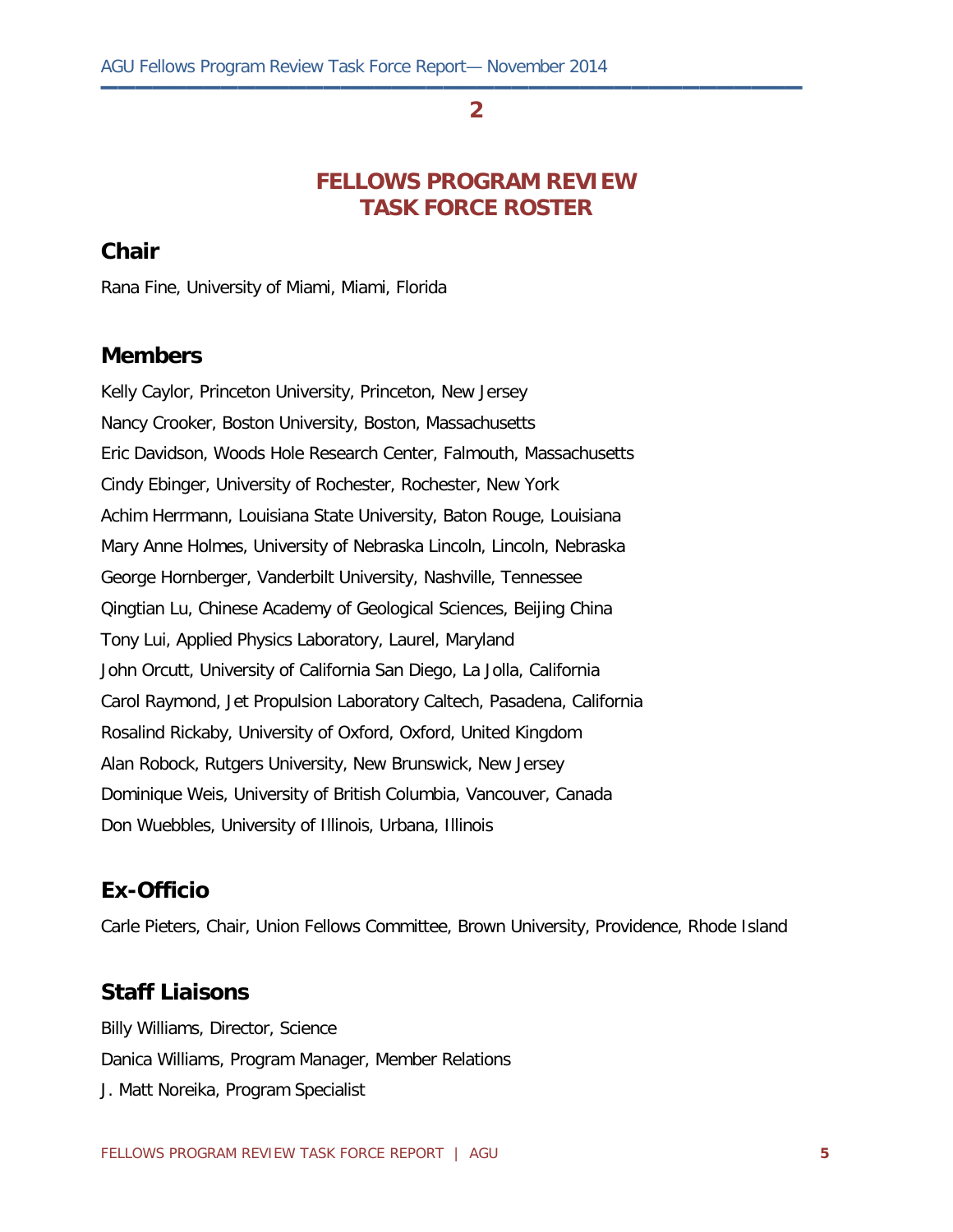**▬▬▬▬▬▬▬▬▬▬▬▬▬▬▬▬▬▬▬▬▬▬▬▬▬▬▬▬▬▬▬▬▬▬▬▬▬▬▬▬▬**

### **EXECUTIVE SUMMARY**

The AGU Fellows Program Review Task Force, a committee of 16 scientists appointed by the AGU President, has completed a review of the AGU Fellows program, examining operational data and results. The year-long investigation by this Task Force has resulted in a series of 9 findings and recommendations for improving the fairness and transparency of the overall Fellows program operations while retaining its prestige. The 9 findings and recommendations presented and discussed in this report address the Fellows nomination and allocation processes; selection criteria; diversity performance in selecting Fellows; use of the h-index; hold-over nominations; and opportunities for increased engagement with AGU Fellows.

The most significant of the Task Force recommendations are summarized below:

- **Communicate Best Practices:** The Task Force recommends the AGU Honors and Recognition (H&R) Committee aggressively communicate best practices and guidelines for encouraging and supporting more diverse Fellows nominations. These best practices include: establishing canvassing committees, promoting diversity in ranking and selection committee membership, training committees on implicit bias, and capturing institutional memory from past-leaders of ranking and selection committees.
- **Revise Fellows Selection Criteria:** The Task Force recommends AGU update and revise its criteria for AGU Fellows selection to more explicitly recognize a home for scientists working in emerging inter-, trans-, or cross-disciplinary scientific areas, and to remove current wording such as "paradigm shift." Suggested revised wording is provided.
- Track and Report Diversity Performance: <sup>[3](#page-5-0)</sup> AGU should continue to collect data on diversity performance and distribute it to members of canvassing and ranking committees. Transparency would be increased by publishing in *Eos* each year: "In the pursuit of excellence, here are the data on AGU Fellows…"
- **Provide Explicit Instruction and Caution on the Use of H-Index:** The Task Force recommends the h-index no longer be required as part of a nomination package. Guidelines for nominations should include that when the h-index is used, it is meant to be compared only within the same scientific discipline. When used in a nomination package or mentioned in letters, it should be incumbent on the writer to include the source of the h-index and a URL that has been uniquely identified for the candidate's h-index calculation.
- **Adopt a Consistent Policy of No Hold-Over Nominations:** The Task Force recommends AGU adopt a consistent practice of no hold-over nominations for the Union

<span id="page-5-0"></span> $3$  The Task Force used a working definition of "diversity" as the inclusion of underrepresented populations, such as women, minorities, non-U.S., and interdisciplinary members of AGU. A more exact definition of diversity used by the National Science Foundation, and as it applies to Federal Science and Engineering workforce in the U.S. is found at: [http://www.nsf.gov/statistics/infbrief/nsf11303/.](http://www.nsf.gov/statistics/infbrief/nsf11303/) For data presented and discussed in this report, however, "underrepresented" is used to encompass women and non-U.S. members. Unfortunately, there are very limited data on the traditionally underrepresented U.S. ethnic minorities in the AGU member database, since AGU did not historically collect this information.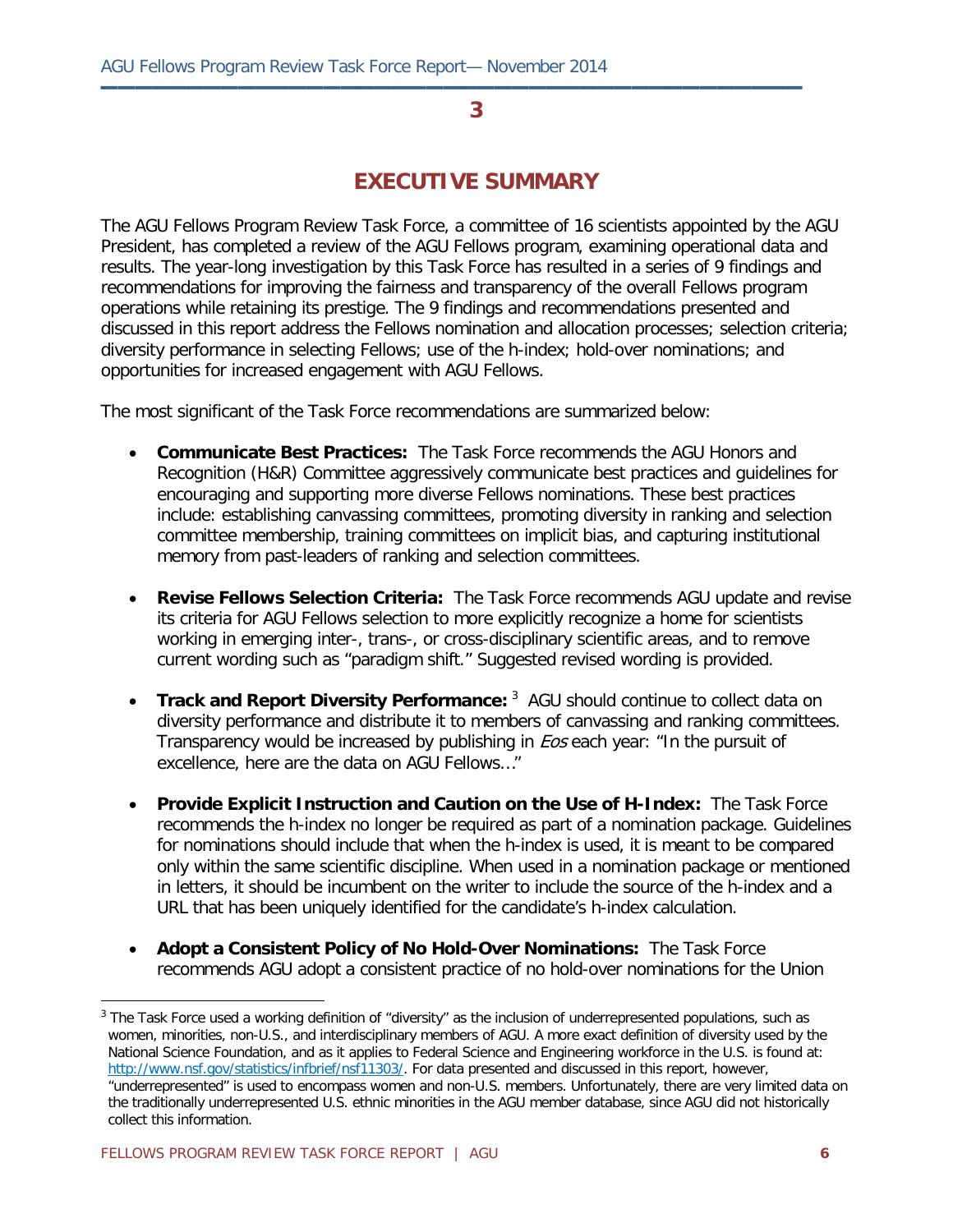Fellows Selection Committee. For nominees not elected to Fellow, Sections and Focus Groups should solicit updated nominations and provide feedback from the Union Fellows Selection Committee to the nominator.

**▬▬▬▬▬▬▬▬▬▬▬▬▬▬▬▬▬▬▬▬▬▬▬▬▬▬▬▬▬▬▬▬▬▬▬▬▬▬▬▬▬**

- **Pursue an AGU "College of Fellows:"** The AGU H&R Committee should explore the concept of a College of Fellows, whose members could contribute to outreach, education, mentoring, shadowing, position statements, and development. Exploration of and support for such an effort may best be pursued through a separate task force appointed by the AGU President.
- **Continue Research on Diversity and Interdisciplinarity Representation and Possible Interventions:** Some recent trends — particularly the growing diversity of Earth and space scientists, AGU membership, and recipients of AGU honors and recognition — merit further study, and the impacts of implementing the recommendations of this report will also require follow-up study to evaluate their effectiveness. The Task Force recommends AGU continue to study and explore these issues further, perhaps as part of a follow-on effort to evaluate the effectiveness of the specific recommendations from this report that are adopted.

Each of these recommendations is based on one or more findings discussed in this report along with the associated background supporting data. The Task Force recommends pursuit and adoption of the above suggested AGU Union Fellows program improvements as soon as practical.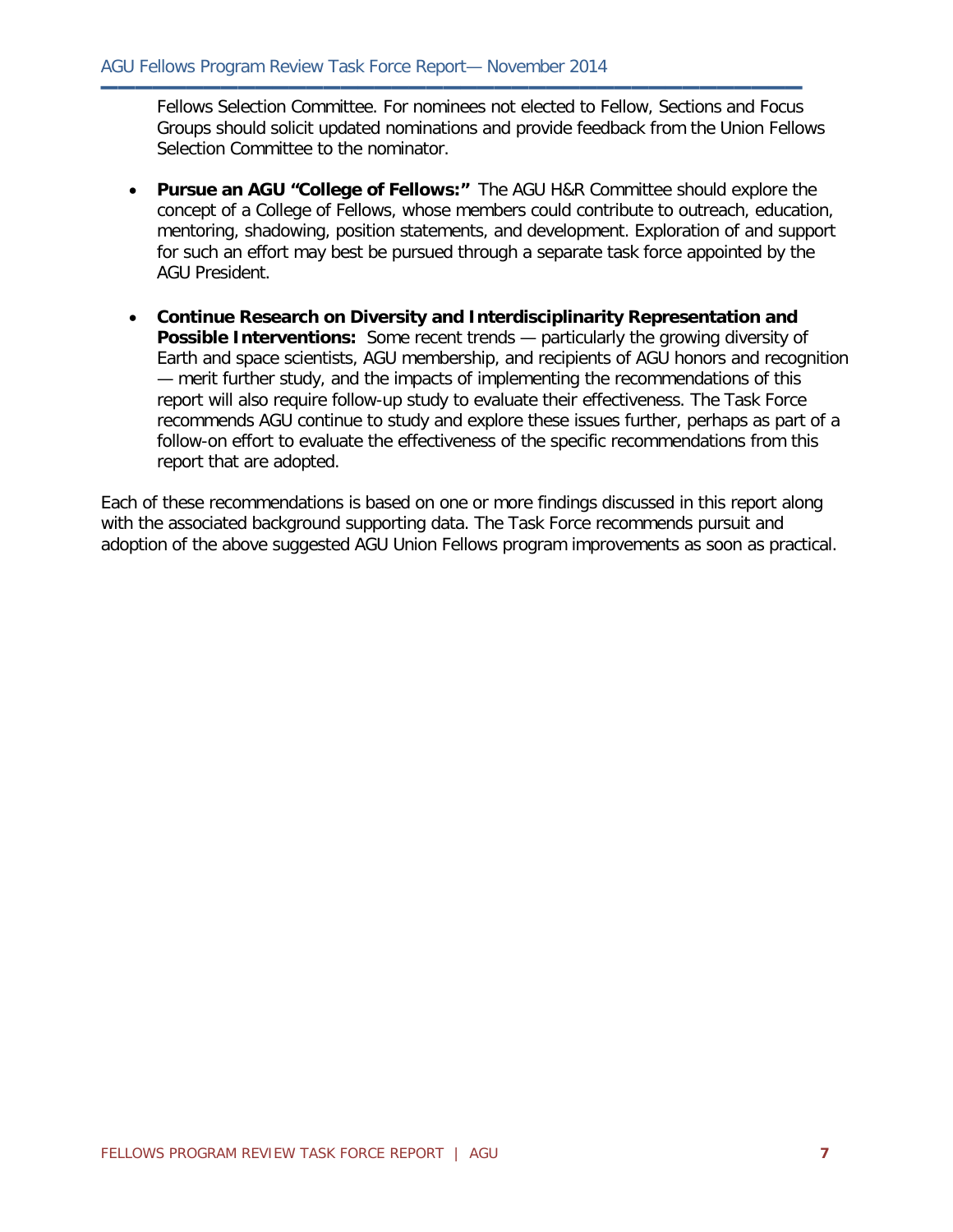**▬▬▬▬▬▬▬▬▬▬▬▬▬▬▬▬▬▬▬▬▬▬▬▬▬▬▬▬▬▬▬▬▬▬▬▬▬▬▬▬▬**

### **AGU FELLOWS NOMINATION PROCESS AND DIVERSITY PERFORMANCE**

### **Background**

The selection of AGU Fellows is viewed by this Task Force as one of the most important memberrelated processes in AGU operations. Recently, AGU has undergone a transformation in terms of its strategic goals and governance. In addition, its membership has grown more diverse with an increased percentage of women and non-U.S. members over time. Table 1 shows the percentage of non-U.S. members nearly doubled from 1975 to 2014, and has grown from 32% to 39% during the past 14 years. Since the year 2000, the percentage of women members has also grown from 15% to 22%. As part of the response to these changes in AGU membership demographics, as well as the growth of interdisciplinary science,<sup>[4](#page-7-0)</sup> the leadership of AGU considered it both timely and wise to review the performance and operations of the AGU Fellows program, as it is one of AGU's most important honors and recognition programs supporting its membership population.

| Table 1. Women and Non-U.S. Residents as Growing Percentages of AGU Members |            |        |        |        |        |  |
|-----------------------------------------------------------------------------|------------|--------|--------|--------|--------|--|
| Year                                                                        | 1975       | 2000   | 2005   | 2010   | 2014   |  |
| Approximate Total<br><b>AGU Membership</b>                                  | 12,000     | 39,000 | 45,000 | 60,000 | 62,000 |  |
| % Women Members                                                             | Unrecorded | 15%    | 17%    | 20%    | 22%    |  |
| % Non-U.S. Members                                                          | 20%        | 32%    | 34%    | 39%    | 39%    |  |

The charter for the Fellows Review Task Force requested a complete review of the Fellows program with attention to whether it is operating maximally in terms of AGU's strategic goals. The Task Force was specifically asked to make recommendations for addressing perceived gaps in selection of interdisciplinary science candidates, women, and non-U.S. candidates, and/or candidates from other underrepresented groups<sup>[5](#page-7-1)</sup>, while maintaining current Fellows prestige.

The Task Force met over a one-year period for data-gathering and to deliberate on findings and recommendations. Through this, the Task Force requested and received performance-related data for the Fellows program and operational results of the Fellows process from recent years. The first

<span id="page-7-1"></span><span id="page-7-0"></span> $\overline{a}$ <sup>4</sup> For example, see *Facilitating Interdisciplinary Research*, 2004, National Academies Press, Washington, D.C.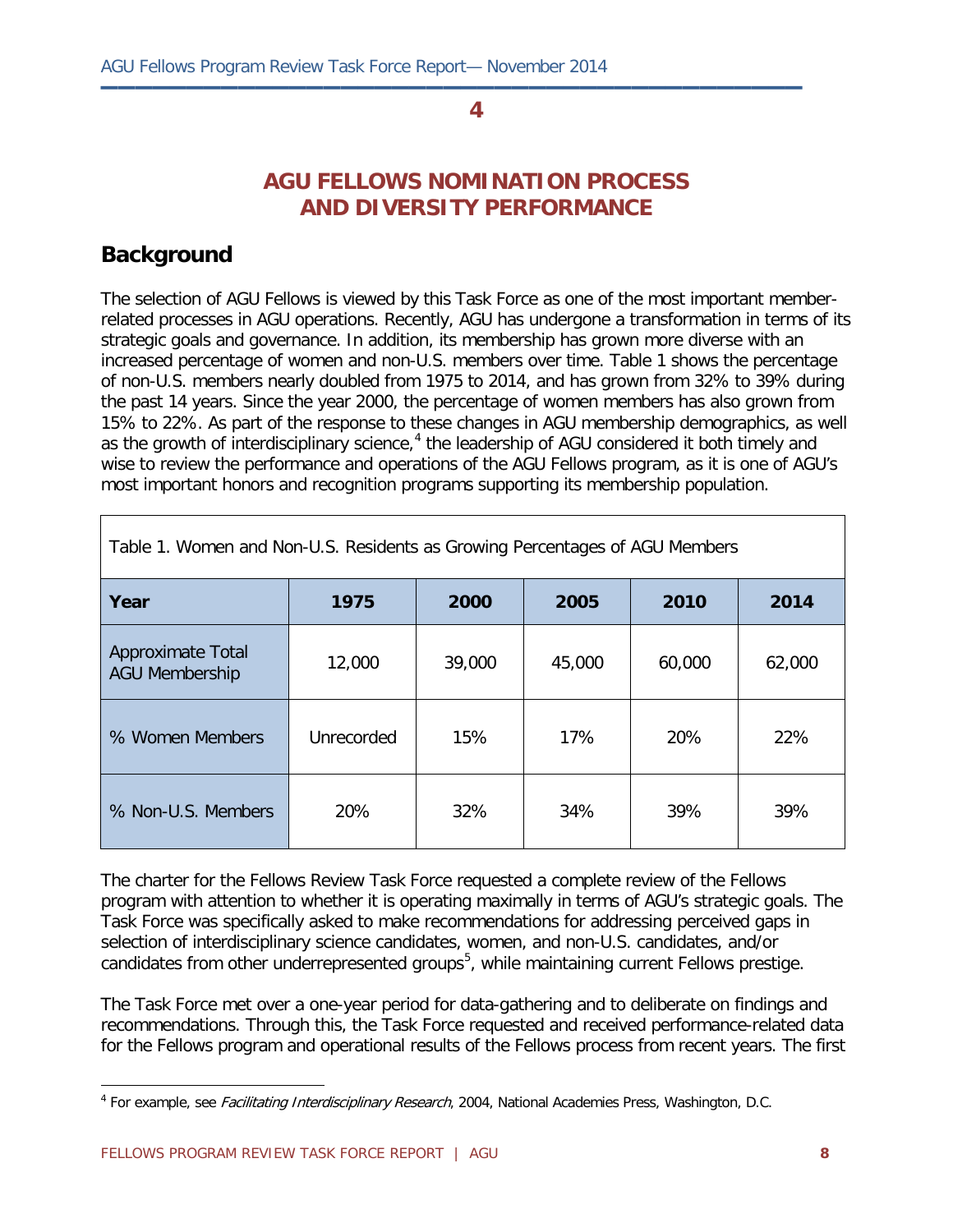step of the Task Force's analysis — an examination of the Fellows nomination process and diversity performance — is explored in this initial section of this report (Section 4). The remaining sections and the report's Appendices address Section and Focus Group Practices (Section 5), the AGU Fellows Selection Criteria and Allocation Process (Section 6), Limitations of the H-Index (Section 7), Hold-Over Nominations (Section 8), and Opportunities for Engagement (Section 9) and associated background data (Appendices).

**▬▬▬▬▬▬▬▬▬▬▬▬▬▬▬▬▬▬▬▬▬▬▬▬▬▬▬▬▬▬▬▬▬▬▬▬▬▬▬▬▬**

### **Text Box 1: Overview of the AGU Fellows Process**

- Members of Union Fellows Selection Committee are appointed by AGU Executive Committee for 2-year term.
- Members of Section and Focus Group Fellows ranking committees are appointed as per Section and Focus Group bylaws.
- Fellows nominations can be made by *any* AGU member in good standing during the nomination period (typically mid-January to mid-March) via website: [http://honors.agu.org/fellows/fellows-nomination-criteria/.](http://honors.agu.org/fellows/fellows-nomination-criteria/)
- Each Section and Focus Group considers Fellows nominations of their Section or Focus Group members and interdisciplinary nominations.<sup>[6](#page-8-0)</sup>
- Section and Focus Group ranking committees are allowed to put forward to Union Fellows Selection Committee a prescribed number of nominations based on their membership. Each Section and Focus Group ranking committee chair sends a ranked list to Union Fellows Selection Committee including rationale for rankings.
- The Union Fellows Selection Committee chooses Fellows based solely on selection criteria, with no consideration given to their Section or Focus Group affiliation.
- The number of AGU Fellows elected each year will not exceed 0.1% of the total AGU membership population.
- Feedback is provided to nominators of unsuccessful candidates based on the deliberations of the Union Fellows Selection Committee or Section and Focus Group ranking committees.

### **Fellows Nomination – How Is It Working?**

A summary overview of the overall AGU Fellows selection process is provided in Text Box 1.<sup>[7](#page-8-1)</sup> The Task Force examined data to help answer the following four nomination-related questions using AGU member demographics (Table 2) as a reference point:

<span id="page-8-0"></span><sup>6</sup> Nominators may select up to three Sections and Focus Groups, in addition to the nominee's primary affiliation, to review their Fellows nomination package.

<span id="page-8-1"></span><sup>&</sup>lt;sup>7</sup> See Appendix B for a more detailed annual timeline and nomination guidelines. In addition to "elected" Fellows, AGU also has "conferred" Fellows. Any AGU medalist or Ambassador awardee who was not previously elected a Fellow is automatically accorded the honor as well. This usually occurs with Macelwane medalists, who are typically early career scientists; however, it is not limited to them. The work of this Task Force focuses exclusively on the elected Fellows process.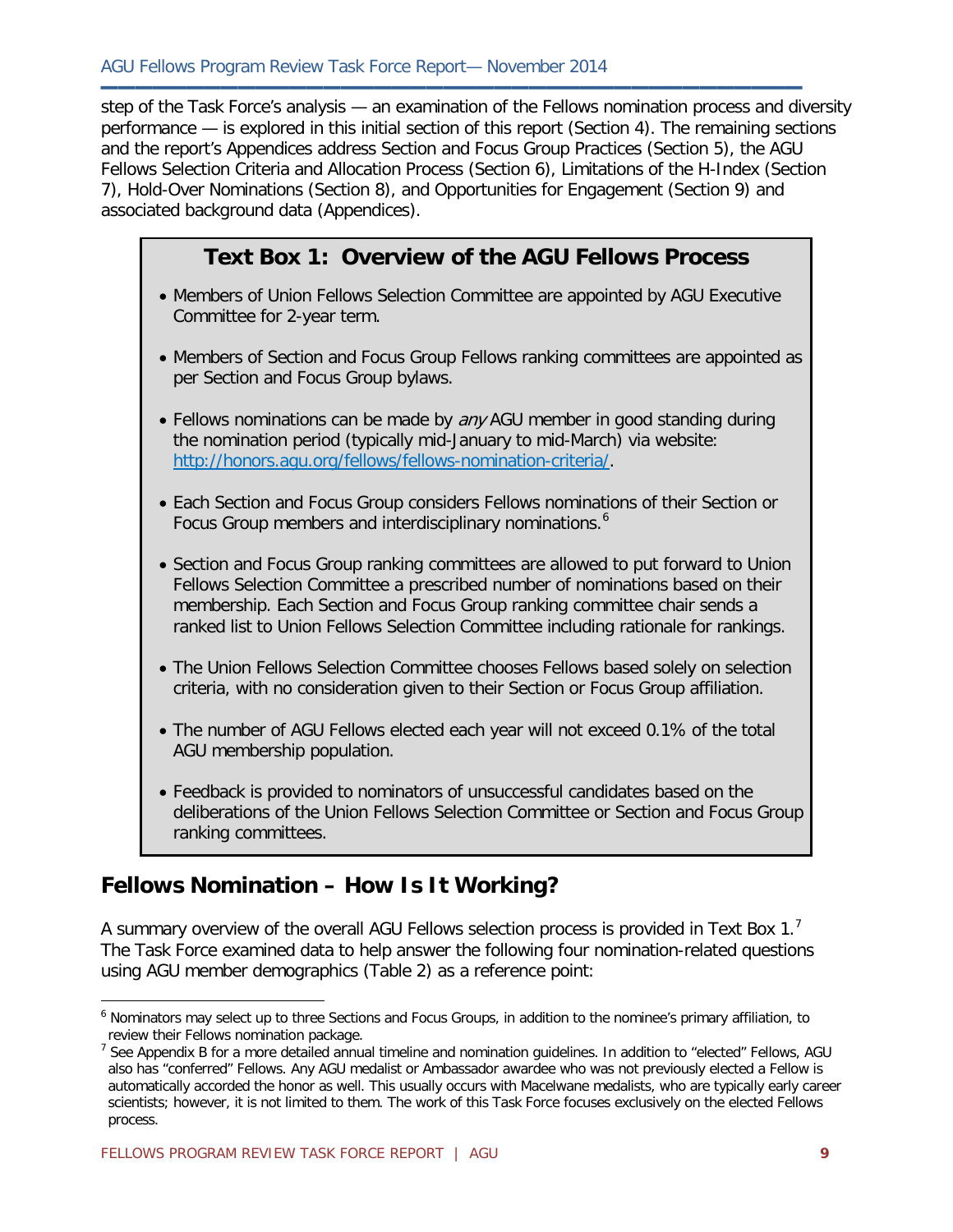#### AGU Fellows Program Review Task Force Report— November 2014

**▬▬▬▬▬▬▬▬▬▬▬▬▬▬▬▬▬▬▬▬▬▬▬▬▬▬▬▬▬▬▬▬▬▬▬▬▬▬▬▬▬**

- 1. What has been the actual performance of the Fellows process in nominations of diverse (women and non-U.S.) candidates?
- 2. Are nominations made by AGU Fellows more successful than nominations by non-Fellows?
- 3. What is the performance comparison across AGU Sections and Focus Groups for nominating diverse (women and non-U.S.) candidates?
- 4. What are the best practices of Sections and Focus Groups that result in more diverse nominations?

Detailed demographic data regarding Fellows nominees and nominators were collected and reviewed to help address the above questions.

### **AGU Fellows Nomination Demographics**

AGU's overall membership demographics for 2012 indicate that at least 22% of AGU members are

| Table 2. Overall AGU Member Demographics in 2012*                                                                                                                  |                                               |  |  |
|--------------------------------------------------------------------------------------------------------------------------------------------------------------------|-----------------------------------------------|--|--|
| Gender                                                                                                                                                             | <b>Percentage of AGU</b><br><b>Membership</b> |  |  |
| Men                                                                                                                                                                | 65%                                           |  |  |
| Women                                                                                                                                                              | 22%                                           |  |  |
| Unreported                                                                                                                                                         | 13%                                           |  |  |
| <b>Geographic Region</b>                                                                                                                                           | <b>Percentage of AGU</b><br><b>Membership</b> |  |  |
| <b>United States &amp; Territories</b>                                                                                                                             | 61%                                           |  |  |
| Western Europe                                                                                                                                                     | 17%                                           |  |  |
| <b>Western Pacific</b>                                                                                                                                             | 13%                                           |  |  |
| Canada                                                                                                                                                             | 4%                                            |  |  |
| Latin America & Caribbean                                                                                                                                          | 2%                                            |  |  |
| Eastern Europe                                                                                                                                                     | 1%                                            |  |  |
| Southeast Asia                                                                                                                                                     | 1%                                            |  |  |
| North Africa & Middle East                                                                                                                                         | 1%                                            |  |  |
| Central & South Africa                                                                                                                                             | $< 1\%$                                       |  |  |
| Age                                                                                                                                                                | <b>Percentage of AGU</b><br><b>Membership</b> |  |  |
| Under 25                                                                                                                                                           | 2%                                            |  |  |
| 25-34                                                                                                                                                              | 19%                                           |  |  |
| 35-44                                                                                                                                                              | 18%                                           |  |  |
| 45-54                                                                                                                                                              | 17%                                           |  |  |
| 55-64                                                                                                                                                              | 14%                                           |  |  |
| 65-74                                                                                                                                                              | 7%                                            |  |  |
| $75+$                                                                                                                                                              | 3%                                            |  |  |
| Unreported                                                                                                                                                         | 20%                                           |  |  |
| *2012 AGU demographic data grouped China and Japan<br>as part of Western Pacific; AGU reporting changes for<br>2013-14 groups China and Japan with Southeast Asia. |                                               |  |  |

women and 39% are listed as non-U.S. members. A further profile of 2012 AGU membership by age group is also available. <sup>[8](#page-9-0)</sup> These tables indicate 24% of women members are in the 45-64 age range and 29% of non-U.S. members are in this same age range compared with 31% for overall AGU. The average age of AGU Fellows when elected is 57.

| Table 3. Gender and Geographic Diversity of Nominees at Each Stage of the 2013 Fellows Process |     |                                                                       |             |                                                                                                  |    |       |
|------------------------------------------------------------------------------------------------|-----|-----------------------------------------------------------------------|-------------|--------------------------------------------------------------------------------------------------|----|-------|
| <b>Initial Stage:</b><br><b>Nominees</b>                                                       |     | <b>Second Stage:</b><br>Section/Focus Group<br><b>Ranked Nominees</b> |             | <b>Third Stage:</b><br>Election of Fellows by<br>the Union Fellows<br><b>Selection Committee</b> |    |       |
| Men Nominees                                                                                   | 172 | (80%)                                                                 | 86          | (83%)                                                                                            | 49 | (79%) |
| <b>Women Nominees</b>                                                                          | 42  | (20%)                                                                 | 17          | (17%)                                                                                            | 13 | (21%) |
| U.S. Nominees                                                                                  | 166 | (78%)                                                                 | 77          | (75%)                                                                                            | 49 | (79%) |
| Non-U.S. Nominees                                                                              | 48  | (22%)                                                                 | (25%)<br>26 |                                                                                                  | 13 | (21%) |
| <b>Total</b>                                                                                   | 214 |                                                                       | 103         |                                                                                                  | 62 |       |

<span id="page-9-0"></span> $\overline{a}$ <sup>8</sup> Appendix D Figures D-1 and D-2, p. 40, show corresponding age demographics for women members and non-U.S. members.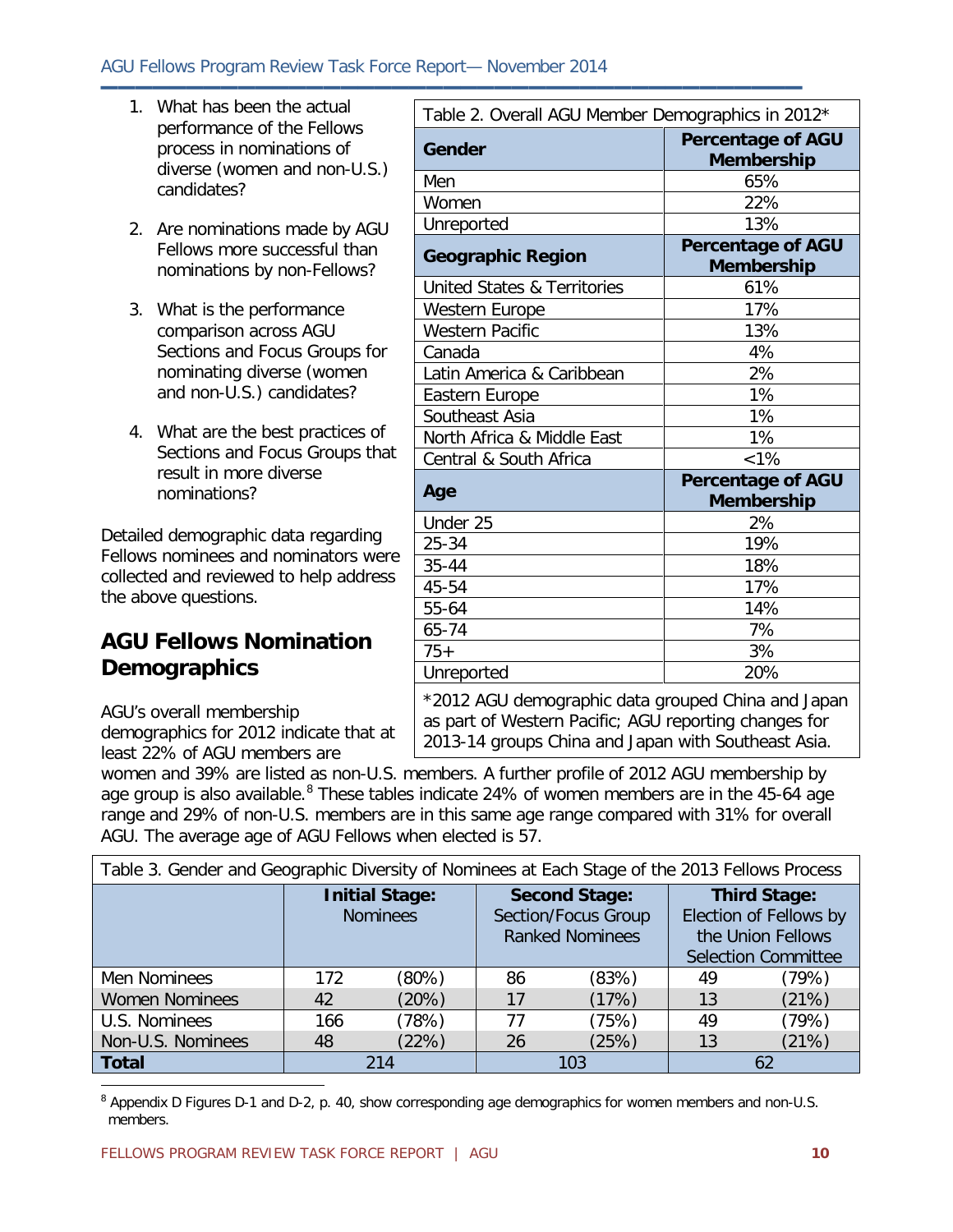Table 3 shows gender and geographic representation of candidates at each stage of the Fellows nomination process in 2013.<sup>[9](#page-10-0)</sup> These data indicate that 20% of nominations were for women candidates and 22% were for non-U.S. candidates both men and women.

**▬▬▬▬▬▬▬▬▬▬▬▬▬▬▬▬▬▬▬▬▬▬▬▬▬▬▬▬▬▬▬▬▬▬▬▬▬▬▬▬▬**

Related to this, Figure 1 shows the 2013 demographic profile for nominators. For the 2012 and 2013 class of AGU Fellows, only 10% and 11% of nominations, respectively, were from women nominators; 14% of nominations were from non-U.S. members in each of these years.



To further address nomination demographics, Tables 4a and 4b compare the number and success rates for nominations made by AGU Fellows with nominations made by non-Fellows in 2012 and 2013. For the sample size examined, these data indicate an average of 27% of nominations come from non-Fellows and there is no obvious difference in success rates in 2012 with perhaps a small bias in 2013.

| Tables 4a and 4b. Success Rate Profile for AGU Fellows Candidate Selection 2012-2013 |                             |                                       |                             |  |  |
|--------------------------------------------------------------------------------------|-----------------------------|---------------------------------------|-----------------------------|--|--|
|                                                                                      |                             | 2012                                  |                             |  |  |
|                                                                                      | Nominated by<br>non-Fellows | <b>Nominated by</b><br><b>Fellows</b> | Total<br><b>Nominations</b> |  |  |
| <b>Total Candidate Pool</b>                                                          | 47                          | 128                                   | 175                         |  |  |
| <b>Total Elected</b>                                                                 | 17                          | 44                                    | 61                          |  |  |
| <b>Success Rate</b>                                                                  | 36%                         | 34%                                   | 35%                         |  |  |
|                                                                                      |                             |                                       |                             |  |  |
|                                                                                      |                             | 2013                                  |                             |  |  |
|                                                                                      | Nominated by<br>non-Fellows | <b>Nominated by</b><br><b>Fellows</b> | Total<br><b>Nominations</b> |  |  |
| <b>Total Candidate Pool</b>                                                          | 56                          | 158                                   | 214                         |  |  |
| <b>Total Elected</b>                                                                 | 12                          | 50                                    | 62                          |  |  |
| <b>Success Rate</b>                                                                  | 21%                         | 32%                                   | 29%                         |  |  |

<span id="page-10-0"></span><sup>&</sup>lt;sup>9</sup> Table 7, p. 16, provides additional demographic data on Fellows candidates by each Section and Focus Group.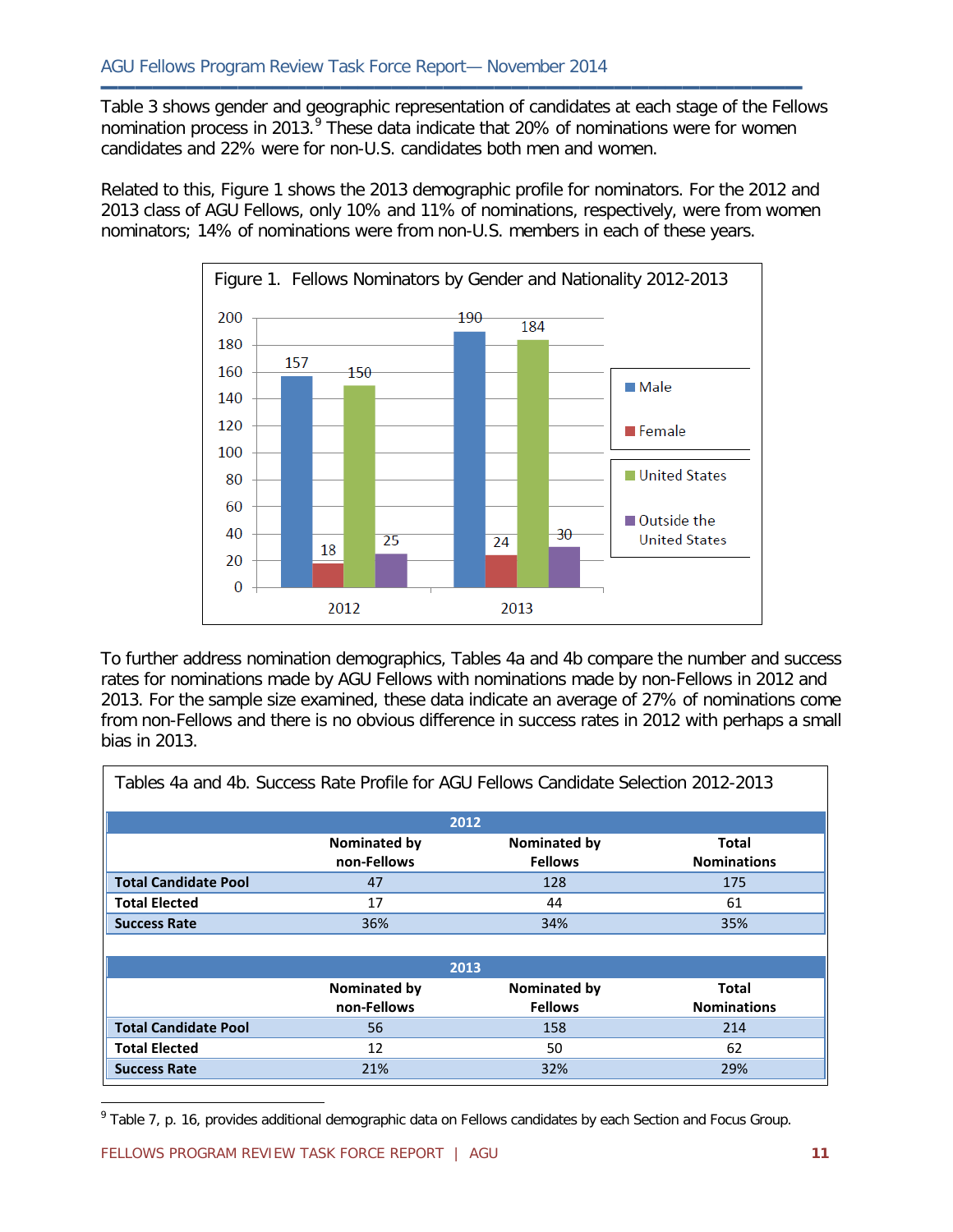### **Diversity Performance**

AGU became one of seven partner professional societies in a National Science Foundation (NSF) award to Association for Women in Science (AWIS) in 2009: Advancing Ways of Awarding Recognition in Disciplinary Societies.<sup>[10](#page-11-0)</sup> Representatives from AGU attended two workshops  $-$  in 2010 and 2013 — with representatives of the other partner societies to learn best practices for the honors and awards processes. Participant societies were asked to perform a self-assessment on their honors and recognition processes, including compiling data on the gender of their membership, of their honorees, and of the committees that select the honorees. AGU compiled these and additional data to examine whether the process of selection is fair; whether all members who are eligible for an award have a likely chance at receiving it.

**▬▬▬▬▬▬▬▬▬▬▬▬▬▬▬▬▬▬▬▬▬▬▬▬▬▬▬▬▬▬▬▬▬▬▬▬▬▬▬▬▬**

AGU has since followed up with an examination of its honors and recognition processes though the creation of this Task Force. In the course of this work, the Task Force along with AGU staff collated data and carried out statistical analyses, and these data should be considered baseline data for future monitoring. The Honors and Recognition Committee also has access to these data.

### **Data Sources**

AGU staff supplied demographic information for Fellows nominees from each Section and Focus Group, the nominees forwarded to the Union Fellows Committee, and the nominees ultimately selected to be Union Fellows. These data include name, gender, year of election to Fellow, year of birth, and country of residence. In addition, AGU staff supplied the Task Force with demographic

data on AGU membership. Many AGU members have chosen not to supply their demographic information; the Task Force addresses this in the recommendations below. There are too many members with unknown demographic information to be certain that the processes of selection are unbiased (Figure 2). The Task Force used additional data from the National Science Foundation on the number of Ph.D.'s awarded to men and women by year in the Earth, Atmospheric, and Ocean Sciences  $(EAO)<sup>11</sup>$  $(EAO)<sup>11</sup>$  $(EAO)<sup>11</sup>$  to compare to the award recipient population.



The Task Force addressed two concerns: the possibility of gender bias and the

 $\overline{a}$ 

possibility of nationality bias. The former was raised by data gathered by AWIS; the latter by a perception among some AGU members that there is a bias towards electing scientists from the United States.

<span id="page-11-0"></span><sup>&</sup>lt;sup>10</sup> NSF Award #HRD-0930073: [http://www.nsf.gov/awardsearch/showAward?AWD\\_ID=0930073](http://www.nsf.gov/awardsearch/showAward?AWD_ID=0930073)

<span id="page-11-1"></span><sup>&</sup>lt;sup>11</sup> National Science Board. 2014. *Science and Engineering Indicators 2014*. Arlington VA: National Science Foundation (NSB 14-01).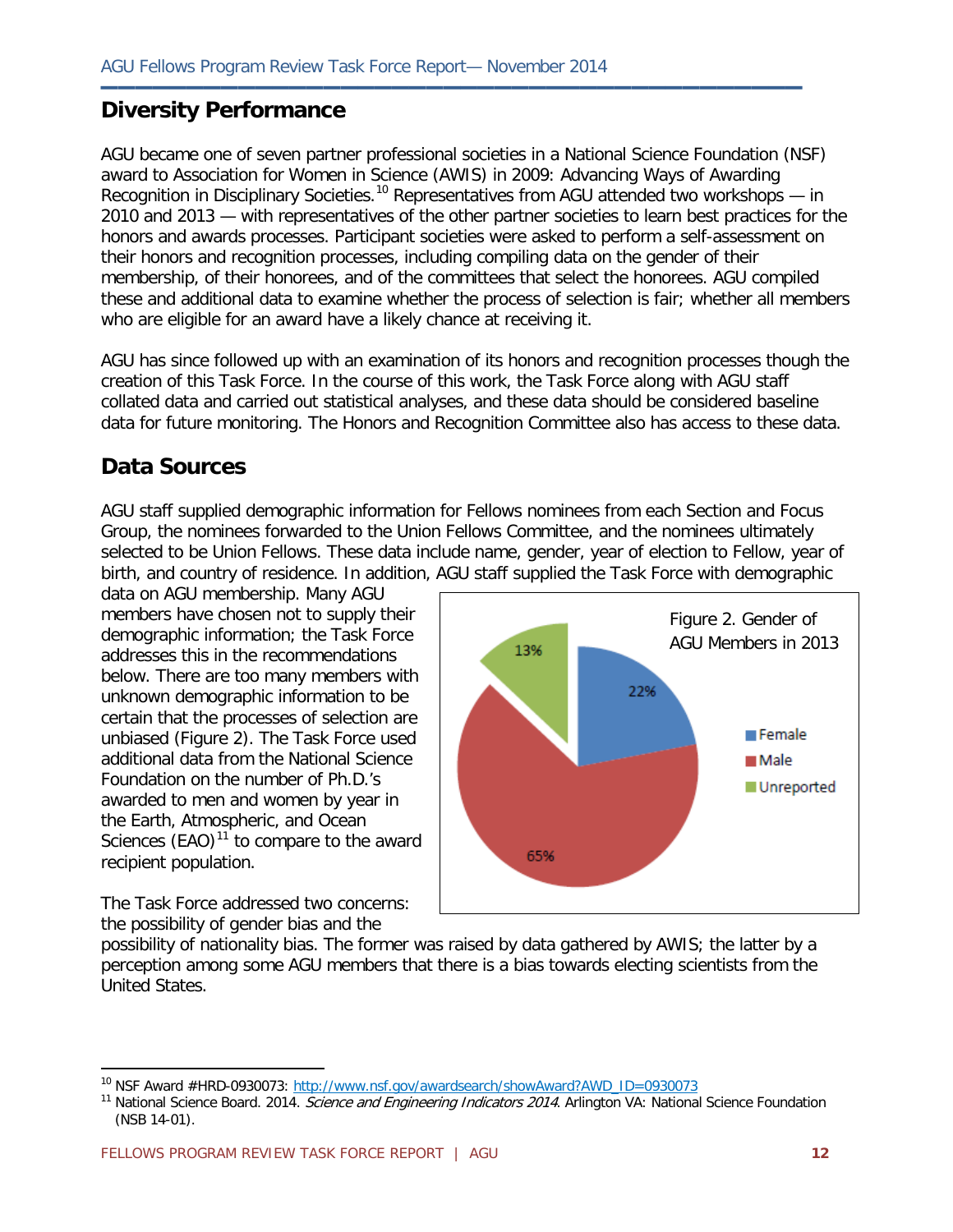### **Are Women Underrepresented Among the AGU Fellows?**

To answer this question, the Task Force examined the proportion of women AGU members who are near the average age of Fellow election. Age is used because, aside from AGU's Macelwane Medal recipients, it takes time to develop the body of work that is expected of an AGU Fellow and because fewer women received a Ph.D. in EAO in the past. Thus, current awardees should reflect past Ph.D. receipt data rather than current.

**▬▬▬▬▬▬▬▬▬▬▬▬▬▬▬▬▬▬▬▬▬▬▬▬▬▬▬▬▬▬▬▬▬▬▬▬▬▬▬▬▬**

The Task Force found that the average age of newly elected AGU Fellows (from 2009 to 2013) is 57. The average age for women Fellows is 53; for Fellows who are men, it is 58. The potential pool for women who were about the right age to be elected Fellow between 2001 and 2011 would have received their Ph.D. approximately 20 years ago. We base this assumption on data from the National Science Board: between 1981 and 1991, the average age of a U.S. Ph.D. recipient in EAO was 33.<sup>[12](#page-12-0)</sup>

| Table 5. Proportion of AGU Fellows Who Are Women, 2009-2013 <sup>13</sup> |                         |                       |                              |                                                                      |  |
|---------------------------------------------------------------------------|-------------------------|-----------------------|------------------------------|----------------------------------------------------------------------|--|
|                                                                           | Women<br><b>Fellows</b> | Men<br><b>Fellows</b> | ℅<br>Women<br><b>Fellows</b> | % U.S. Women<br><b>Ph.D. Recipients</b><br>in EAO 20 years<br>prior* |  |
| 2009                                                                      | 5                       | 51                    | 9%                           | 20%                                                                  |  |
| 2010                                                                      | 8                       | 53                    | 13%                          | 19%                                                                  |  |
| 2011                                                                      | 9                       | 56                    | 14%                          | 21%                                                                  |  |
| 2012                                                                      | 5                       | 60                    | 8%                           | 23%                                                                  |  |
| 2013                                                                      | 14                      | 51                    | 22%                          | 20%                                                                  |  |

The proportion of EAO Ph.D. degrees to women between 1981 and 1991 rose from 8.5% to 22% and averaged 17%. The proportion of AGU Fellows that are women and were elected between 2009 and 2013 (years for which the Task Force was provided data) varied between 8% and 22% (Table 5) and averaged 13%. Based on this analysis, for four of the last five years, women have been underrepresented among AGU Fellows. However, in 2013 women were "over-represented." The Task Force surmises that over-representation is a result of an effort including use of canvassing committees by some Sections and Focus Groups, as discussed below. Furthermore, over-representation may occur for several years as the deficit in prior years (i.e., overlooked women members) is addressed.

However, studies indicate that when attention to gender equity is distracted, women's progress stalls.<sup>[14](#page-12-2)</sup> AGU should continue to monitor gender equity among its Fellows, and Sections and Focus Groups should implement best practices as described in this report to ensure a diverse pool of nominees. To best address gender equity, AGU needs more complete data on the gender of its members, as recommended below.

<span id="page-12-0"></span><sup>&</sup>lt;sup>12</sup> National Science Board. 2014. Science and Engineering Indicators 2014. Arlington VA: National Science Foundation (NSB 14-01).

<span id="page-12-1"></span><sup>&</sup>lt;sup>13</sup> National Science Board. 2014. Science and Engineering Indicators 2014. Arlington VA: National Science Foundation (NSB 14-01).

<span id="page-12-2"></span> $14$  Hopkins, N., 2006. Diversification of a university faculty: Observations on hiring women faculty in the schools of science and engineering at MIT. MIT Faculty Newsletter 18(4): 1, 16-23.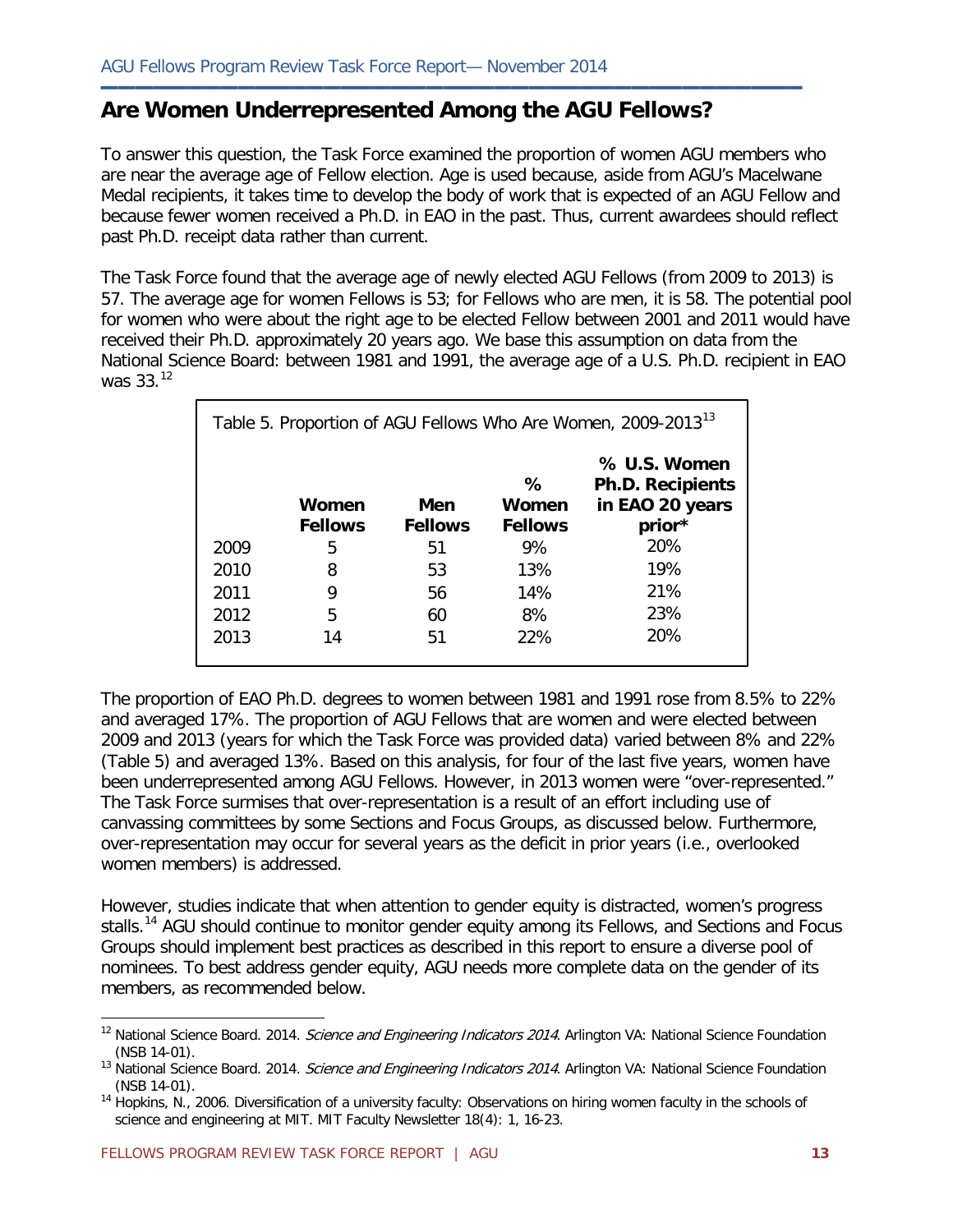### **Are Non-U.S. AGU Members Underrepresented Among the AGU Fellows?**

**▬▬▬▬▬▬▬▬▬▬▬▬▬▬▬▬▬▬▬▬▬▬▬▬▬▬▬▬▬▬▬▬▬▬▬▬▬▬▬▬▬**

There is a perception that non-U.S. AGU members are underrepresented among the AGU Fellows and that they take longer to receive the honor. The latter is not the case: the average age of AGU members at the time they were elected Fellows, 2009-2013, is 57; the age for Fellows elected

from non-U.S. countries is slightly younger,  $56.^{15}$  $56.^{15}$  $56.^{15}$ Non-U.S. AGU members comprised 25% of all AGU Fellows elected between 2010-2013 (Figure 3) and 39% of all AGU members.<sup>[16](#page-13-1)</sup> The perception that non-U.S. members are underrepresented among Fellows is true.

### **Are the Nominators Diverse?**

Who nominates the Fellows? Women comprised only 10% of the Fellows nominators in 2012 and 11% in 2013, and non-U.S. scientists comprised 14% of Fellows nominators in 2012 and 2013 (Table 6). Thus, the underrepresented among the Fellows are also underrepresented among the



nominators. This finding raised the question, is the process for nomination as transparent as it could be? Is the process overly onerous? Is the process something that the majority learns implicitly? If we can promote a more explicit, transparent, and simple nomination process, can we encourage the underrepresented to nominate qualifying AGU members for Fellow?

| Table 6. Proportion of Fellows Nominators Who Are<br>Women and Who Are of Non-U.S. Nationality |       |     |                       |  |  |  |
|------------------------------------------------------------------------------------------------|-------|-----|-----------------------|--|--|--|
|                                                                                                | Women | Men | % Women               |  |  |  |
| 2012                                                                                           | 18    | 157 | 10%                   |  |  |  |
| 2013                                                                                           | 24    | 190 | 11%                   |  |  |  |
|                                                                                                | U.S.  |     | $non-U.S.$ % non-U.S. |  |  |  |
| 2012                                                                                           | 150   | 25  | 14%                   |  |  |  |
| 2013                                                                                           | 184   | 30  | 14%                   |  |  |  |
|                                                                                                |       |     |                       |  |  |  |

**FINDING 1**: The process for AGU Fellows nomination may not be widely known or understood. Underrepresented groups make fewer nominations (Figure 1), and there appears to be a myth that you must be a Fellow to even make a nomination (Tables 4a and 4b).

**RECOMMENDATION 1:** Publicize clear procedures for nominating AGU Fellows, including broader publicity of the nomination process already established. The Honors and Recognition

<span id="page-13-1"></span><span id="page-13-0"></span> $15$  The age distribution of non-U.S. AGU members in 2013 is provided in Appendix D, p. 40.

<sup>&</sup>lt;sup>16</sup> For more detailed data on the number of non-U.S. candidates from 2010-2013, see Table D-1 in Appendix D, p. 40.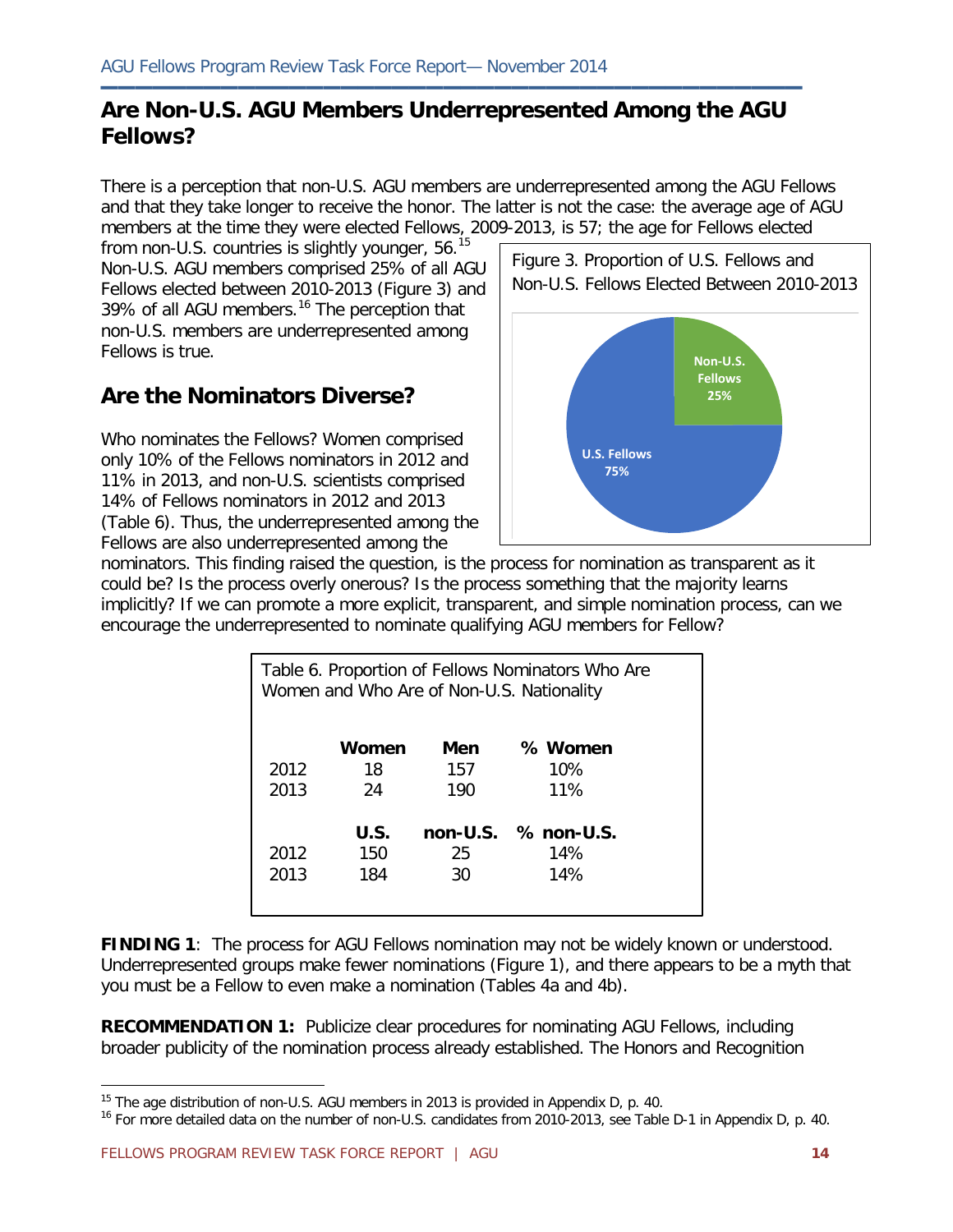Committee should also publish an *Eos* article on this issue, and take action to dispel the myth that you must be a Fellow to even make a nomination.

**▬▬▬▬▬▬▬▬▬▬▬▬▬▬▬▬▬▬▬▬▬▬▬▬▬▬▬▬▬▬▬▬▬▬▬▬▬▬▬▬▬**

**FINDING 2:** Thirteen percent of AGU members are of unknown gender, which makes it difficult to monitor bias in nomination and selection processes (Figure 2).

**RECOMMENDATION 2:** The Honors and Recognition Committee should encourage the AGU Membership Department to attempt to improve diversity performance tracking capability by reducing the number of "unknown" gender, age, race/ethnicity, and nationality of AGU members. AGU should encourage members upon renewal to provide this information, and members should be given the justification for collecting the data (to promote transparency and fairness in honors and recognition processes), and an explanation of what AGU will not do with their data (identify individuals).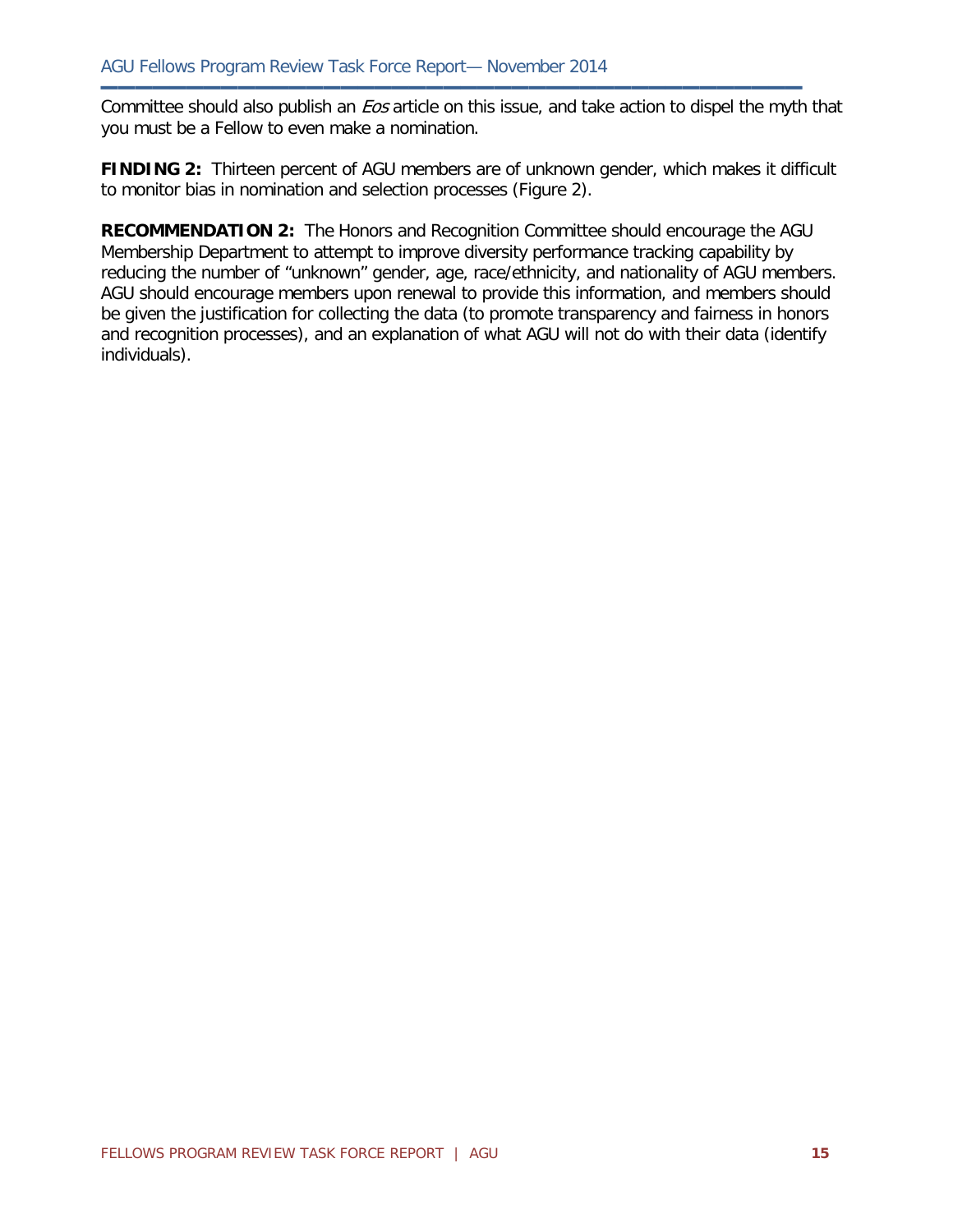**▬▬▬▬▬▬▬▬▬▬▬▬▬▬▬▬▬▬▬▬▬▬▬▬▬▬▬▬▬▬▬▬▬▬▬▬▬▬▬▬▬**

### **Section and Focus Group Practices**

### **Background**

Text Box 1, shown earlier in this report, provides the Fellows process overview, and explains that the primary screening of candidates nominated for AGU Fellows is conducted by Section and Focus Group ranking committees.<sup>[17](#page-15-0)</sup> This initial screening and advancement of candidates for final evaluation by the Union Fellows Selection Committee is a critically important role and a quality assurance step for all Fellows candidates. Because of this critical role, the Task Force reviewed data showing the performance of these ranking committees in advancing diverse candidates for Fellows consideration.

Table 7. Number of Women, Men, U.S., and Non-U.S. Fellows Candidates and Successfully Elected Women and Non-U.S. Fellows by Primary Affiliation in 2013

| <b>Section or Focus Group</b>                                                                        | <b>Candidates</b> |                |                |                | <b>Elected Fellows</b> |                |
|------------------------------------------------------------------------------------------------------|-------------------|----------------|----------------|----------------|------------------------|----------------|
| <b>Primary Affiliation</b>                                                                           | Women             | Men            | U.S.           | Non-U.S.       | Women                  | Non-U.S.       |
| <b>Atmospheric Sciences</b>                                                                          | 6                 | 31             | 32             | 5              | $\overline{2}$         |                |
| Atmospheric and Space Electricity *                                                                  | 0                 | 2              |                |                | 0                      | ი              |
| <b>Biogeosciences</b>                                                                                | 3                 | 5              | 5              | 3              |                        | $\Omega$       |
| Cryosphere *                                                                                         |                   | 3              | 3              |                | 0                      | O              |
| Earth & Planetary Surface Processes                                                                  | $\overline{2}$    | 4              | 6              | 0              |                        | $\Omega$       |
| Geodesy                                                                                              | 0                 | 5              | 4              |                | 0                      |                |
| Geomagnetism and Paleomagnetism                                                                      |                   | 4              | 3              | $\overline{2}$ |                        |                |
| Global Environmental Change                                                                          | $\overline{0}$    | $\overline{2}$ |                |                | 0                      |                |
| Hydrology                                                                                            | 4                 | 21             | 16             | 9              | 0                      | 3              |
| Earth and Space Science Informatics                                                                  | $\overline{0}$    | 0              | $\Omega$       | ი              | 0                      | O              |
| Mineral and Rock Physics                                                                             | $\overline{0}$    | 3              | 3              | 0              | 0                      | O              |
| Natural Hazards *                                                                                    | $\overline{0}$    | 0              | 0              | 0              | 0                      | 0              |
| <b>Near-Surface Geophysics</b>                                                                       | $\overline{0}$    | $\overline{0}$ | $\overline{0}$ | 0              | 0                      | $\Omega$       |
| Nonlinear Geophysics *                                                                               | $\Omega$          | $\overline{2}$ | 2              | ი              | 0                      | Ω              |
| <b>Ocean Sciences</b>                                                                                | 12                | 25             | 30             |                | 4                      | $\mathfrak{D}$ |
| Paleoceanography and Paleoclimatology                                                                | 3                 | 8              | 10             |                |                        | 0              |
| <b>Planetary Sciences</b>                                                                            | 2                 | 9              | 10             |                | 0                      | $\Omega$       |
| Seismology                                                                                           | $\overline{2}$    | 11             | 3              | 10             |                        |                |
| Space Physics and Aeronomy                                                                           | 1                 | 11             | 10             | $\overline{2}$ | $\overline{0}$         | 0              |
| Study of the Earth's Deep Interior *                                                                 | $\Omega$          | $\overline{2}$ | 1              |                | 0                      |                |
| Societal Impacts and Policy Sciences *                                                               | $\overline{0}$    | $\overline{0}$ | $\Omega$       | 0              | 0                      | $\Omega$       |
| <b>Tectonophysics</b>                                                                                | 3                 | 12             | 13             |                |                        | Ω              |
| Volcanology, Geochemistry, and Petrology                                                             | $\overline{2}$    | 12             | 11             | 3              |                        |                |
| <b>Total</b>                                                                                         | 42                | 172            | 164            | 50             | 13                     | 13             |
| *Denotes Focus Groups participating in the Joint Focus Group Fellows Committee in 2013 <sup>18</sup> |                   |                |                |                |                        |                |

<span id="page-15-0"></span><sup>17</sup> Members of Section and Focus Group Fellows ranking committees are appointed as per AGU Section and Focus Group

<span id="page-15-1"></span>bylaws.<br><sup>18</sup> Current AGU practice encourages smaller Sections and Focus Groups to participate as a Joint Focus Group Fellows Committee to review and advance candidates to the Union Fellows Selection Committee, allowing a broader pool and to help address the issue of a perceived disadvantage to smaller Sections and Focus Groups.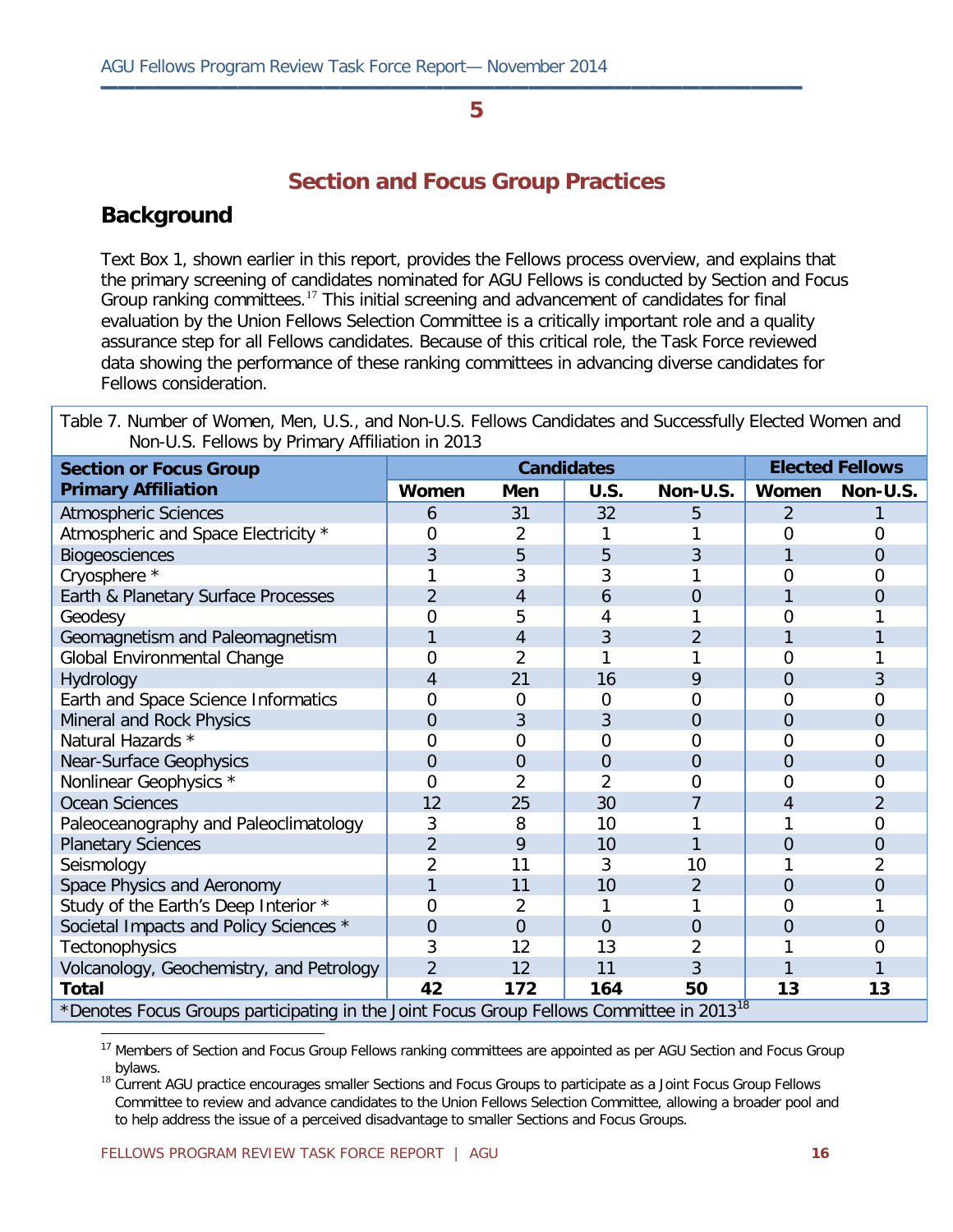Based on Task Force members' first-hand knowledge concerning the workings of the Section and Focus Group ranking committees, and feedback from AGU staff members supporting these committees, it was found that practices vary widely concerning these committee operations and their make-up. For example, some Sections and Focus Groups make a conscious effort to promote the importance of securing diverse nominations. The Task Force specifically reviewed and discussed practices of the AGU Ocean Sciences Section, in which 32% of its 2013 Fellows candidates were women, serving as a stand-out example of the apparent impact of conscious efforts (Table 7). Although the sample size is small, data showing diversity results by Section and Focus Group ranking committees also bears out differences in outcome.

**▬▬▬▬▬▬▬▬▬▬▬▬▬▬▬▬▬▬▬▬▬▬▬▬▬▬▬▬▬▬▬▬▬▬▬▬▬▬▬▬▬**

### **Text Box 2: Guidelines for Canvassing Committees**

AGU aims to achieve proportional recognition of underrepresented groups for Fellows and other AGU medals and awards. Specifically, it has been documented that women and non-U.S. members are underrepresented (see Finding 3a below). The Fellows Program Review Task Force therefore recommends the creation of a canvassing committee within each Section and Focus Group with the charter to proactively search for members, especially those in underrepresented groups, who likely meet the criteria of "scientific eminence" for selection as a Fellow, but who may have been overlooked in the past as potential nominees or who may have recently qualified. This committee should have a diverse composition with appropriate inclusion of underrepresented members. To avoid conflict of interest, members of this canvassing committee are excluded from the Section and Focus Group ranking committees that evaluate and rank nominations, and should not be current members of the Union Fellows Selection Committee.

The main functions of the canvassing committee are twofold, with a third as time permits:

First, to proactively search for suitable candidates for Fellows (other AGU awards may also be considered) who may have been overlooked in previous years or who may have recently been fulfilling the criteria for nomination. This search for potential nominees would include everyone — both genders, all ethnic groups, both U.S. and non-U.S. residents, and interdisciplinary scientists — and an emphasis should be placed on identifying the underrepresented members.

Second, once deserving candidates for nomination are identified, the committee shall then consider who might be encouraged to take the initiative to put together nomination packages for each of those individuals. Ideally, one or more of the committee members may take it upon themselves to contact those potential nominators and to pass on information about the nominating process and any other pertinent information about the candidate's perceived strengths. However, if that does not seem appropriate for whatever reason, the committee may recommend to the Section or Focus Group President some other path for encouraging the nomination. Canvassing committees shall also make AGU staff aware of their list of encouraged candidates so that staff can be on the watch for duplicate nominations.

Third, the Committee may prepare a list of up-and-coming members who may soon fulfill the criteria for Fellow nomination for future years.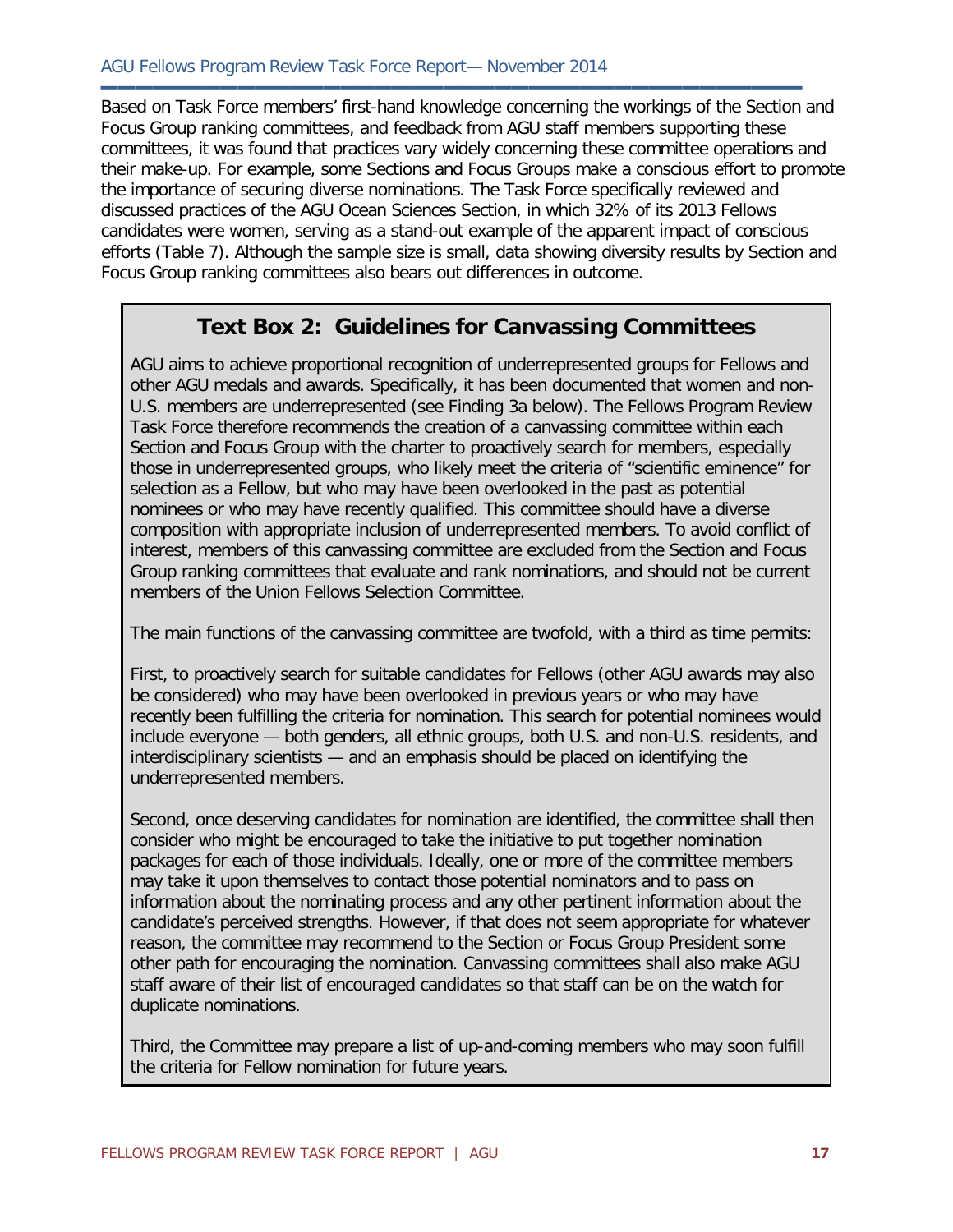Best practices for securing diverse nominations were discussed by this Task Force and have been documented and reported in the literature.[19](#page-17-0) These practices include the use of canvassing committees by Sections and Focus Groups to help increase diversity of the candidate pool prior to evaluation by the ranking committees (see Text Box 2). Other such practices are detailed and discussed in in the Task Force's recommendations below. The AGU H&R Committee should continue its work to more aggressively communicate and promote best practices.

**▬▬▬▬▬▬▬▬▬▬▬▬▬▬▬▬▬▬▬▬▬▬▬▬▬▬▬▬▬▬▬▬▬▬▬▬▬▬▬▬▬**

**FINDING 3a:** The pool of candidates nominated for Fellows selection has shown underrepresented gender and geographic diversity. Taken together, the data show that bias does not appear to be introduced during the stages of evaluation of nominations (Table 3), but rather in the nomination process itself, which results in disproportionately low percentages of women and non-U.S. members being nominated.

**FINDING 3b:** Sections and Focus Groups that have made a conscious effort to increase diversity in their nominations have had a more diverse set of candidates successfully elected as Union Fellows. There appears to be a relationship between specific practices for promoting and canvassing for diverse nominations (including a diverse committee membership), and successful diverse results.

**RECOMMENDATION 3:** Communicate documented best practices and guidelines to encourage and support more diverse nominations. This may include:

- Establish canvassing committees for each Section and Focus Group and provide them with guidelines to identify qualified and underrepresented candidates, and encourage diversification of committee membership.
- Provide and disseminate guidelines to ranking committees and encourage diversification of ranking committee membership.
- The Honors and Recognition Committee, in coordination with AGU staff, provide webinar training for canvassing, ranking, and Union Fellows Selection committees on implicit bias during each award selection cycle. Provide written documentation and video clips for these committee members and nominators to learn about implicit bias and assumptions. Have nominators read information about implicit bias and click a box on AGU website saying they have read implicit bias information before beginning nomination upload process.
- Canvassing committees should solicit from each new Fellow ~5 names of potential Fellow candidates. With the expectation that newer Fellows will be more diverse, the Task Force intends for this to be a way to increase diversity. Canvassing committees would then work to find nominators for these potential candidates.
- The data from 2009 through 2013 constitute a baseline for future assessment of diversity performance. To help improve nomination diversity, AGU should assure adoption of canvassing committees, continue to collect data on diversity performance, distribute these performance data to members of canvassing and ranking committees and more broadly publicize these diversity performance data to the broader AGU membership. Transparency should be increased by publishing in *Eos* each year: "In the pursuit of excellence, here are the data on AGU Fellows…"

<span id="page-17-0"></span><sup>&</sup>lt;sup>19</sup> See, for example, *Eos*, Vol. 94, No. 10, 5 March 2013, "Consider Nominating a Woman for an AGU Award."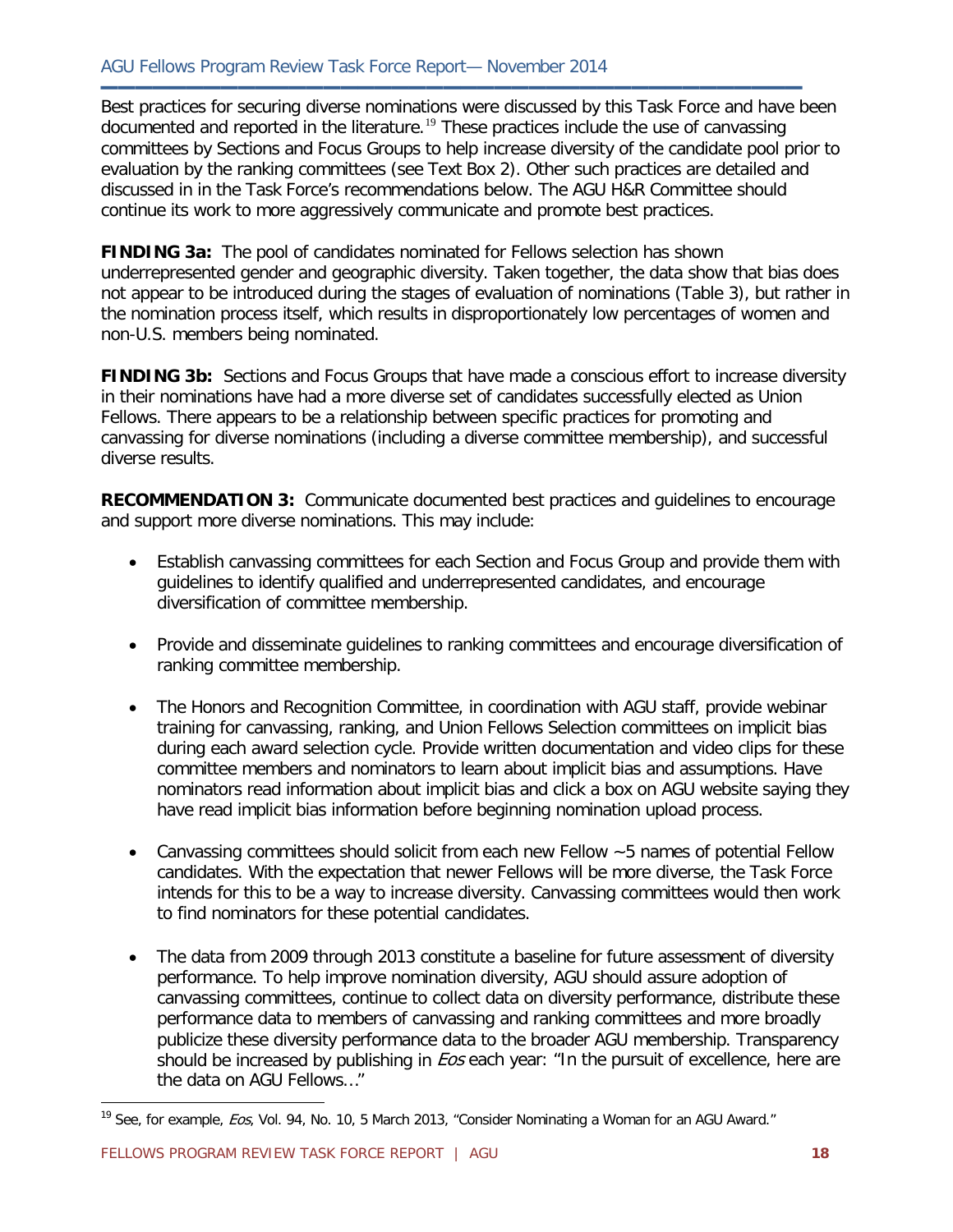• Recommend AGU Governance Committee consider asking Sections and Focus Groups to incorporate the mindfulness of diversity issues discussed in this report for Fellow nominations as they go through their processes of nominating candidates for Section and Focus Group officers. Although these are separate processes, the use of consistent approaches to nomination procedures will likely be reinforcing.

**▬▬▬▬▬▬▬▬▬▬▬▬▬▬▬▬▬▬▬▬▬▬▬▬▬▬▬▬▬▬▬▬▬▬▬▬▬▬▬▬▬**

**FINDING 4:** There is a wide variety of practices used among Section and Focus Group ranking committees and Union Fellows Selection Committees.

**RECOMMENDATION 4:** Provide and disseminate guidelines to Section and Focus Group ranking committees and the Union Fellows Selection Committee describing best practices. These best practices include:

- Diversify Section and Focus Group ranking committees, including adding underrepresented (e.g., younger, non-Fellow, non-U.S., and women) members. In doing so, any potential conflict with Section and Focus Group bylaws and conflict of interest policy should be resolved to be compatible with Union bylaws.
- Each committee chair appoint at least one committee member to serve as an Equity Advisor, who has been trained by AGU to understand implicit bias and guide the committee to avoid it. The Equity Advisor also points out gender bias in tone of supporting letters. The Association for Women in Science  $(AWIS)^{20}$  $(AWIS)^{20}$  $(AWIS)^{20}$  is a good source for training.
- Request that each Section and Focus Group ranking committee has at least one teleconference to discuss each nomination, and to rank nominations. A committee member should take notes to ensure constructive feedback to nominators of unsuccessful packages.
- Ensure that each candidate receives equal consideration relative to their individual merit, regardless of familiarity of the committee members with the candidates. In other words, candidates should not be dismissed because no member of a Section or Focus Group ranking committee personally knows of his/her work.
- Capture institutional memory from past-leaders of ranking and selection committees by having AGU conduct "plus/delta" evaluations. A plus/delta evaluation is typically administered immediately following a committee's deliberations, and is used to assess what worked well and what could be improved upon for the future.

<span id="page-18-0"></span><sup>&</sup>lt;sup>20</sup> Association for Women in Science (AWIS): [https://awis.site-ym.com/?Awards\\_Outcomes](https://awis.site-ym.com/?Awards_Outcomes)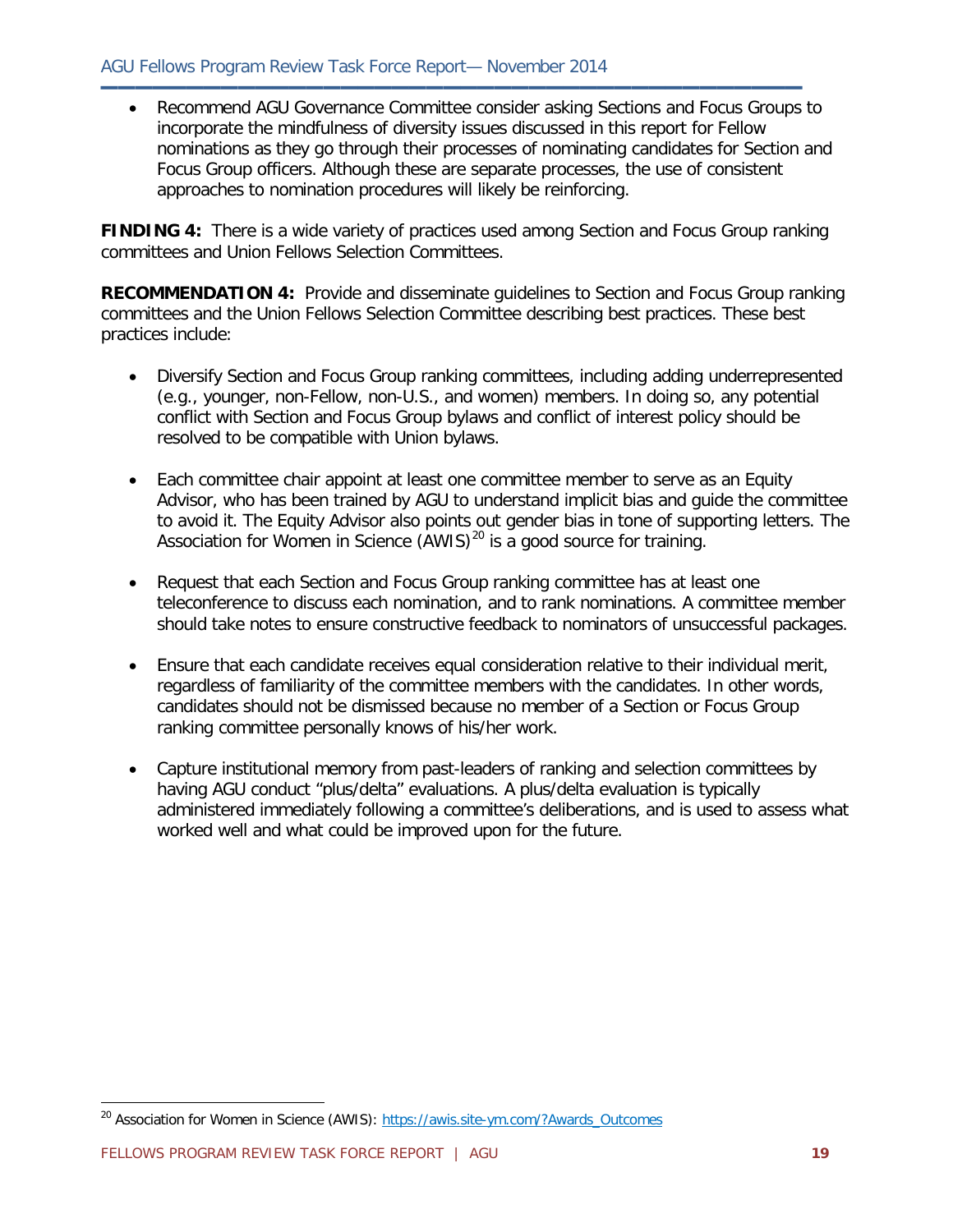**▬▬▬▬▬▬▬▬▬▬▬▬▬▬▬▬▬▬▬▬▬▬▬▬▬▬▬▬▬▬▬▬▬▬▬▬▬▬▬▬▬**

### **AGU FELLOWS SELECTION CRITERIA AND ALLOCATION PROCESS**

### **Background**

As follow-on to the nomination process for AGU Fellows (described in Section 4 of this report), the overall AGU Fellows selection and allocation process was found to have specific issues of concern.<sup>[21](#page-19-0)</sup> Also, the Task Force charge requested an examination of the current use of allocated quotas in the Fellows selection process. This section of the report is organized to first present a review and discussion of existing Fellows selection criteria, and is followed by a discussion of the Fellows "allocation process." Task Force findings and recommendations are suggested for improving both.

### **Fellows Selection Criteria**

To be elected a Union Fellow is a tribute to those AGU members who have made exceptional contributions to Earth and space sciences as valued by their peers, vetted by Section and Focus Group committees, and selected by the Union Fellows Selection Committee. Eligible Fellows nominees must have attained demonstrable eminence in the Earth and space sciences.

The current primary criteria for evaluation of scientific eminence are:

- (1) major breakthrough,
- (2) major discovery,
- (3) paradigm shift, and/or
- (4) sustained impact

 $\overline{a}$ 

## **Text Box 3: Proposed New Criteria for Selecting Fellows**

The Task Force recommends adopting the following criteria for evaluation of scientific eminence in the Earth and space sciences through achievements in research, as demonstrated by one or more of the following:

- (1) breakthrough or discovery;
- (2) innovation in disciplinary science, cross-disciplinary science, instrument development, or methods development; and/or
- (3) sustained scientific impact

<span id="page-19-0"></span> $21$  See Text Box 1, page 9, for an overview of the AGU Fellows process.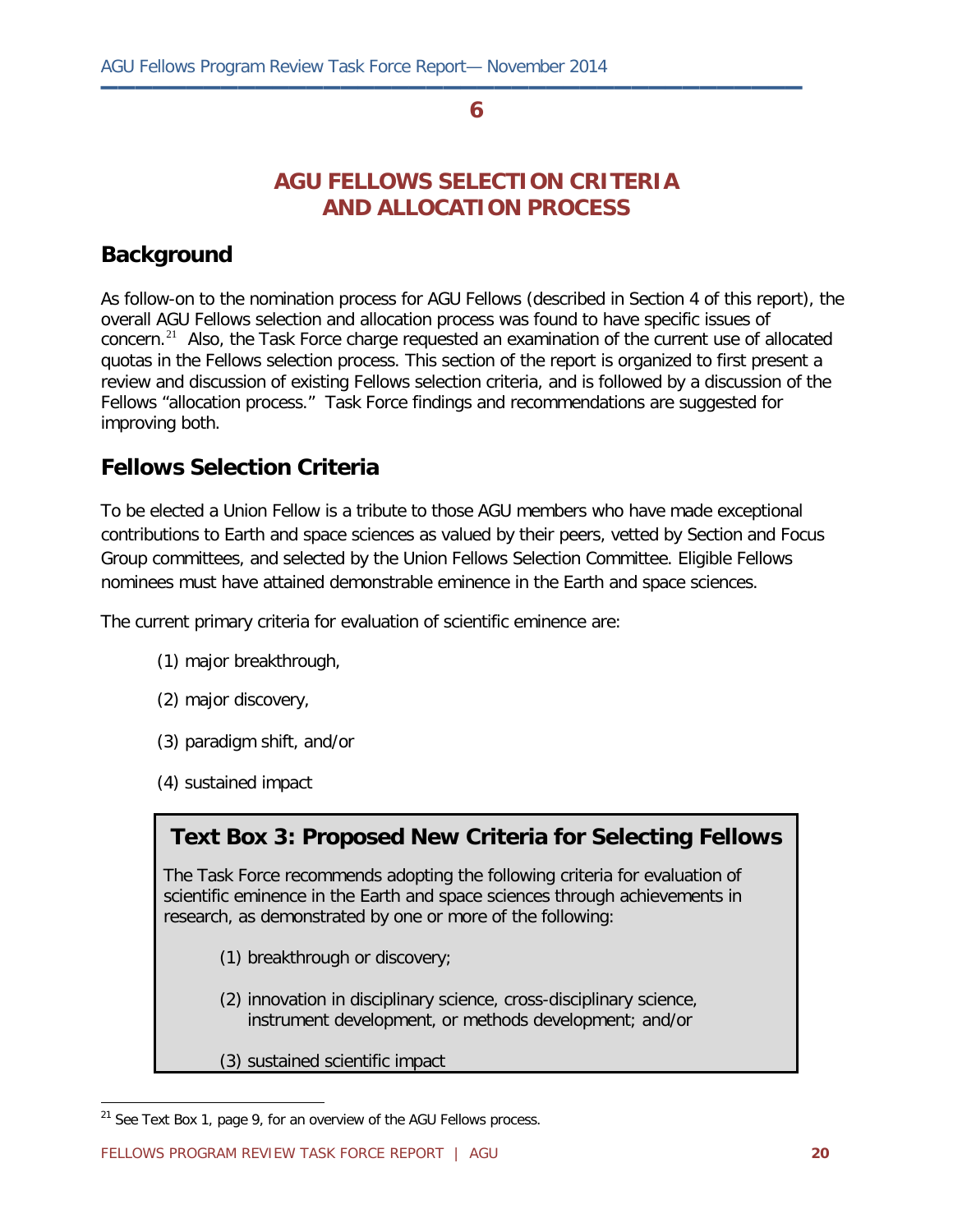The Task Force examined the criteria for Fellows selection to ensure their relevance and alignment with AGU's mission and core values. As made clear through AGU's mission statement, the purpose of the American Geophysical Union is to promote discovery in Earth and space science for the benefit of humanity. And as an organization, AGU holds a set of guiding core values, which are to be reflected in all of its operations. These core values are:

**▬▬▬▬▬▬▬▬▬▬▬▬▬▬▬▬▬▬▬▬▬▬▬▬▬▬▬▬▬▬▬▬▬▬▬▬▬▬▬▬▬**

- The scientific method
- The generation and dissemination of scientific knowledge
- Open exchange of ideas and information
- Diversity of backgrounds, scientific ideas and approaches
- Benefit of science for a sustainable future
- International and interdisciplinary cooperation
- Equality and inclusiveness
- An active role in educating and nurturing the next generation of scientists
- An engaged membership
- Unselfish cooperation in research
- Excellence and integrity in everything we do

**FINDING 5:** The current criteria for selecting Fellows need revision, in part because they do not recognize interdisciplinarity, and because the term "paradigm shift" is loosely defined and describes something that often cannot be recognized until long after it happened.

**RECOMMENDATION 5:** Adopt the following criteria for evaluation of scientific eminence in the Earth and space sciences through achievements in research, as demonstrated by one or more of the following:

- (1) breakthrough or discovery;
- (2) innovation in disciplinary science, cross-disciplinary science, instrument development, or methods development; and/or
- (3) sustained scientific impact

Fellows selection criteria should be revised in light of recommendations for best practices discussed in this report. A significant change is the addition of criterion 2, which recognizes the breadth of research contributions to the Union. This change will also help recognize broader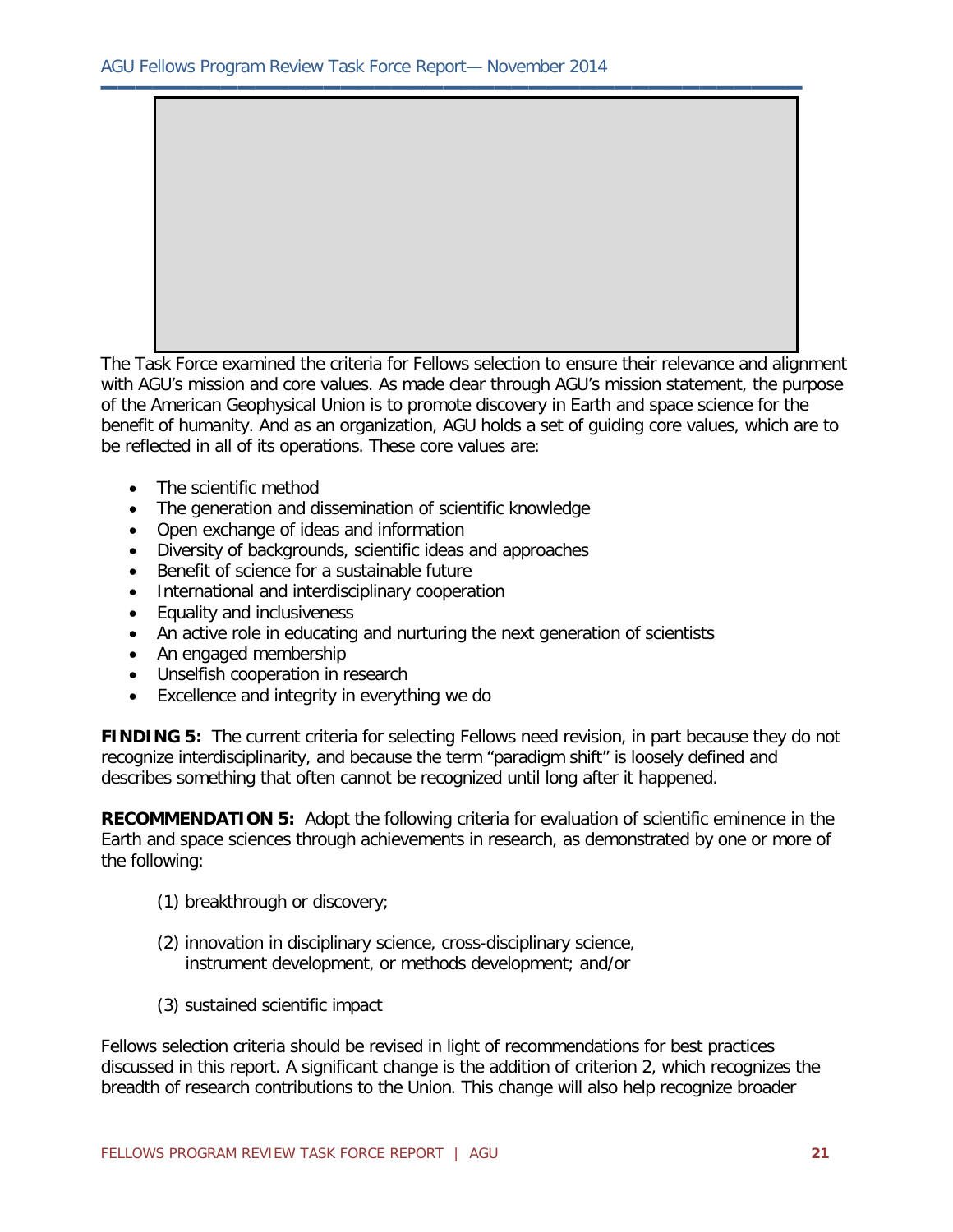importance of inter- or cross-disciplinary science<sup>[22](#page-21-0)</sup> and the growing trend and importance of data science.

**▬▬▬▬▬▬▬▬▬▬▬▬▬▬▬▬▬▬▬▬▬▬▬▬▬▬▬▬▬▬▬▬▬▬▬▬▬▬▬▬▬**

### **Fellows Allocation Process**

In practice, Section and Focus Group committees are responsible for reviewing and ranking all nominees for Fellowship who have a primary affiliation with their Section or Focus Group or have been directed to the group by a nominator. If the nominee has been directed by the nominator to more than one group, the nominee will appear on all of those groups' lists.

| Table 8. Fellows Candidate Allocation by Section and Focus Group in 2013 |                                                                                     |                                              |  |  |
|--------------------------------------------------------------------------|-------------------------------------------------------------------------------------|----------------------------------------------|--|--|
| <b>Section or Focus Group</b>                                            | <b>Allocated Candidates</b><br>(based on 0.2%<br>primary affiliation<br>membership) | <b>Final Number of</b><br>Candidates Ranked* |  |  |
| <b>Atmospheric Sciences</b>                                              | 15                                                                                  | 16                                           |  |  |
| Atmospheric and Space Electricity **                                     |                                                                                     |                                              |  |  |
| Biogeosciences                                                           | 7                                                                                   | 10                                           |  |  |
| Cryosphere **                                                            | $\overline{2}$                                                                      | 3                                            |  |  |
| Earth & Planetary Surface Processes                                      | 3                                                                                   | 4                                            |  |  |
| Geodesy                                                                  | 2                                                                                   | 2                                            |  |  |
| Geomagnetism and Paleomagnetism                                          | $\overline{2}$                                                                      | 3                                            |  |  |
| Global Environmental Change                                              | 4                                                                                   | 6                                            |  |  |
| Hydrology                                                                | 14                                                                                  | 17                                           |  |  |
| Earth and Space Science Informatics                                      | 1                                                                                   | $***$<br>$\Omega$                            |  |  |
| Mineral and Rock Physics                                                 | 4                                                                                   | 5                                            |  |  |
| Natural Hazards **                                                       | 1                                                                                   | 1                                            |  |  |
| <b>Near-Surface Geophysics</b>                                           | 2                                                                                   | 3                                            |  |  |
| Nonlinear Geophysics **                                                  | $\overline{0}$                                                                      |                                              |  |  |
| Ocean Sciences                                                           | 14                                                                                  | 17                                           |  |  |
| Paleoceanography and Paleoclimatology                                    | 3                                                                                   | 5                                            |  |  |
| <b>Planetary Sciences</b>                                                | 4                                                                                   | 5                                            |  |  |
| Seismology                                                               | 7                                                                                   | 7                                            |  |  |
| Space Physics and Aeronomy                                               | $\overline{7}$                                                                      | 7                                            |  |  |
| Study of the Earth's Deep Interior **                                    | 1                                                                                   | 1                                            |  |  |
| Societal Impacts and Policy Sciences **                                  | $\overline{0}$                                                                      |                                              |  |  |
|                                                                          |                                                                                     |                                              |  |  |

<span id="page-21-0"></span> $22$  The Fellows Program Review Task Force adopted the working definition of interdisciplinary research as used by the National Science Foundation, and as spelled out in a National Academies report: National Research Council (2004), Facilitating Interdisciplinary Research, Committee on Facilitating Interdisciplinary Research, Committee on Science, Engineering, and Public Policy, The National Academies Press, Washington, D.C., p2. Interdisciplinary is defined as a mode of research by teams or individuals that integrates information, data, techniques, tools, perspectives, concepts, and/or theories from two or more disciplines or bodies of specialized knowledge to advance fundamental understanding or to solve problems whose solutions are beyond the scope of a single discipline or area of research practice.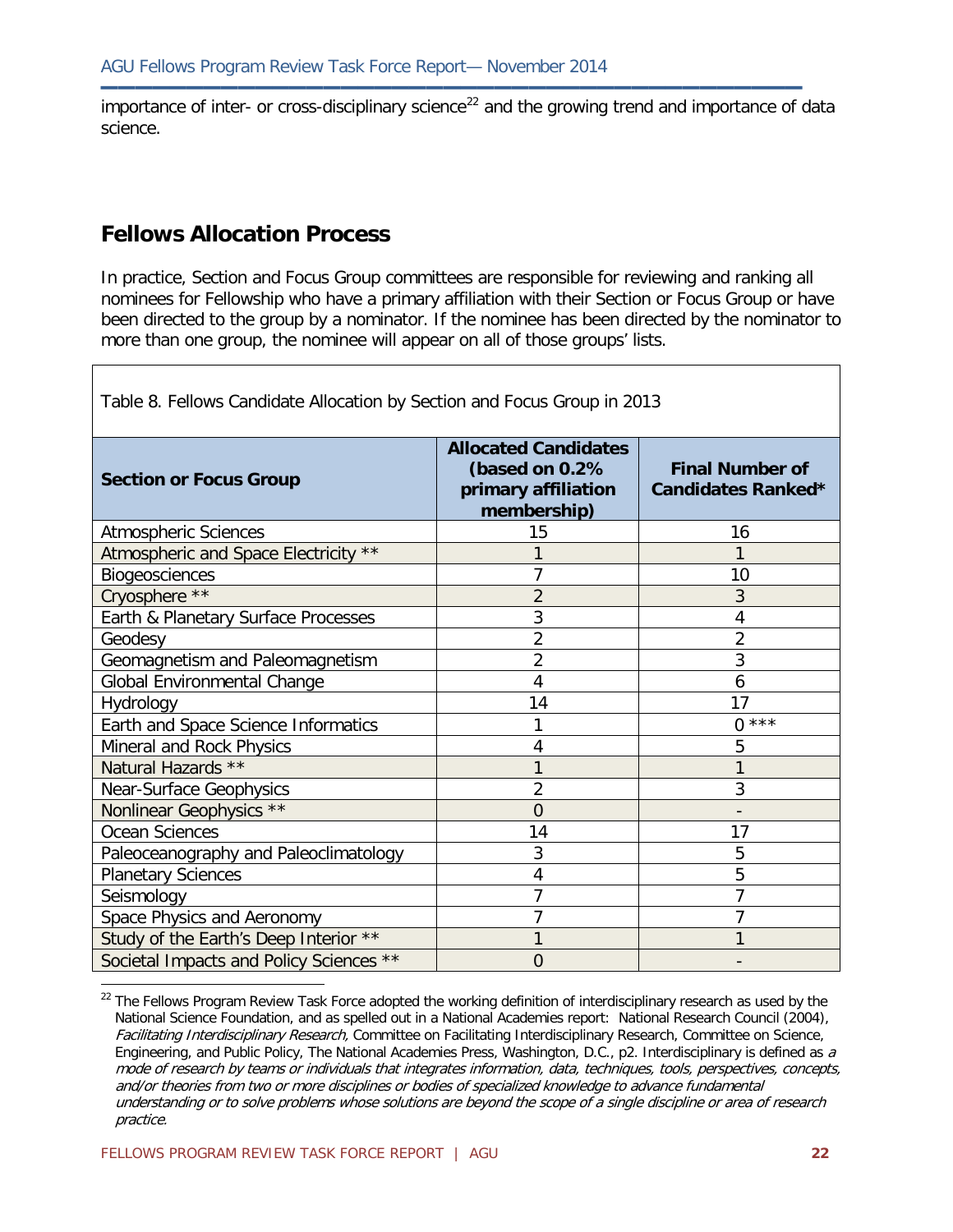#### AGU Fellows Program Review Task Force Report— November 2014

| $\sim$<br>יטוכי<br>שטו וש.                   |  |
|----------------------------------------------|--|
| $\sim$ 122<br>$\sim$<br>717<br>،∟۔<br>anoioù |  |

\*The final number of candidates ranked may exceed the allocated amount due to candidate sharing. Nominees shared by multiple Sections or Focus Groups count as ½ of an allocated nomination to each.

\*\*Denotes Focus Groups participating in the Joint Focus Group Fellows Committee in 2013. Joint Focus Group allocation total: 5 candidates  $+1$  (nominee sharing) = 6 ranked candidates

\*\*\*Earth and Space Science Informatics did not participate in the Joint Focus Group Fellows Committee in 2013.

The total number of reviewed nominated candidates allowed for forwarding to the Union Fellows Selection Committee by each Section and Focus Group (i.e., the Fellows allocation) is based on the percentage of AGU members with primary affiliations to their group. In this allocation process, each Section and Focus Group ranking committee is allowed to advance a number of candidates no greater than 0.2% of its primary affiliation membership. The allocation to each Section and Focus Group for 2013 is shown in Table 8. $^{23}$  $^{23}$  $^{23}$ 

The practice of allocating by scientific discipline has been debated and criticized by some as being unfair to smaller AGU Sections and Focus Groups, and as being not well-suited for advancing and recognizing candidates working in emerging areas of science or in cross-disciplinary science that do not fit well within one of the AGU established disciplines.

The Task Force did not reach consensus on need for adapting an added allocation or "special fields" discipline process for AGU. The Task Force believes additional data and significantly more study would be needed before such an undertaking.

**FINDING 6:** The current system of allocating Fellows nominations to Sections and Focus Groups based on size of the individual Section or Focus Group (i.e., the number of AGU members indicating primary affiliation with that Section or Focus Group) appears to work to the satisfaction of most, but with some deficiencies perceived by smaller Sections and Focus Groups (Table 8). The Task Force was unable to reach consensus on whether additional interventions are warranted or workable in the AGU context, as related to the current Fellows nomination allocation process.

**RECOMMENDATION 6:** The Task Force recommends AGU continue to study and explore these issues of allocating Fellows nominations further, perhaps as part of a follow-on effort to evaluate the effectiveness of the specific recommendations from this report that are adopted.

<span id="page-22-0"></span> $\overline{a}$  $23$  Sections and Focus Groups that elect to review all nominees affiliated with their group will be eligible for nominee sharing. In the event that a nominee is ranked and put forward by more than one group, that nominee will count as the reciprocal of the number of groups that put the nominee forward. For this reason, each Section and Focus Group committee is requested to rank its entire list of nominees, or at minimum submit at least five names above its allocation in case additional names are needed.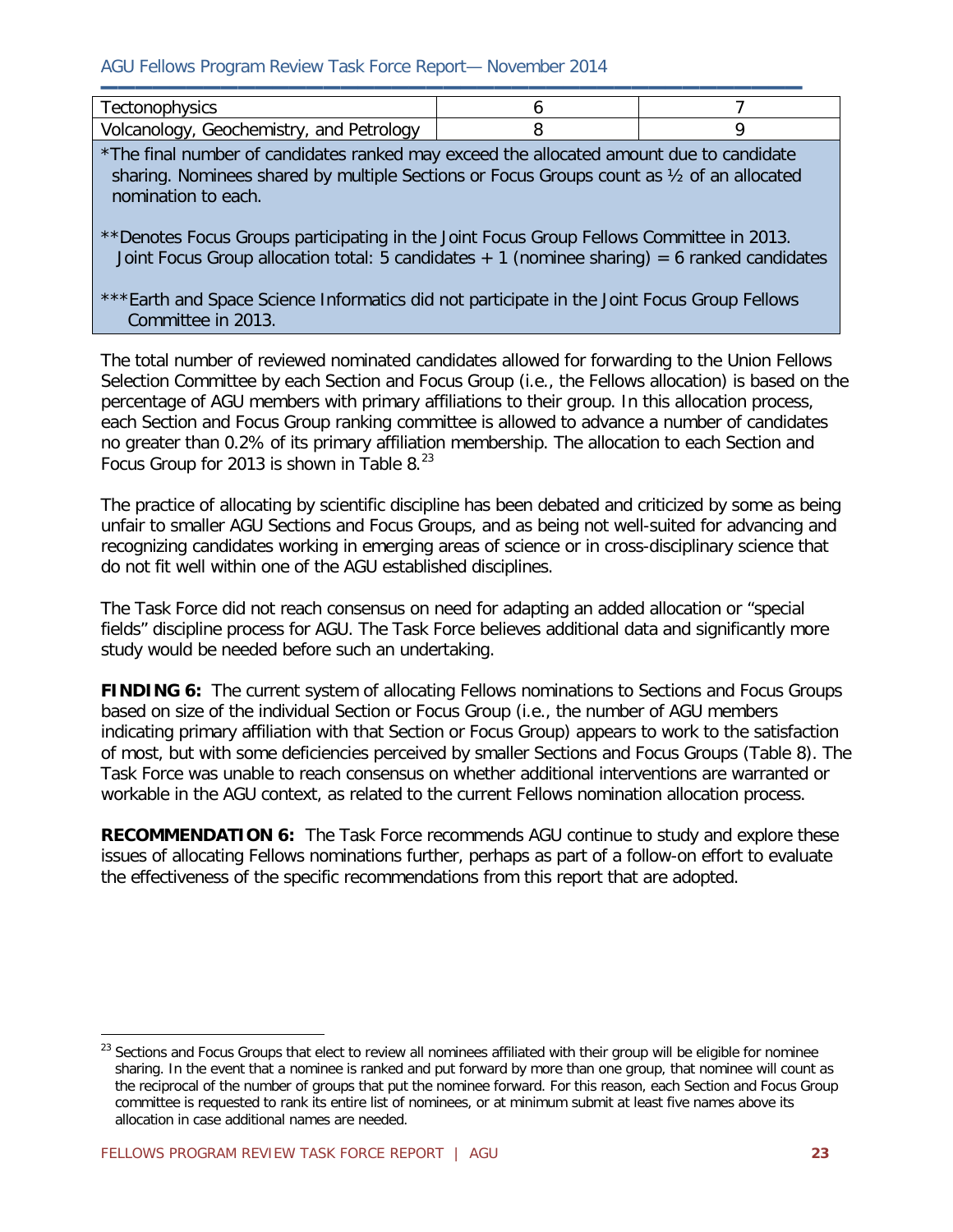**▬▬▬▬▬▬▬▬▬▬▬▬▬▬▬▬▬▬▬▬▬▬▬▬▬▬▬▬▬▬▬▬▬▬▬▬▬▬▬▬▬**

### **LIMITATIONS OF THE H-INDEX**

### **Background**

 $\overline{a}$ 

The h-index was developed by Hirsch in 2005 $^{24}$  $^{24}$  $^{24}$  to quantify the scientific research output of individuals, to characterize not only the number of publications, but their impact as measured by the number of times each publication has been cited. Hirsch asserted that his index should be applicable across disciplines. The h-index has since been applied to publications and to whole departments and institutions.

#### **How the H-index Is Calculated**

The h-index is calculated as the number of a person's publications that have been cited at least as many times as that number. For example, if an author has an h-index of 34, 34 of the author's publications have been cited at least 34 times.

The h-index may be calculated using a number of tools, such as:

**Google Scholar: [http://scholar.google.com](http://scholar.google.com/)** If a scientist has set up a Google Scholar profile, then it is easy to find that person's h-index. But if not, there is no way to calculate a Google Scholar profile for others. There is an h-index add-on for Firefox, <https://addons.mozilla.org/en-US/firefox/addon/scholar-h-index-calculator/> but it does not work on all computers, and requires a particular browser.

**Web of Knowledge (Thomson Reuters): [http://wokinfo.com](http://wokinfo.com/)** This requires a subscription, so is not available to all nominators. Furthermore, even institutions with subscriptions may not have paid for the entire database. For example, at Rutgers University it only starts in 1984.

**Scopus (Elsevier):<http://www.elsevier.com/online-tools/scopus>** This also requires a subscription.

<span id="page-23-0"></span><sup>&</sup>lt;sup>24</sup> Hirsch, J. E. (2005), An index to quantify an individual's scientific research output. Proc. Nat. Acad. Sci. USA, 102(46), 16,569-16,572. <http://www.pnas.org/content/102/46/16569.full.pdf+html> (Google: [Cited by 3785\)](https://scholar.google.com/scholar?oe=utf-8&rls=org.mozilla:en-US:official&client=firefox-a&channel=sb&um=1&ie=UTF-8&lr&cites=16535644945893830715)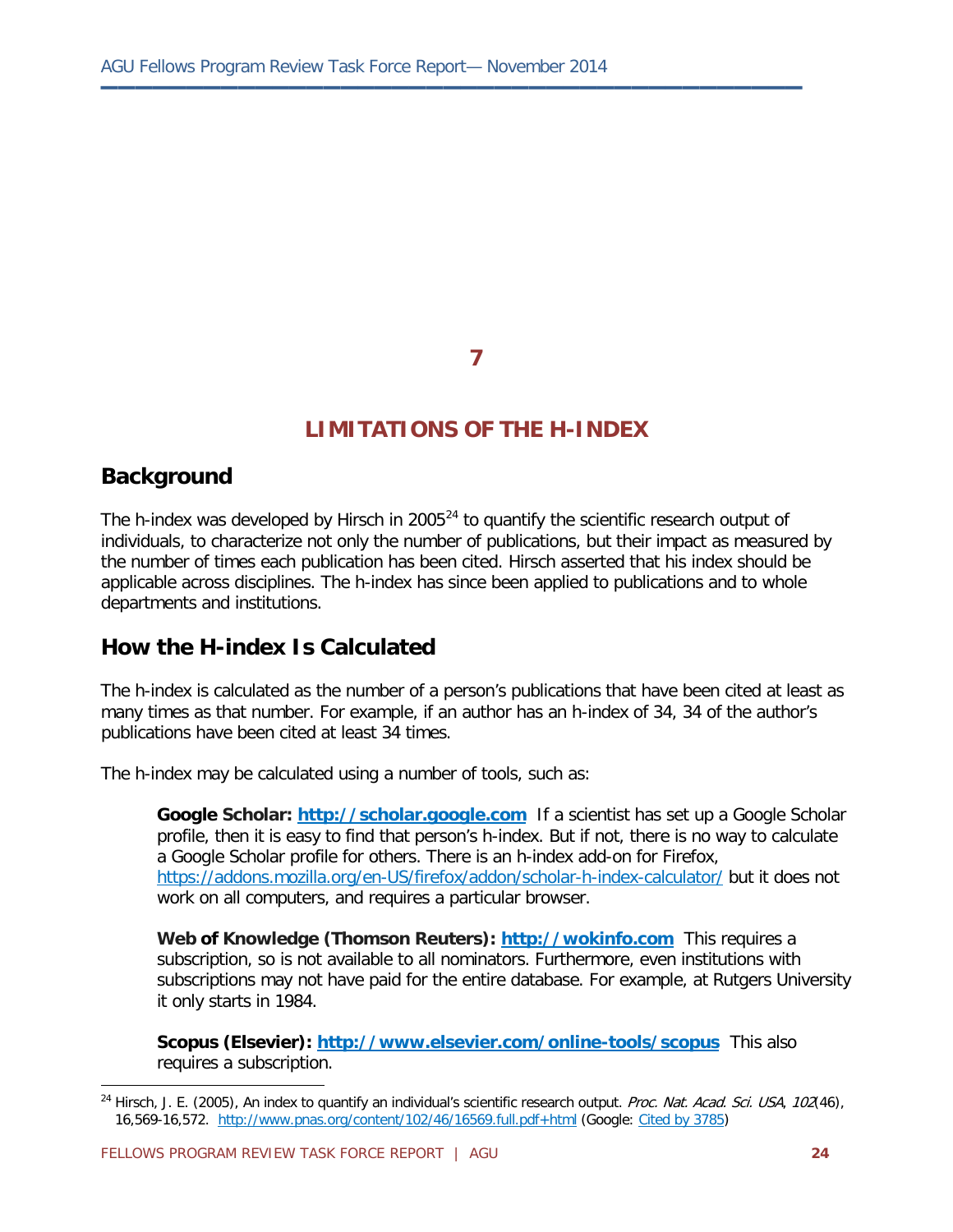### **Factors That Affect the Value of the H-Index**

Although Hirsch expected the h-index to be a uniform indicator of a scientist's research output, bibliometric analyses reveal its limitations. An h-index should not be used alone to measure a scientist's impact on the discipline. Among the limitations revealed are:

**▬▬▬▬▬▬▬▬▬▬▬▬▬▬▬▬▬▬▬▬▬▬▬▬▬▬▬▬▬▬▬▬▬▬▬▬▬▬▬▬▬**

#### **Which Bibliometric Database is Used**

For example, from [http://wokinfo.com/googlescholar/:](http://wokinfo.com/googlescholar/) "Why are there sometimes differences between the citation counts shown by Google Scholar versus Web of Science? The principle source of difference is the set of publications included in either service. Web of Science Core Collection counts are based on a curated database of published, peer-reviewed content that is selected according to publicly available standards. Google Scholar counts are based on a diverse and larger set of publications including published articles, preprints, theses, books, and court opinions."

Furthermore, as Google Scholar is free, but Web of Science and Scopus require a subscription, access to the databases will differ among different nominators and letter writers. And, not all institutions with subscriptions to Web of Science or Scopus have paid for the complete database.

#### **Gender of the Scientist**

Men tend to cite their own research more than women do, leading to higher h-indices for men. [25](#page-24-0),[26](#page-24-1) Women are less likely to toot their own horn, feeling that it is bragging. Use of the h-index to assess merit for an honor or award will thus tend to disadvantage women scientists. Also, men and women tend to write letters of recommendation for women that are less enthusiastic.<sup>[27](#page-24-2)</sup> These small accumulations of disadvantage can lead to gender inequity in honors and recognition selection.<sup>[28](#page-24-3)</sup>

#### **Name of the Scientist**

Unusual, unique names are easy to identify in searches, but common names are often hard to separate from others whose publications are in the same database. The ongoing development of unique researcher identification numbers, such as Orcid [\(http://orcid.org/\)](http://orcid.org/) or Researcher ID [\(http://www.researcherid.com/\)](http://www.researcherid.com/) will eventually solve this problem, and AGU is urging all authors to obtain an Orcid and use it in their publications. But until this problem is solved, great care is needed to go through every publication listed in the h-index calculation to make sure it is one by the person for whom the calculation is made.

#### **Age of the Scientist**

 $\overline{a}$ 

The h-index has been shown to increase with increased age of the scientist (the longer the publication has been around the more it will have been cited). And one important, groundbreaking paper may have lots of citations, but the scientist has not had many other publications that have had time to accumulate citations.

<sup>&</sup>lt;sup>25</sup> King, M. M., S. J. Correll, J. Jacquet, C. T. Bergstrom, and J. D. West (2013), Gender and self citation across fields and

<span id="page-24-1"></span><span id="page-24-0"></span>over time. Accessed at: [http://www.eigenfactor.org/gender/self-citation/SelfCitation.pdf.](http://www.eigenfactor.org/gender/self-citation/SelfCitation.pdf)<br><sup>26</sup> Maliniak, D., R. Powers, and B. F. Walter, (2013) The gender citation gap in international relations. *International* Organization, Available on CJO 2013 doi: 10.1017/S0020818313000209. [http://journals.cambridge.org/abstract\\_S0020818313000209](http://journals.cambridge.org/abstract_S0020818313000209)

<span id="page-24-2"></span><sup>&</sup>lt;sup>27</sup> Trix, F., and C. Psenka, (2003), Exploring the color of glass: Letters of recommendation for female and male medical faculty. *Discourse & Society*,  $14(2)$ , 191-220.

<span id="page-24-3"></span> $^{28}$  Valian, V. (1999), *Why So Slow?: The Advancement of Women.* MIT press.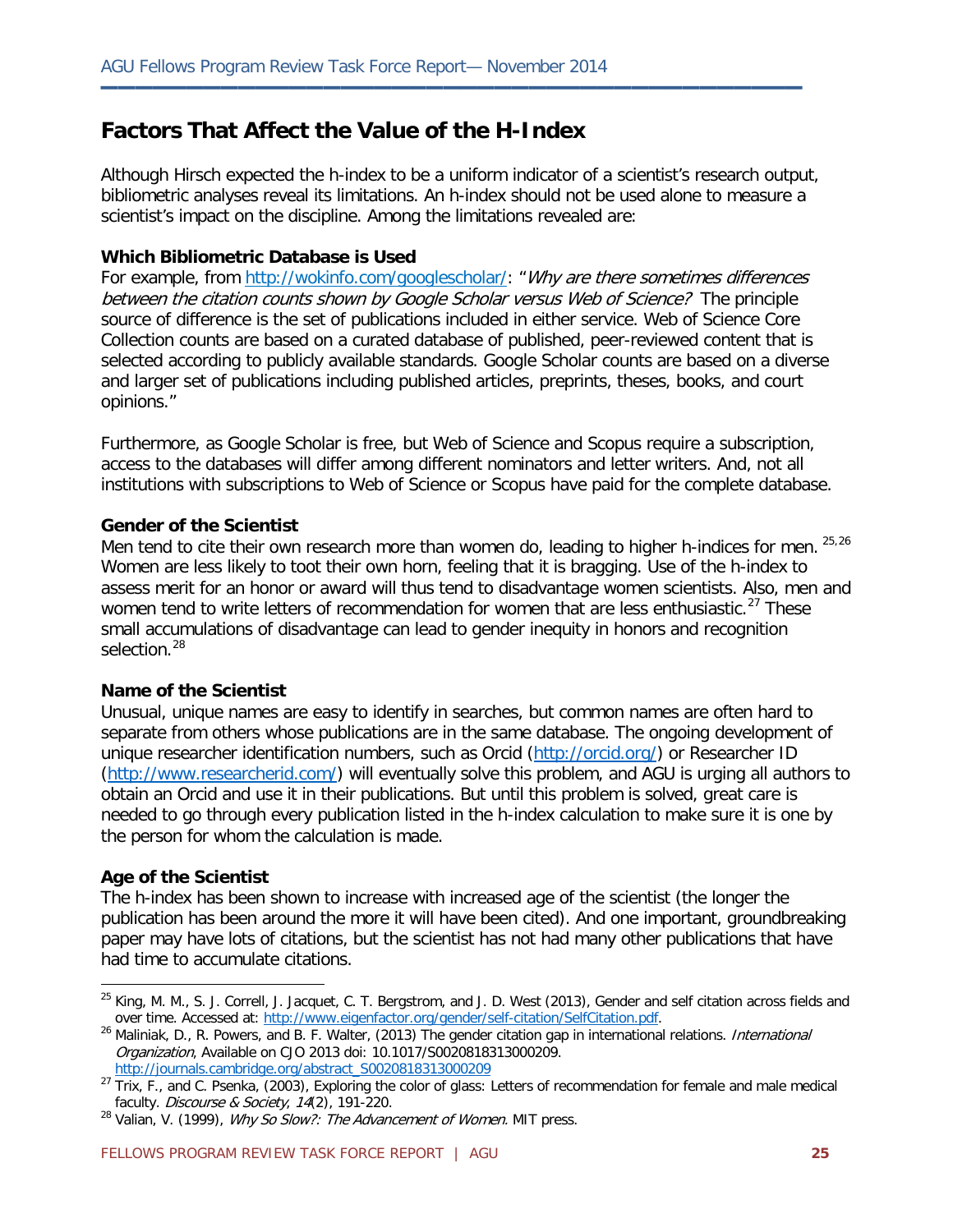#### **Discipline and Impact Factor of Journal**

Studies have found that the number of citations varies by discipline and is influenced by the impact factor of the journals where papers are published.<sup>[29](#page-25-0)</sup> So comparison of h-index, even among the different AGU disciplines, will produce unfair comparisons.

**▬▬▬▬▬▬▬▬▬▬▬▬▬▬▬▬▬▬▬▬▬▬▬▬▬▬▬▬▬▬▬▬▬▬▬▬▬▬▬▬▬**

#### **Number of Papers the Scientist Has Published**

The h-index is widely thought to be a good qualitative indicator of a scientist's impact on his or her discipline; however, studies have found that the h-index is quantitative, not qualitative.<sup>[30](#page-25-1)</sup> They found that the higher the number of papers authored by a given scientist, the higher his or her hindex will be. This reflects numbers of publications, not citation rate nor impact on the discipline.

The French Academy of Scientists concluded in 2011, "Bibliometrics have enormous potential to assist the qualitative evaluation of individual researchers; however, none of the bibliometric indicators alone (or even considering a set of them) allow for an acceptable and well-balanced evaluation of the activity of a researcher." [31](#page-25-2)

For the above reasons, the Task Force recommends caution in using h-index as a primary indicator when selecting AGU Fellows. Analysis of the data also reveals that there is no significant difference between the average h-index of elected and unelected Fellows candidates (Table 9).

Table 9. Average H-Indices of Elected Fellows and Unsuccessful Candidates\*

| Table 7. AVEIQUE IT INGLES OF LIECTED FEIDWS AND UNSUCCESSIBLE CANDIDATES                        |                                                                    |                                           |  |  |  |
|--------------------------------------------------------------------------------------------------|--------------------------------------------------------------------|-------------------------------------------|--|--|--|
| Year                                                                                             | <b>Average H-Index of Unsuccessful</b><br><b>Fellow Candidates</b> | <b>Average H-Index of Elected Fellows</b> |  |  |  |
| 2011                                                                                             | 29.95                                                              | 30.02                                     |  |  |  |
| 2012                                                                                             | 29.90                                                              | 30.00                                     |  |  |  |
| 2013                                                                                             | 30.20                                                              | 30.14                                     |  |  |  |
| $\star$ These detailed the hindices of all condidates as solar lated by their paminators using a |                                                                    |                                           |  |  |  |

These data include the h-indices of all candidates as calculated by their nominators using a variety of tools (i.e., Google Scholar, Web of Science, and Scopus).

**FINDING 7:** The h-index is an imperfect measure of eminence. While a scientist's h-index does provide some information, the limitations of the h-index include that it:

- depends on the bibliometric database used, and not all databases are freely available,
- is biased against women,

 $\overline{a}$ 

- varies widely based on the discipline of the scientist, and
- does not indicate how much a scientist contributed to a particular publication.

**RECOMMENDATION 7:** The Task Force recommends the following changes to the current use of the h-index in AGU Fellow assessments:

<span id="page-25-0"></span><sup>&</sup>lt;sup>29</sup> Slyder, J. B., et al. (2011), Citation pattern and lifespan: A comparison of discipline, institution, and individual. Scientometrics, 89(3), 955-966.

<span id="page-25-2"></span><span id="page-25-1"></span><sup>30</sup> Gaster, N., and M. Gaster (2012), A critical assessment of the h-index. *Bioessays*, 34(10), 830-832.<br><sup>31</sup> cited in Gaster, N., and M. Gaster (2012), A critical assessment of the h-index. *Bioessays*, 34(10), 830-832.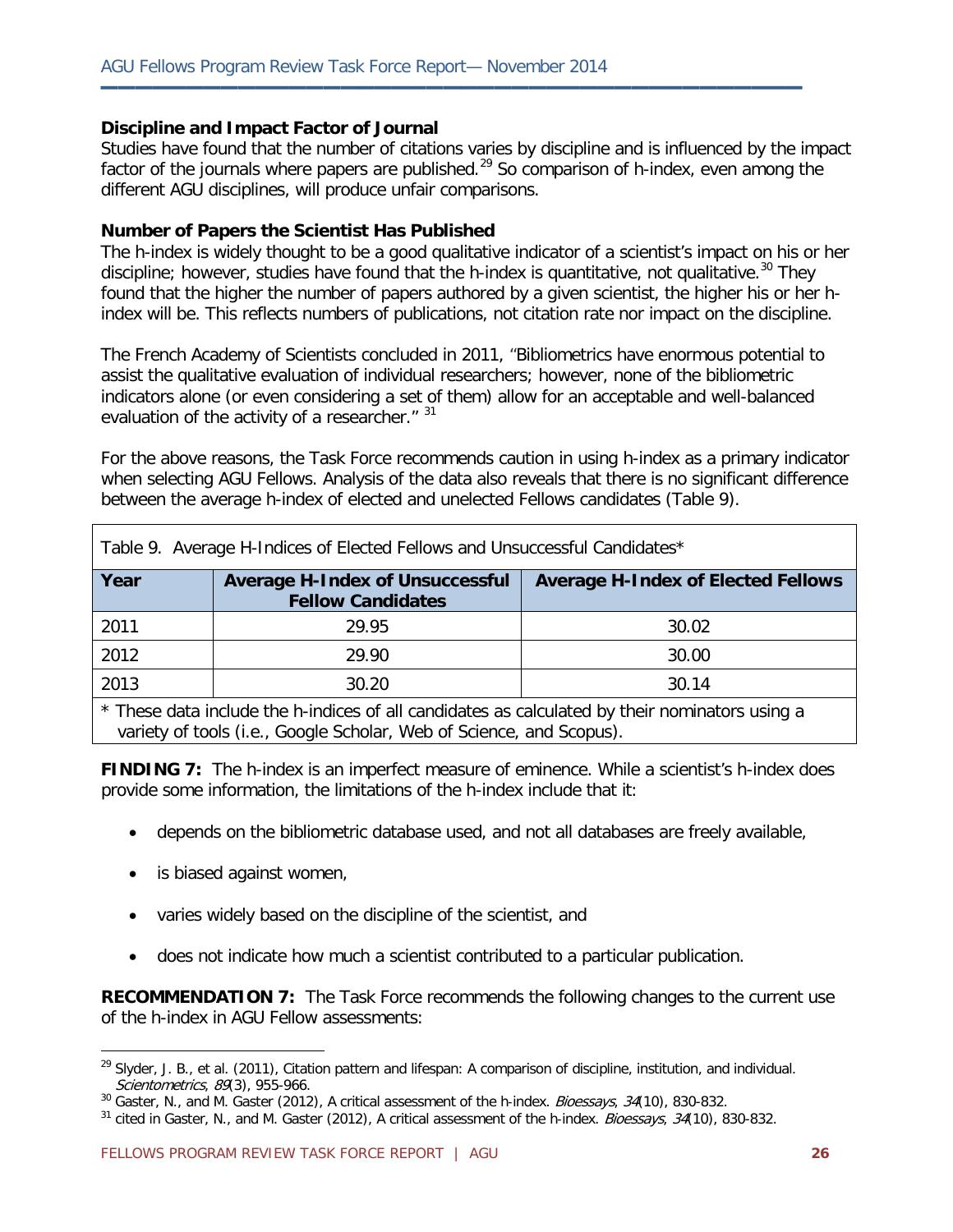• The h-index will no longer be required as part of a nomination package.

**▬▬▬▬▬▬▬▬▬▬▬▬▬▬▬▬▬▬▬▬▬▬▬▬▬▬▬▬▬▬▬▬▬▬▬▬▬▬▬▬▬**

- If the h-index is used in a nomination package or is mentioned in letters, it is incumbent on the writer to include the source of the h-index and a URL that has been uniquely identified for the candidate's h-index calculation.
- If the h-index is used, it is meant to be compared only within the same scientific discipline.
- This report should be provided to all members of AGU medals and awards committees to

make them aware of the shortcomings of the h-index.

• For the longer term, the Honors and Recognition Committee should work with AGU staff to provide a summary of current research on the h-index, and commission a study of the hindex to determine shortcomings, biases, and differences between disciplines, genders, and countries. The outcome of that study will inform future changes in how the h-index is to be used.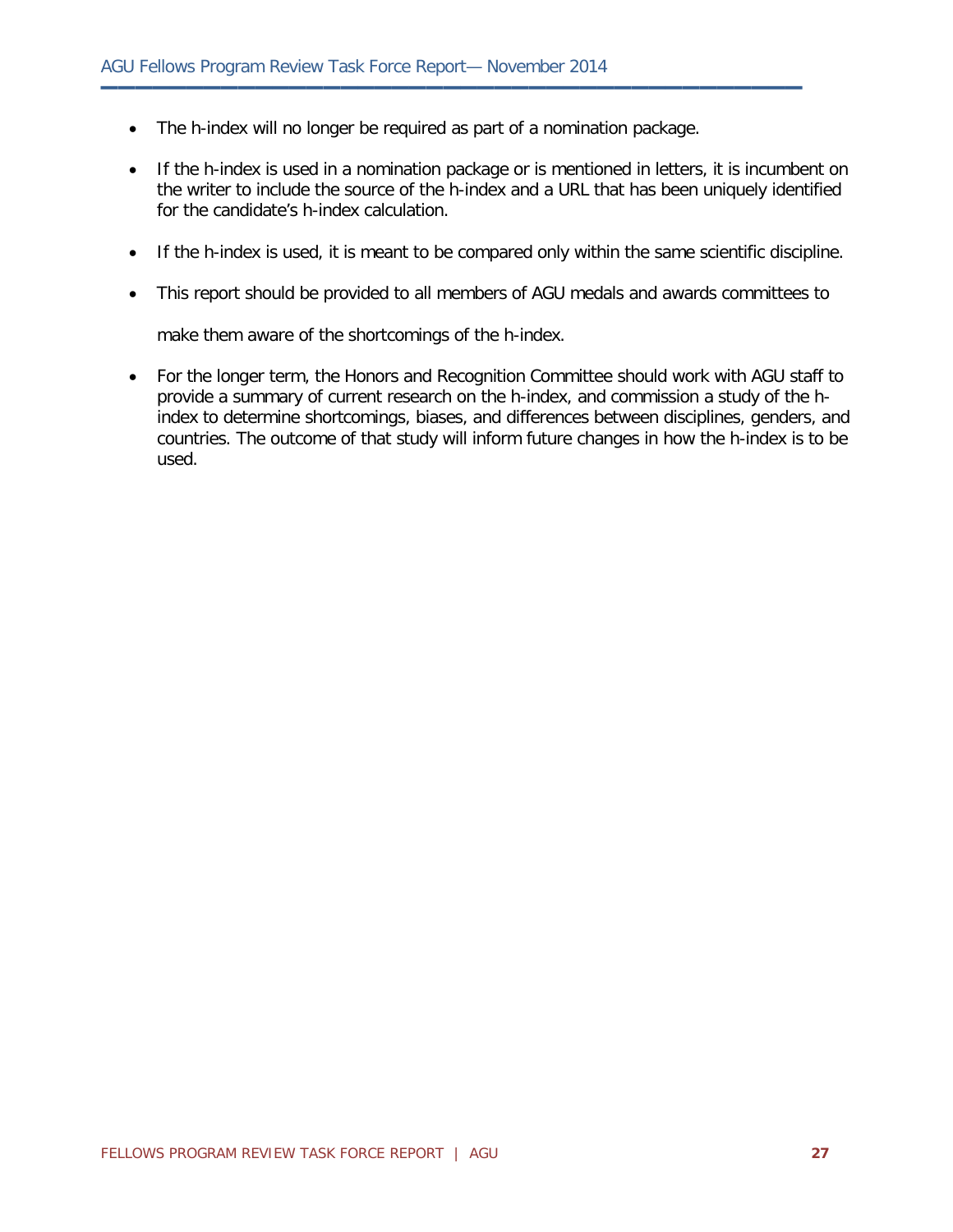**▬▬▬▬▬▬▬▬▬▬▬▬▬▬▬▬▬▬▬▬▬▬▬▬▬▬▬▬▬▬▬▬▬▬▬▬▬▬▬▬▬**

#### **HOLD-OVER NOMINATIONS**

### **Background**

AGU staff provided the following information on current and past procedures related to hold-over of Fellows nominations. The Task Force then examined the following areas and questions:

- What are the data and success rates on hold-over nominations?
- How does hold-over impact the selection process to Fellow?
- Are hold-over nominations used by all Section and Focus Group committees and all Union medals and awards committees?
- How could a standard hold-over practice help the Fellows process achieve its objectives?

Sections and Focus Groups are not responsible for the hold-over process. In the past, the Union Fellows Selection Committee has determined which, if any, unsuccessful nominations are held-over for the next nomination cycle. If a nomination is held-over, then there is no need for the candidate's package to be re-submitted in the next cycle, whereas those not held-over need to be re-submitted. However, if in a given year, the Union Fellows Selection Committee determines that there will be no hold-overs then the nomination packages of all nominees who are not chosen as Fellow must be resubmitted during the next cycle.

Historically, the hold-over policy was established for Union awards and medals, both of which tend to receive a substantially smaller number of nominations in comparison to the Union Fellows program. After a Union awardee or medalist has been selected, the Union awards and medals committees deliberate to determine if the remaining nominees are considered unsuccessful or held-over for the next cycle. A nominee may be held-over for two consecutive nomination cycles by a Union Award, Medal, or Prize Committee, and in some instances, for an additional cycle if recommended.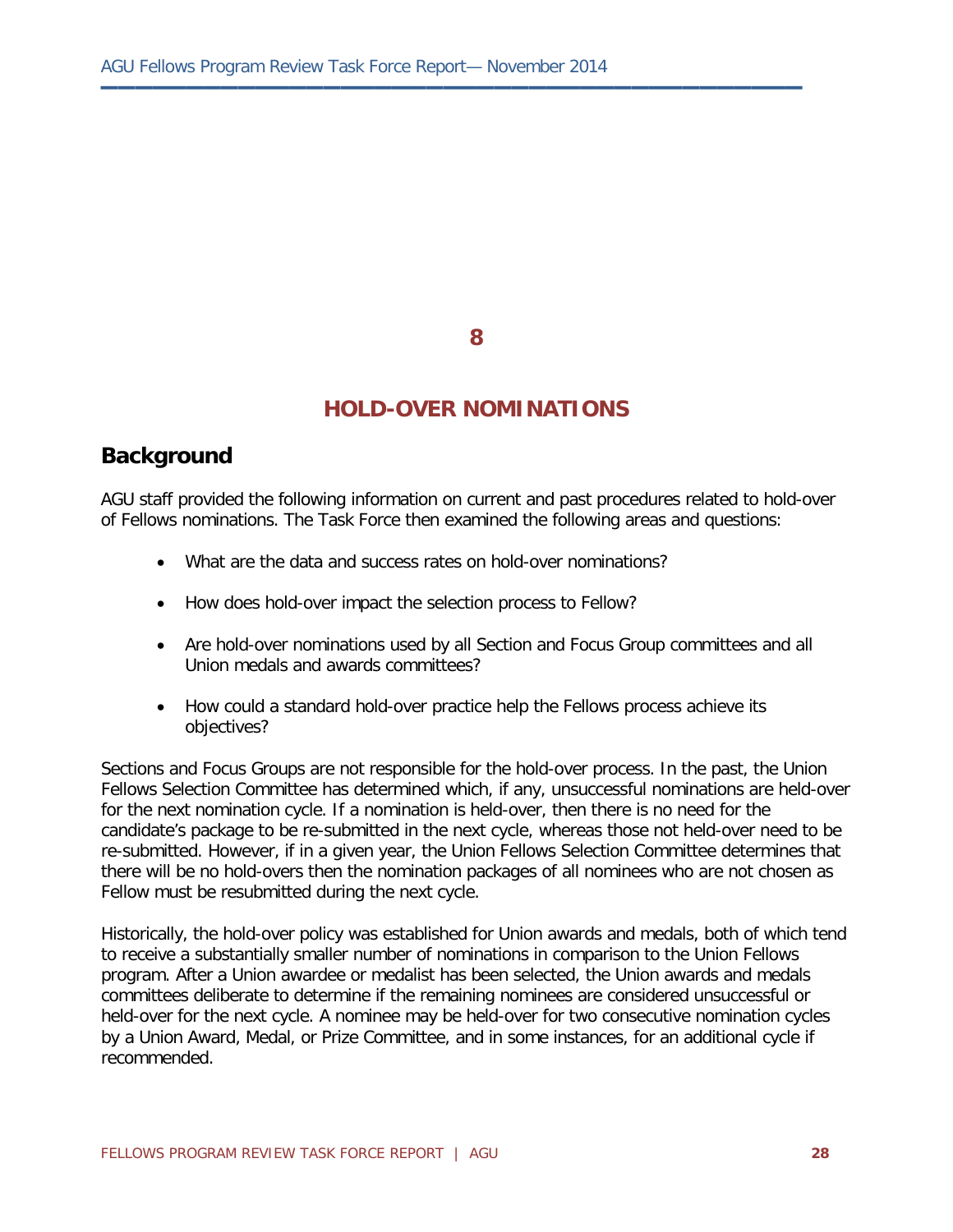During the 2010-2012 Union Fellows Selection Committee's term of service, it was decided that the Union Fellows program should follow this policy as well. However, because the Union Fellows Selection Committee has only one or two days to deliberate on approximately 115 nominees, it was impossible for committee members to deliberate about which of the unsuccessful candidates should be held-over. Ultimately, it was decided that if there was no conflict of interest in the next nomination cycle, all remaining nominees who were not elected would be automatically held-over for one nomination cycle, which was implemented during the 2010-2012 nomination cycles. In 2013, the Union Fellows Selection Committee opted not to hold-over any candidates for the following year's nomination cycle.

**▬▬▬▬▬▬▬▬▬▬▬▬▬▬▬▬▬▬▬▬▬▬▬▬▬▬▬▬▬▬▬▬▬▬▬▬▬▬▬▬▬**

The conclusion is that there is not a current guideline for establishing or handling hold-over nominations during the Fellows selection process, so the practices have been inconsistent over the past several years.

### **Observations**

The Fellows selection process involves evaluation of a rather large number of files. Because holdover decisions can occur only at the level of the Union Fellows Selection Committee, time pressures limit the ability for making well-founded choices on who to hold-over. Even when holdovers occur, the Task Force believes that nominators should be given the opportunity to update the nomination package. This makes the distinction between a hold-over nomination and a resubmission somewhat subtle. In either case, a critical issue for a nominator is to get feedback on issues discussed and what needs to be done to strengthen a nomination. AGU has established procedures for generating feedback. AGU staff should ensure a process is in place to provide timely and useful feedback on all unsuccessful candidates. If a nominator chooses to resubmit, explicit criteria should be addressed based on the feedback suggested for unsuccessful nomination packages.

The current procedures are as follows:

#### **Section and Focus Group Ranking Committee Feedback Procedure**

- Feedback is provided upon request of a nominator. After the newly elected class is announced, nominators may submit feedback requests to AGU staff.
- AGU staff logs each feedback request and forwards them to (1) the nominee's primary Section or Focus Group ranking committee chair and, if applicable, (2) to any secondary Section and Focus Group ranking committees that were selected by the nominator during the initial submission stage. AGU staff provides the appropriate chairs with the nominator's initial email request as well as the nominator's telephone number and email address.
- Upon nominator request, each Section or Focus Group ranking committee chair is required to provide feedback to nominators.
- AGU provides Section and Focus Group ranking committee chairs with a template which provides suggested text that may be used when giving nominator feedback.

#### **Union Fellows Selection Committee Feedback Procedure**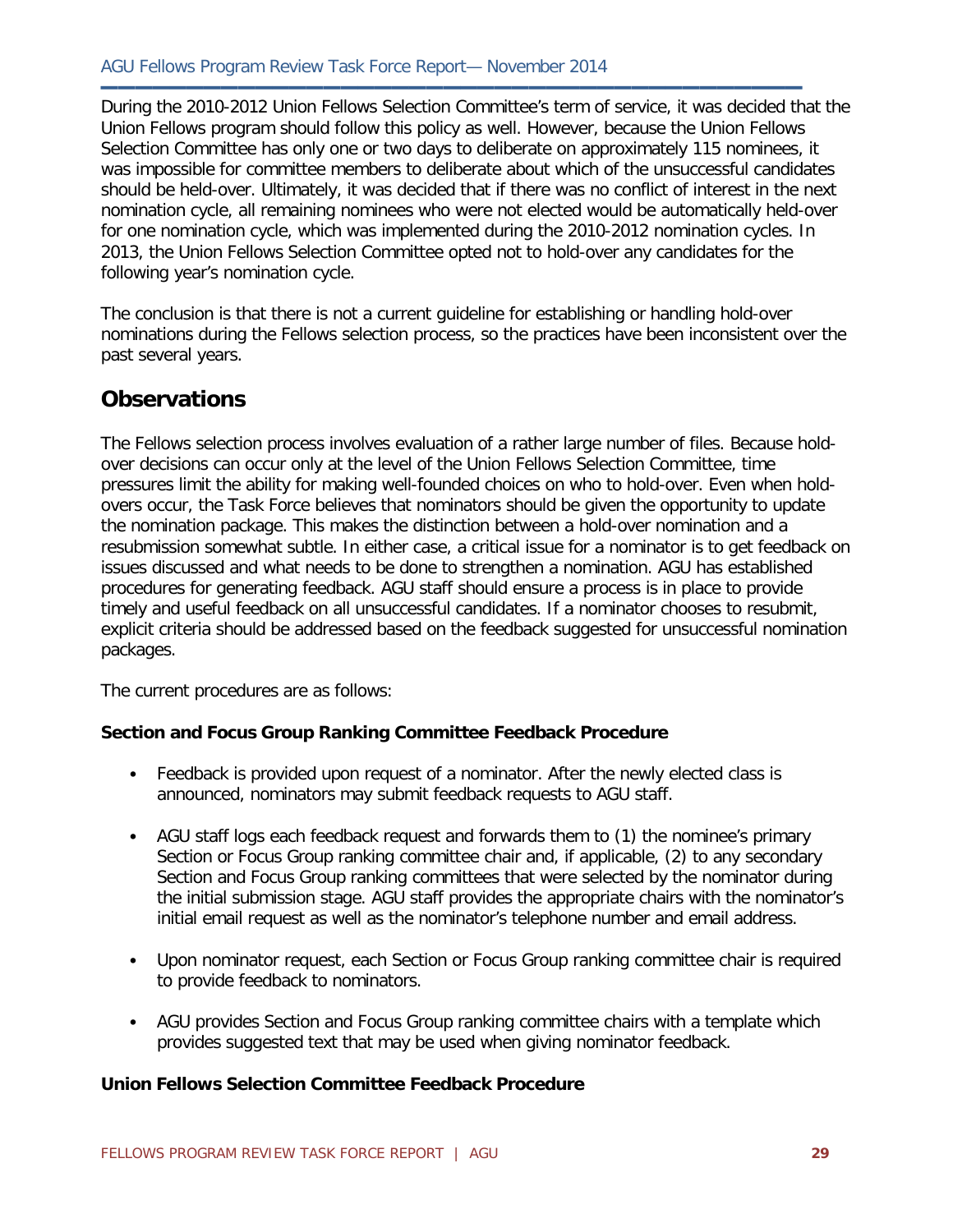• AGU staff takes notes during the face-to-face deliberations at which each allocated candidate is discussed.

**▬▬▬▬▬▬▬▬▬▬▬▬▬▬▬▬▬▬▬▬▬▬▬▬▬▬▬▬▬▬▬▬▬▬▬▬▬▬▬▬▬**

- After the newly elected class is announced, nominators may submit feedback requests to AGU staff.
- Upon nominator request, AGU staff logs each feedback request and provides an explanation directly to nominators.
- If nominators still require more feedback, then the Union Fellows Selection Committee member who is primarily responsible for representing this candidate during the deliberations will provide further commentary regarding the nomination.
- If a Section or Focus Group ranking committee chair requests feedback, the Union Fellows Selection Committee chair will gladly provide commentary regarding any nominee or the rationale during the evaluation process. (The feedback process will be enhanced in the future in that new software will allow information to be conveyed to nominators automatically.)

### **Conclusions**

Given that it is unlikely that a serious deliberative process could be devised to allow the Union Fellows Selection Committee to choose which nominations to hold-over without an unrealistic commitment of time and resources, the Task Force considers that the only reasonable choice is the one used by the Union Fellows Selection Committees in 2012 and 2013, namely either hold-over all or none of the candidates that are not selected in a given year. Because the Task Force thinks that updating a nomination package following feedback is required for hold-overs as well as resubmissions and because a separate evaluation of new submissions and resubmissions by Section and Focus Group ranking committees each year is important, the Task Force recommends that a policy be adopted that Fellows nominations are not held-over. Furthermore, as compared with getting an initial nomination package together, resubmitting is a relatively easy process.

**FINDING 8:** AGU has used inconsistent practices concerning hold-over nominations for Union Fellows candidates not selected in a given year. The decision to use or not use hold-over nominations has been left to the Union Fellow Selection Committees. Furthermore, data indicate that hold-over nominations are elected at a similar rate as first time nominees.

**RECOMMENDATION 8:** AGU adopt a consistent practice of no hold-over nominations for the Union Fellows Selection Committee. For nominees not elected to Fellow, Sections and Focus Groups should solicit updated nominations, and feedback from the Union Fellows Selection Committee should be provided to the nominator and to Section and Focus Group ranking committees.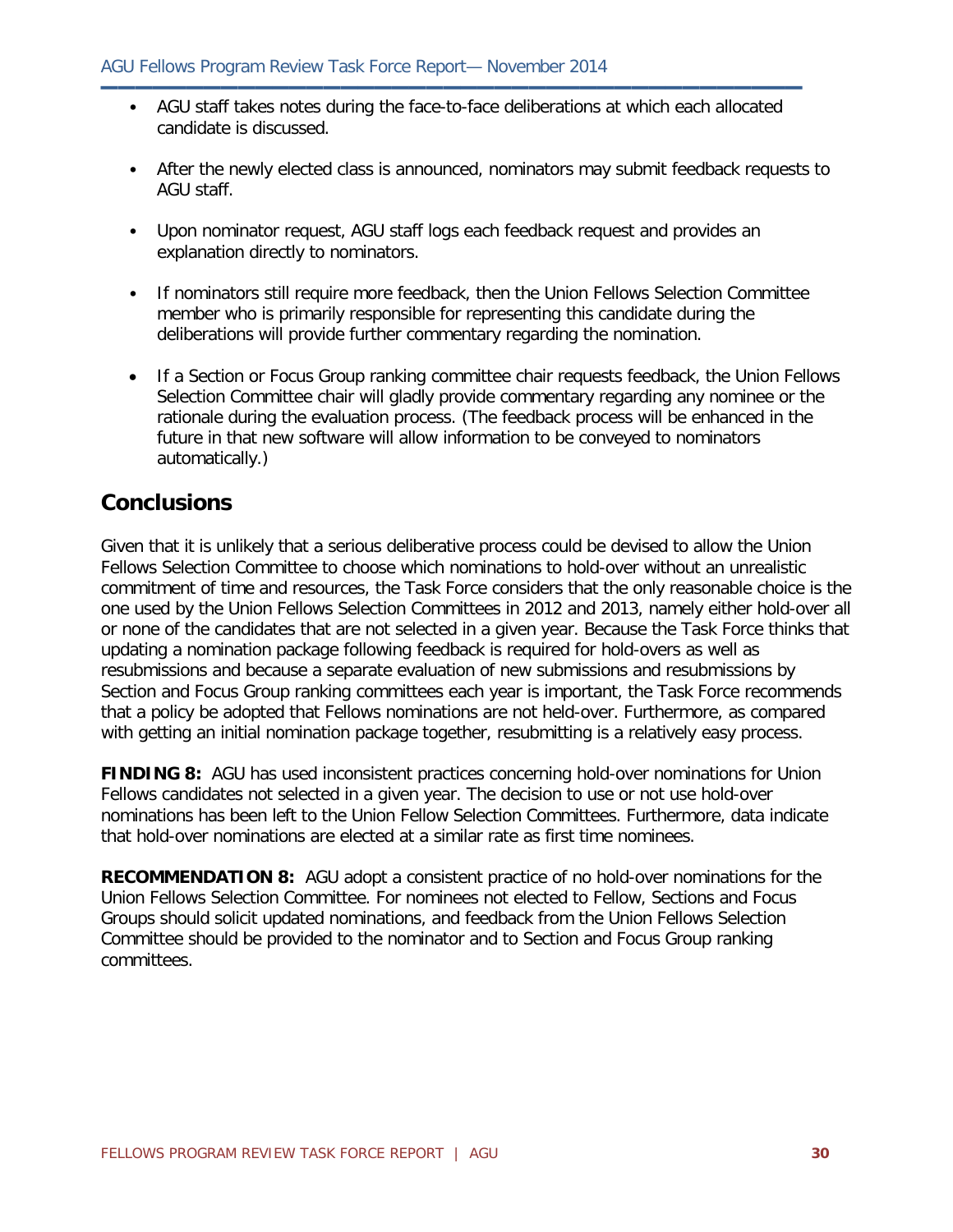**▬▬▬▬▬▬▬▬▬▬▬▬▬▬▬▬▬▬▬▬▬▬▬▬▬▬▬▬▬▬▬▬▬▬▬▬▬▬▬▬▬**

#### **OPPORTUNITIES FOR ENGAGEMENT**

#### **Background**

 $\overline{a}$ 

The charge of this Task Force focused on an examination of the AGU Fellows nomination and selection process, including requests for recommendations in targeted areas. During the course of this work, the Task Force also examined practices of many other scientific societies related to their highest scientific honorees.<sup>[32](#page-30-0)</sup> This examination revealed additional opportunities for AGU to engage with Fellows once elected. Although "engagement opportunities" is beyond the charter of the Task Force, we believe this opportunity is one worth bringing to the attention of AGU Leadership.

| Gender                                 | <b>Number of Living AGU Fellows</b> |
|----------------------------------------|-------------------------------------|
| Men                                    | 1,185                               |
| Women                                  | 139                                 |
| <b>Geographic Region</b>               | <b>Number of Living AGU Fellows</b> |
| <b>United States &amp; Territories</b> | 1,033                               |
| Western Europe                         | 175                                 |
| Southeast Asia                         | 40                                  |
| <b>Western Pacific</b>                 | 33                                  |
| Canada                                 | 33                                  |
| North Africa & Middle East             | 5                                   |
| Eastern Europe                         | 3                                   |
| Latin America & Caribbean              | $\mathfrak{D}$                      |
| Central & South Africa                 | U                                   |
| Age                                    | <b>Number of Living AGU Fellows</b> |
| Under 25                               |                                     |
| 25-34                                  |                                     |

Table 10. Number of All Living AGU Fellows by Gender, Geography, and Age

<span id="page-30-0"></span><sup>&</sup>lt;sup>32</sup> As part of this work, the Task Force examined practices of other scientific societies in nominating and selecting their highest scientific honorees, including the National Academies, American Physical Society (APS), American Institute of Architects (AIA), American Chemical Society (ACS), Geological Society of America (GSA), American Institute of Chemical Engineers (AIChE), American Association for the Advancement of Science (AAAS), American Meteorological Society (AMS), and Institute of Electrical and Electronics Engineers (IEEE).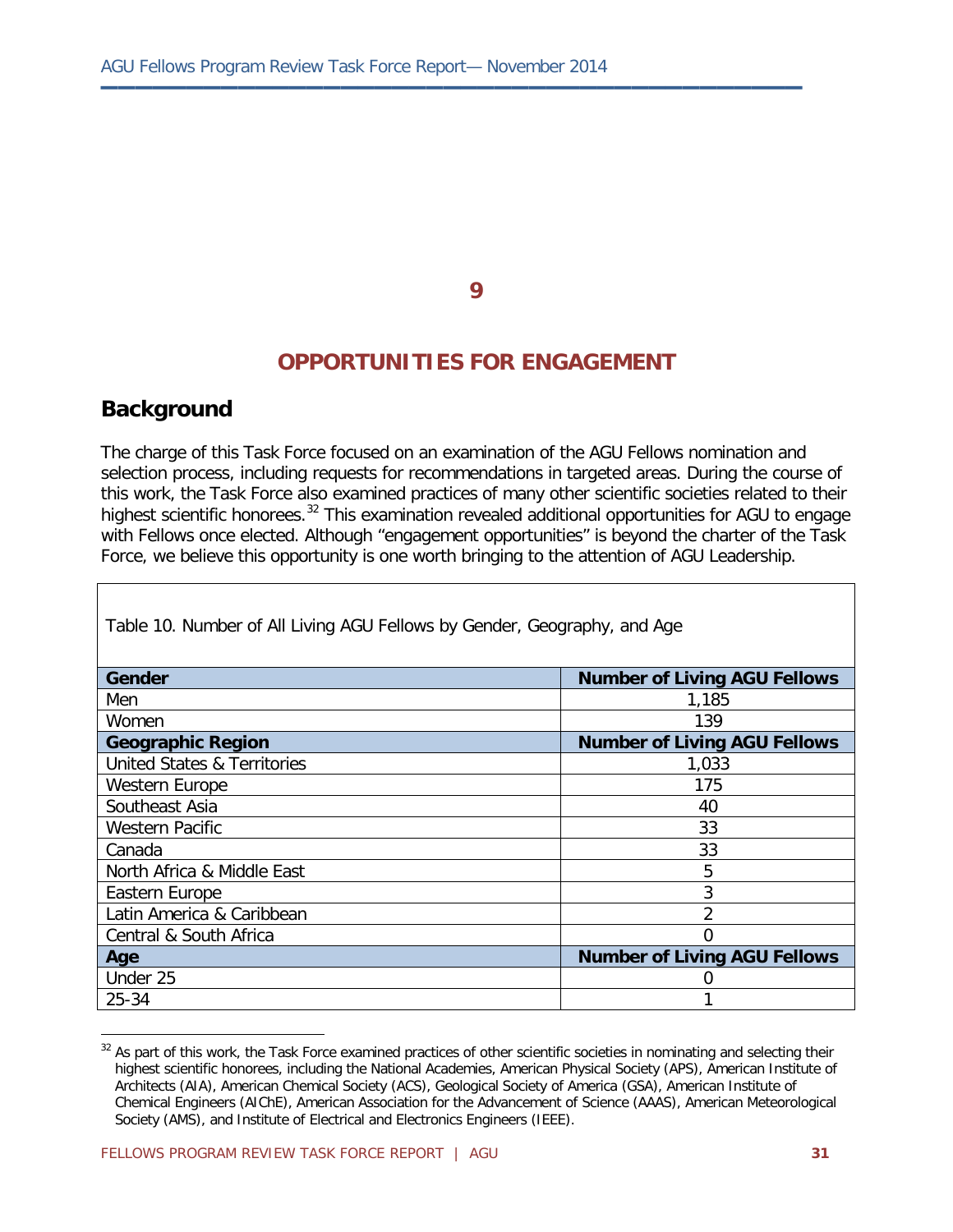AGU Fellows Program Review Task Force Report— November 2014

| $\frac{35-44}{45-54}$ $\frac{55-64}{65-74}$ | 29         |
|---------------------------------------------|------------|
|                                             | 124        |
|                                             | 375        |
|                                             | 461        |
|                                             | 322        |
| Unreported                                  | $\sqrt{2}$ |

### **A Rich Untapped Opportunity**

During the year AGU Fellows are elected, each newly elected Fellow is recognized and honored at the annual AGU Fall Meeting. Each Fellow also receives a medallion, and names of elected Fellows are widely publicized in AGU publications and website along with brief scientific citations. AGU has elected nearly 2,000 Fellows since the program inception in 1962; however, AGU currently does not have programs for engaging or tapping into this set of members beyond the activities at the AGU meeting and the publications of names.

There are currently over 1,300 living AGU Fellows representing a broad range of geographic regions and age groups (Table 10), as well as Sections and Focus Groups (Figure 4). The Task Force views this member segment as a rich untapped resource for the organization, and suggests an organization of the AGU "College of Fellows." Task Force members believe such an AGU College of Fellows would be uniquely positioned for engagement on items such as mentorship, providing endorsement on scientific position papers, and fundraising. The Task Force believes this represents a missed opportunity that should be vigorously pursued.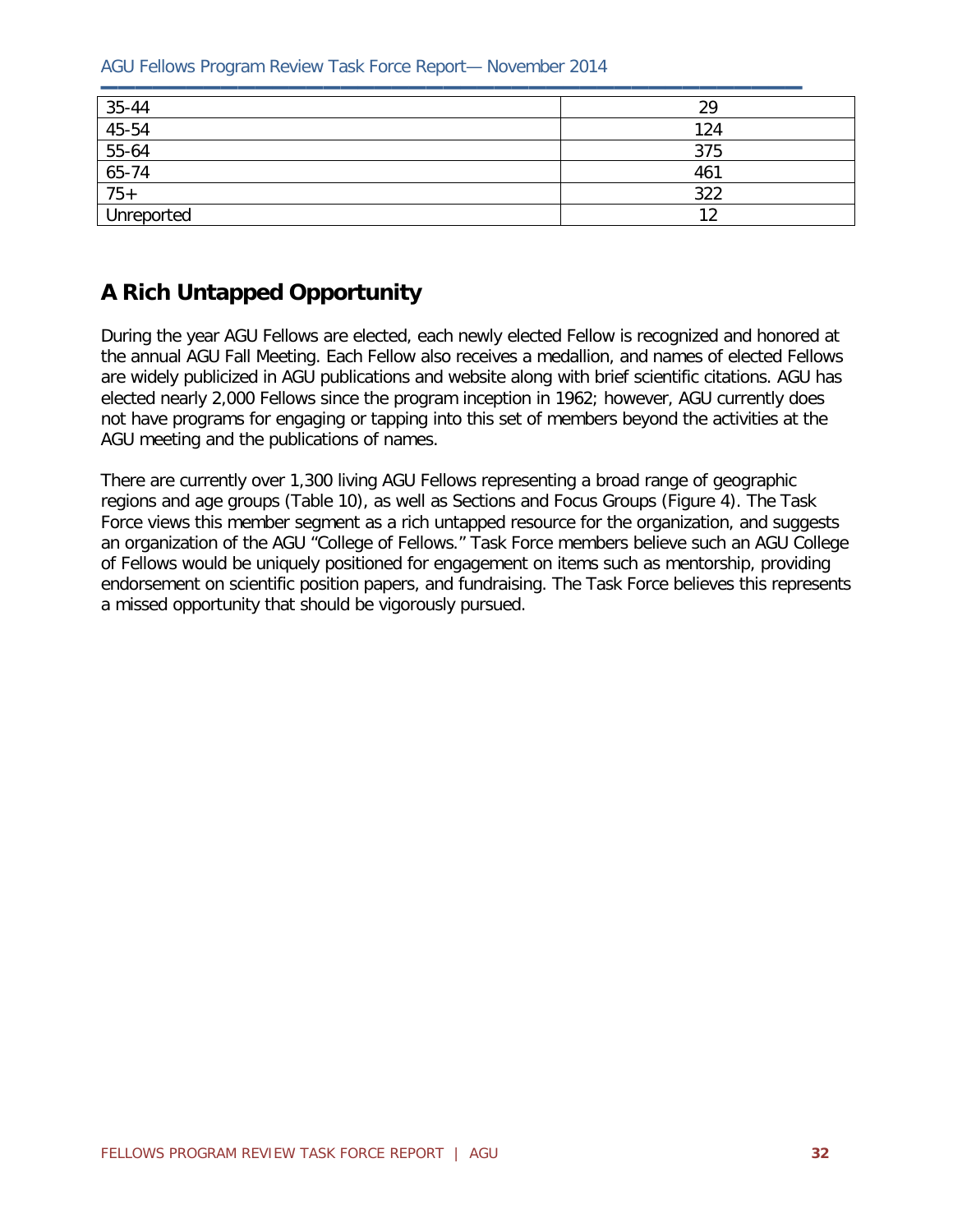

**FINDING 9:** AGU has elected nearly 2,000 Fellows since the program's inception in 1962, but does not have any programs for formally tapping into this group for their service and other contributions to AGU. Other organizations, such as the National Academies, have such programs for their highest honorees.

**RECOMMENDATION 9:** The Honors and Recognition Committee should explore the concept of a College of Fellows whose members could contribute to outreach, education, mentoring, shadowing, position statements, and development. Exploration and support for such an effort may best be pursued through appointment of a separate task force appointed by the AGU President.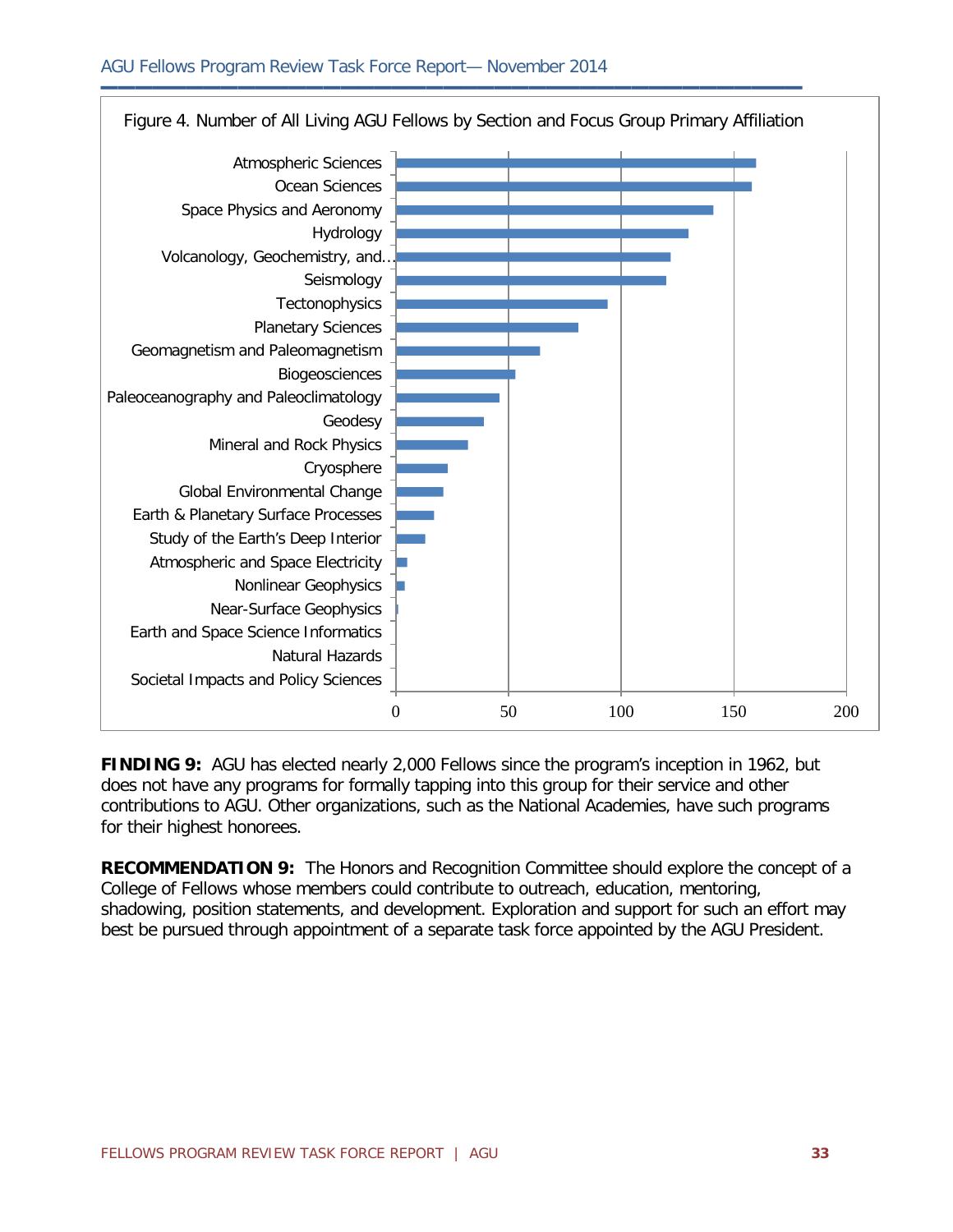**▬▬▬▬▬▬▬▬▬▬▬▬▬▬▬▬▬▬▬▬▬▬▬▬▬▬▬▬▬▬▬▬▬▬▬▬▬▬▬▬▬**

### **APPENDICES**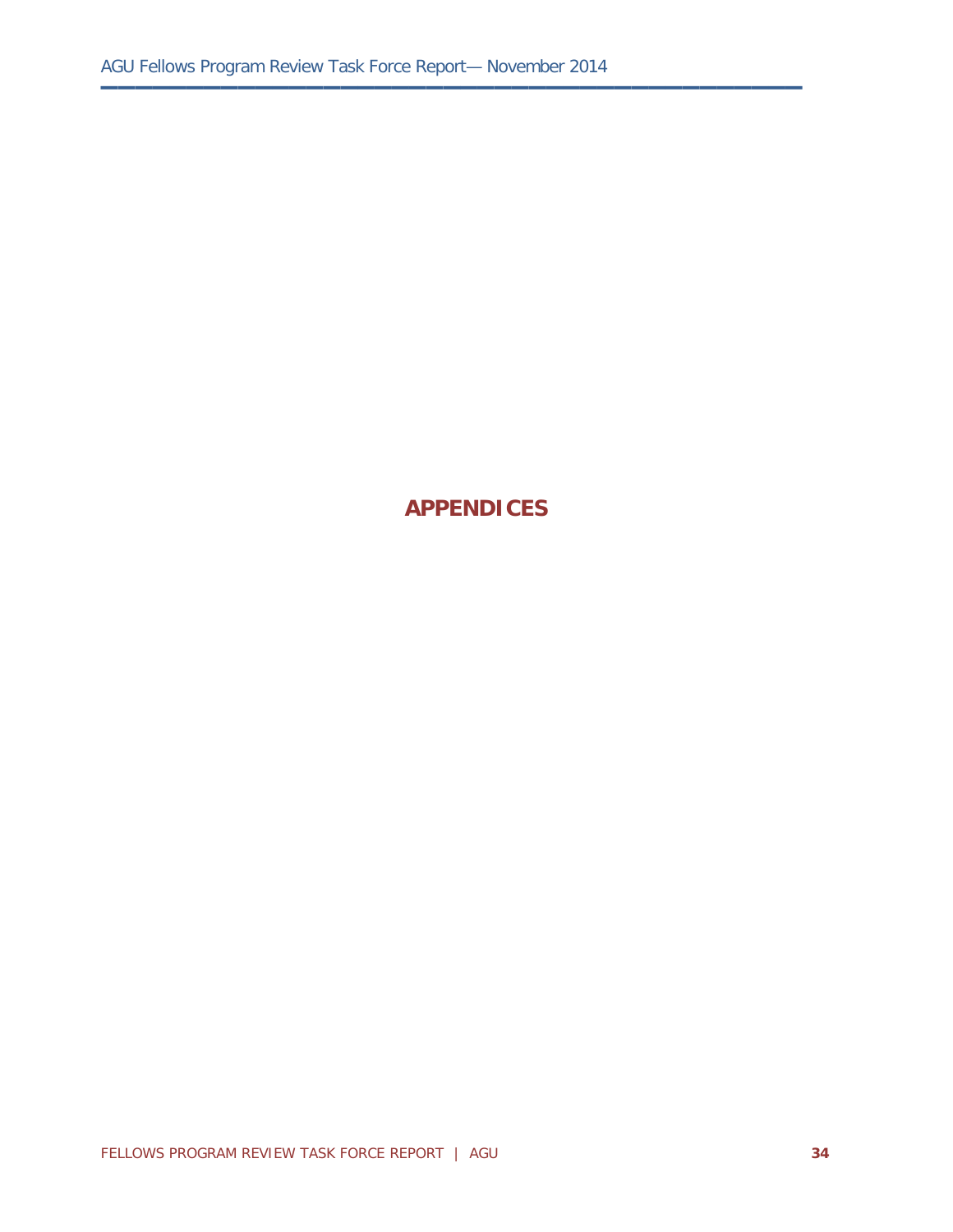### **APPENDIX A**

**▬▬▬▬▬▬▬▬▬▬▬▬▬▬▬▬▬▬▬▬▬▬▬▬▬▬▬▬▬▬▬▬▬▬▬▬▬▬▬▬▬**

### **TASK FORCE CHARGE**

### **Charge and Timeline for AGU Fellows Program Review Task Force**

The AGU Fellows Review Task Force is charged with reviewing the current AGU Fellows selection process and making recommendations to the Honors and Recognition Committee for any potential changes that might improve perceived gaps in the selection of interdisciplinary science candidates, women candidates, or candidates from other underrepresented groups, while maintaining current Fellows prestige. This group's examination will include a review of:

- data from Fellows' selection processes for the past several years to determine if the program is operating maximally in terms of the relevant goals of the Union's Strategic Plan and how science is evolving;
- the current process of selection based on Section and Focus group membership;
- the current use of allocated quotas in the selection process;
- the process for hold-over nominations that are not successful in a given year;
- the role of the h-index in selecting AGU Fellows;
- the current AGU outreach practices to solicit Fellows nominations; and
- best practices of other scientific societies for selecting candidates to receive highest scientific honor.

The Task Force is anticipated to meet 3-4 times (primarily virtually, with assistance from AGU staff) and is requested to present preliminary findings and recommendations at the December 2013 Honors and Recognition committee meeting.

### **Composition Criteria for AGU Fellows Program Review Task Force**

The Fellows Review Task Force will have the following targeted composition:

- 10-14 members:
- no less than 50% of Task Force members will be past AGU Fellows (elected or conferred);
- two members of Task Force will be members of the Honors and Recognition Committee;
- at least one member of the Task force will be a past AGU Fellows Committee chair;
- the committee will represent geographic, gender, ethnic, and Section and Focus Group diversity to the extent practical; and
- at least two early-career scientists.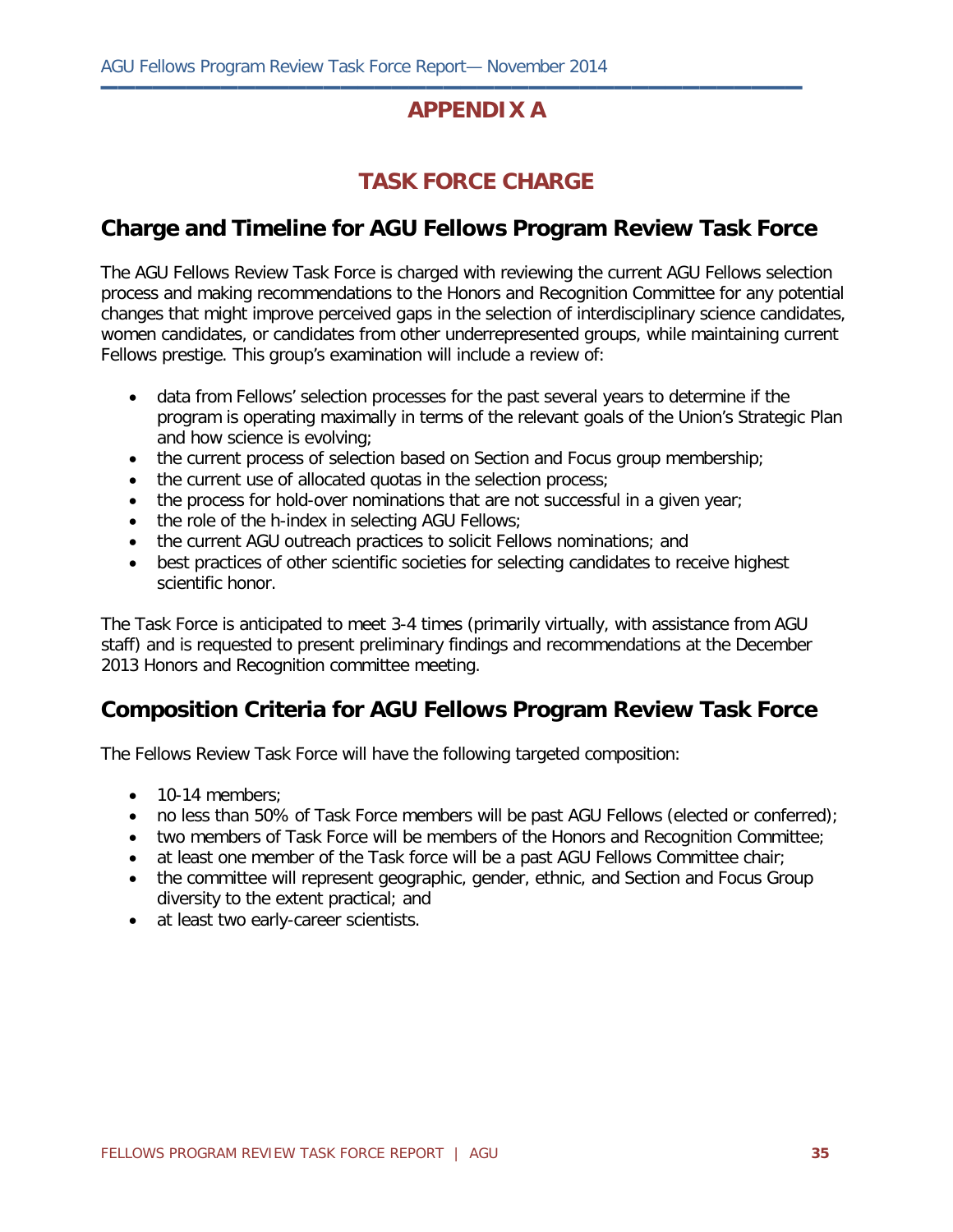### **APPENDIX B**

**▬▬▬▬▬▬▬▬▬▬▬▬▬▬▬▬▬▬▬▬▬▬▬▬▬▬▬▬▬▬▬▬▬▬▬▬▬▬▬▬▬**

### **FELLOWS NOMINATION GUIDELINES AND ANNUAL PROCESS TIMELINE**

#### **I. Nomination Guidelines**

#### **Evaluation Criteria**

The Fellows program recognizes AGU members who have made exceptional contributions to Earth and space sciences as valued by their peers and vetted by Section and Focus Group committees. Primary criteria for evaluation in scientific eminence are major breakthrough/discovery, paradigm shift, and sustained impact.

#### **Membership Eligibility**

A nominee must have been an active AGU member for each of the 3 years immediately prior to the nomination. Active membership simply refers to the renewal of AGU membership for the past three consecutive years. For example, if a member joined AGU in 2011 and has renewed his or her AGU membership in 2012 and 2013, he or she is eligible for consideration during the 2014 Fellows nomination process.

#### **Nomination Eligibility**

**Ineligible Nominees**. The following individuals and/or groups are not eligible to be candidates for Union Fellows during their terms of service:

- AGU President;
- AGU President-elect;
- Council Leadership Team members;
- Honors and Recognition Committee members;
- Section and Focus Group presidents and president-elects; and
- Union Fellows Committee members are ineligible to be Fellows candidates. Section/Focus Group Fellows Committee members are ineligible to be candidates for consideration by their respective section/focus group.

**Relationship to a Fellows Nominee.** AGU policy on the relationship to a nominee is applicable to committee members, nominators, and supporters.

The following relationships need to be *identified and communicated* to Fellows selection committees, but *will not disqualify* individuals from participating in the nomination or committee review process:

- Current dean, departmental chair, supervisor, supervisee, laboratory director, an individual with whom one has a current business or financial relationship (e.g., business partner, employer, employee);
- Research collaborator or co-author within the last three years; and/or
- An individual working at the same institution or having accepted a position at the same institution.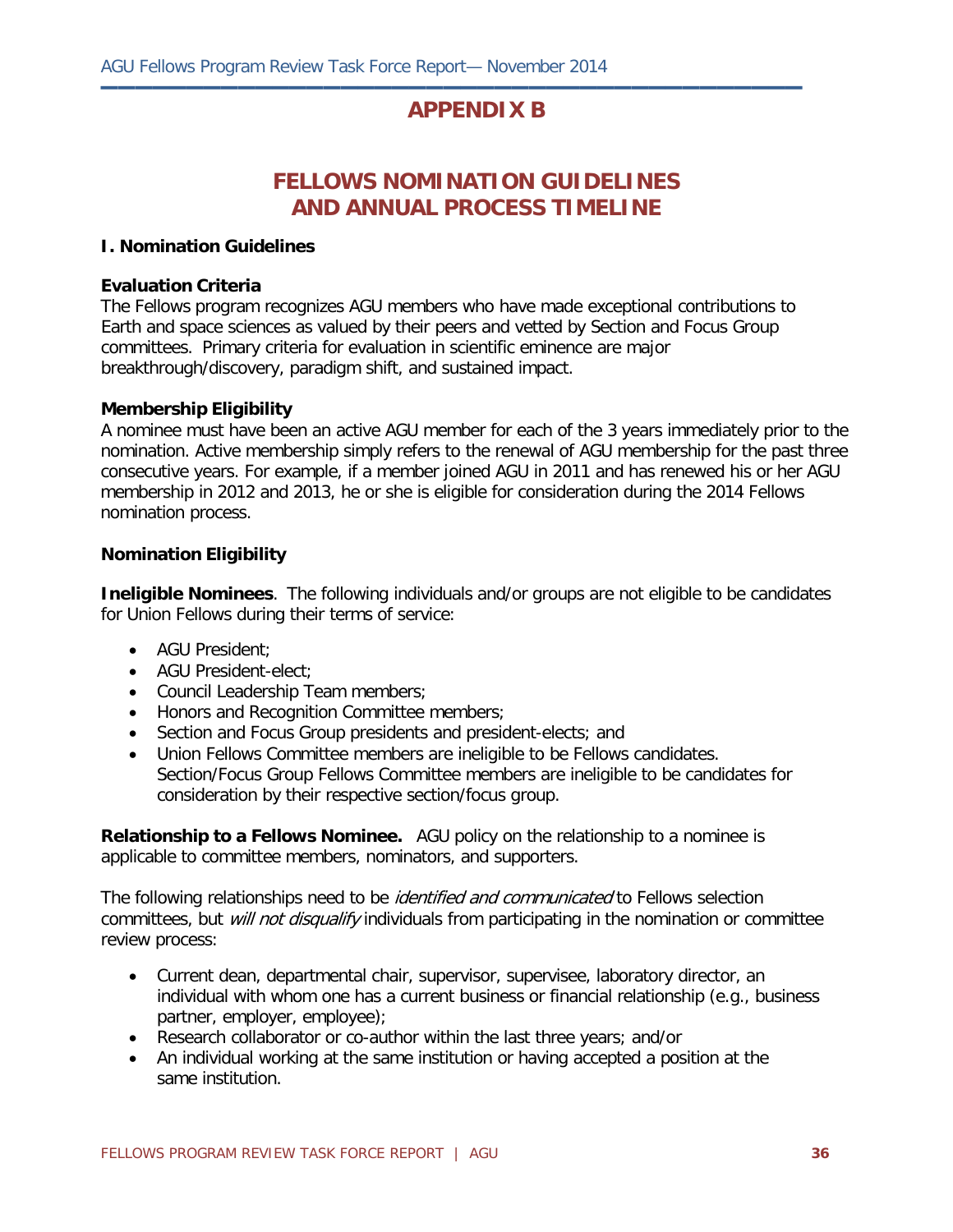**▬▬▬▬▬▬▬▬▬▬▬▬▬▬▬▬▬▬▬▬▬▬▬▬▬▬▬▬▬▬▬▬▬▬▬▬▬▬▬▬▬** Individuals with the following relationships are disqualified from participating in the Fellows nomination or committee review process (i.e., nominator, supporter, or committee member):

• A previous doctoral or graduate advisor, graduate student, or postdoctoral fellow may not write a **nomination letter** but may write a **supporting letter** after five years of terminating their relationship with the nominee beginning on 1 January after the year the relationship was terminated.

Termination of a relationship is defined as follows:

- nominee no longer being paid by supporter
- nominee no longer supported under the same grant or contract
- Family member, spouse, or partner;
- AGU President;
- AGU President-elect;
- Council Leadership Team members;
- Honors and Recognition Committee members;
- Section and Focus Group presidents and president-elects; and
- Nominator/supporter should not be a member on the Union Fellows Committee or any
- Section or Focus Group Selection committee that will review the candidate(s).

For more details, please review the AGU conflict of interest policy.<sup>[33](#page-36-0)</sup>

**Additional Conflicts.** Members of Fellows selection committees may, for other reasons, determine that they have conflicts – or potential conflicts – that require elimination from service and then act on that determination if they believe that service could affect the fairness of the selection process.

#### **Nomination Requirements**

- The nominee's AGU join date (year);
- The nominee's primary section or focus group affiliation; and
- The nominee's Hirsch index (i.e., h-index) score. Please note that the h-index is required, but plays only a secondary role in evaluation.

Nomination packages should contain the following files, which should be **no more than two (2) pages in length per document**:

- 1. Nomination letter with one sentence citation (i.e., citation should be 150 characters or less including punctuation and spacing);
- 2. Nominee's curriculum vitae;

 $\overline{a}$ 

- 3. Nominee's selected bibliography with a brief, introductory summary (i.e., no more than one paragraph);
- 4. A minimum of 3 but no more than 5 letters of support (total does not include nomination letter). Please refer to the "Nomination Eligibility" section prior to selecting supporters.

**Submissions sent via postal or courier delivery only:** All packages sent via mail or courier delivery should include a completed cover sheet. (The online submission system will generate a cover sheet for nominators.)

<span id="page-36-0"></span><sup>33</sup> AGU Conflict of Interest Policy: [http://honors.agu.org/agu-conflict-of-interest-policy-union-sections-focus-groups](http://honors.agu.org/agu-conflict-of-interest-policy-union-sections-focus-groups-fellows-medals-awards-prizes-lectures-program-selection-committees/)[fellows-medals-awards-prizes-lectures-program-selection-committees/](http://honors.agu.org/agu-conflict-of-interest-policy-union-sections-focus-groups-fellows-medals-awards-prizes-lectures-program-selection-committees/)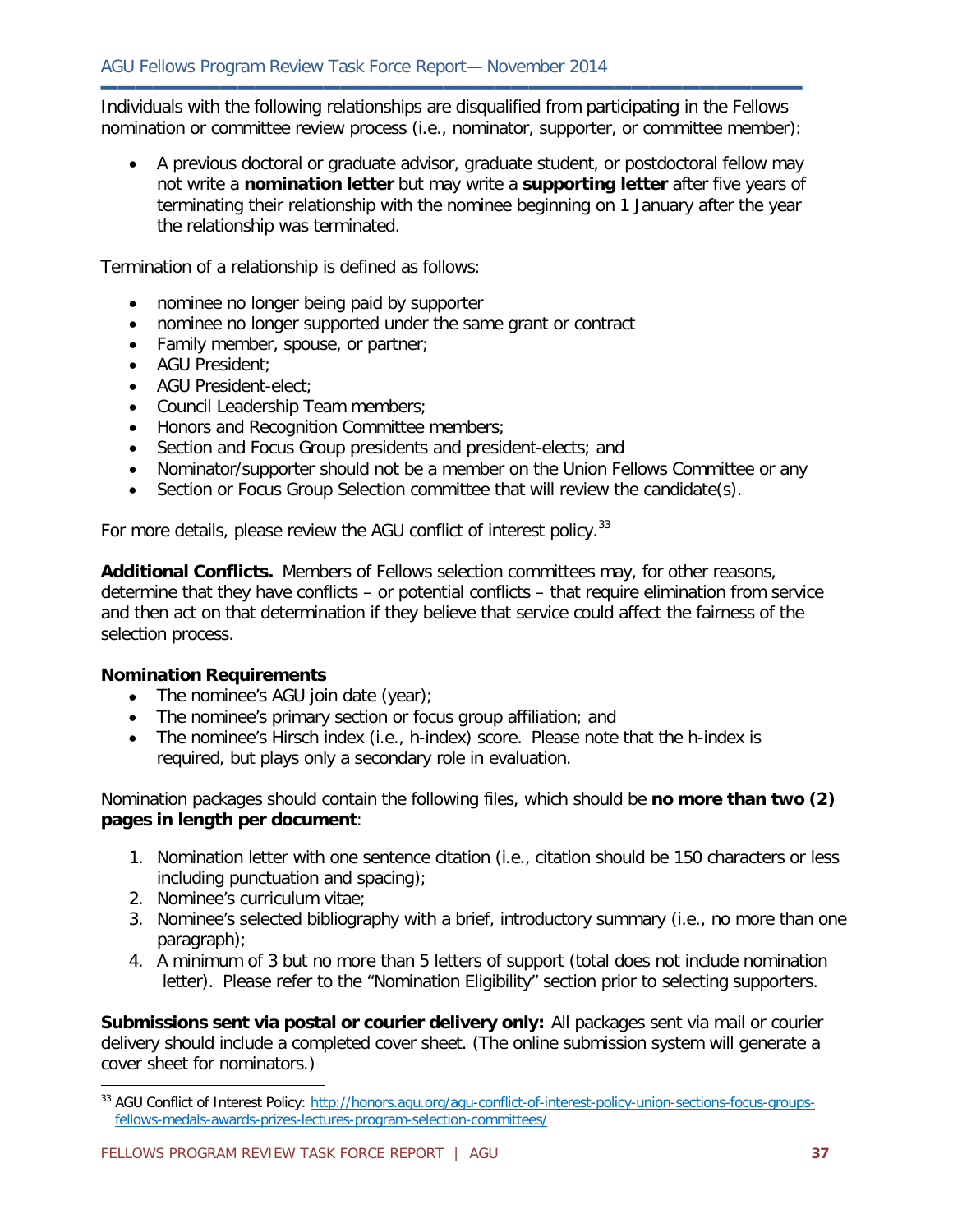#### **Nomination Submissions**

Fellows nominations can be submitted (1) online or (2) by regular mail delivery. However, to expedite the submission process, the online submission system should be used.

**▬▬▬▬▬▬▬▬▬▬▬▬▬▬▬▬▬▬▬▬▬▬▬▬▬▬▬▬▬▬▬▬▬▬▬▬▬▬▬▬▬**

| 15 January 2014          | Fellows Nomination submission site opens                                                              |  |  |  |  |
|--------------------------|-------------------------------------------------------------------------------------------------------|--|--|--|--|
| 15 March 2014            | Fellows Nominations submission site closes                                                            |  |  |  |  |
| 3 April 2014             | Teleconference overview of the selection process with Section/FG                                      |  |  |  |  |
|                          | Fellows Committee chairs and Union Fellows Committee Chair                                            |  |  |  |  |
| 8 April 2014             | Packages to Section/FG Fellow Committee Chairs for review                                             |  |  |  |  |
| 13 May 2014              | Section/FG Committee deadline for submission of ranking letters                                       |  |  |  |  |
| 16 May 2014              | Packages to Union Fellows Committee for review                                                        |  |  |  |  |
| 29 May 2014              | Deadline for submission of Union Fellows Committee primary and                                        |  |  |  |  |
|                          | secondary presenter preferences                                                                       |  |  |  |  |
| 4 June 2014              | Completed list of nominee assignments to Union Fellows Committee                                      |  |  |  |  |
| 20 June 2014             | Deadline for submission of initial Union Fellows Committee rankings                                   |  |  |  |  |
| 23 June 2014             | Consolidated rankings provided to Union Fellows Committee                                             |  |  |  |  |
| 26 June 2014             | Union Fellows Committee teleconference to complete first round<br>selection and elimination           |  |  |  |  |
| 27 June 2014             | Updated ranking spreadsheets and list of selected/not selected<br>nominees to Union Fellows Committee |  |  |  |  |
| 10-11 July 2014          | Union Fellows Selection Committee Meeting (Two full days)                                             |  |  |  |  |
| 25 July 2014             | 2014 Fellows notified by Union President                                                              |  |  |  |  |
| 28 July 2014             | Headquarters notifies all nominators, Board, Council, AGU                                             |  |  |  |  |
|                          | Membership, and public of the 2014 class of Fellows                                                   |  |  |  |  |
| 29 July 2014 (tentative) | 2014 class of elected Fellows published in Eos                                                        |  |  |  |  |
| 17 December 2014         | AGU Honors Ceremony and Banquet held during Fall Meeting                                              |  |  |  |  |

#### **II. AGU Internal Timeline for 2014 AGU Fellows Nomination and Selection Process**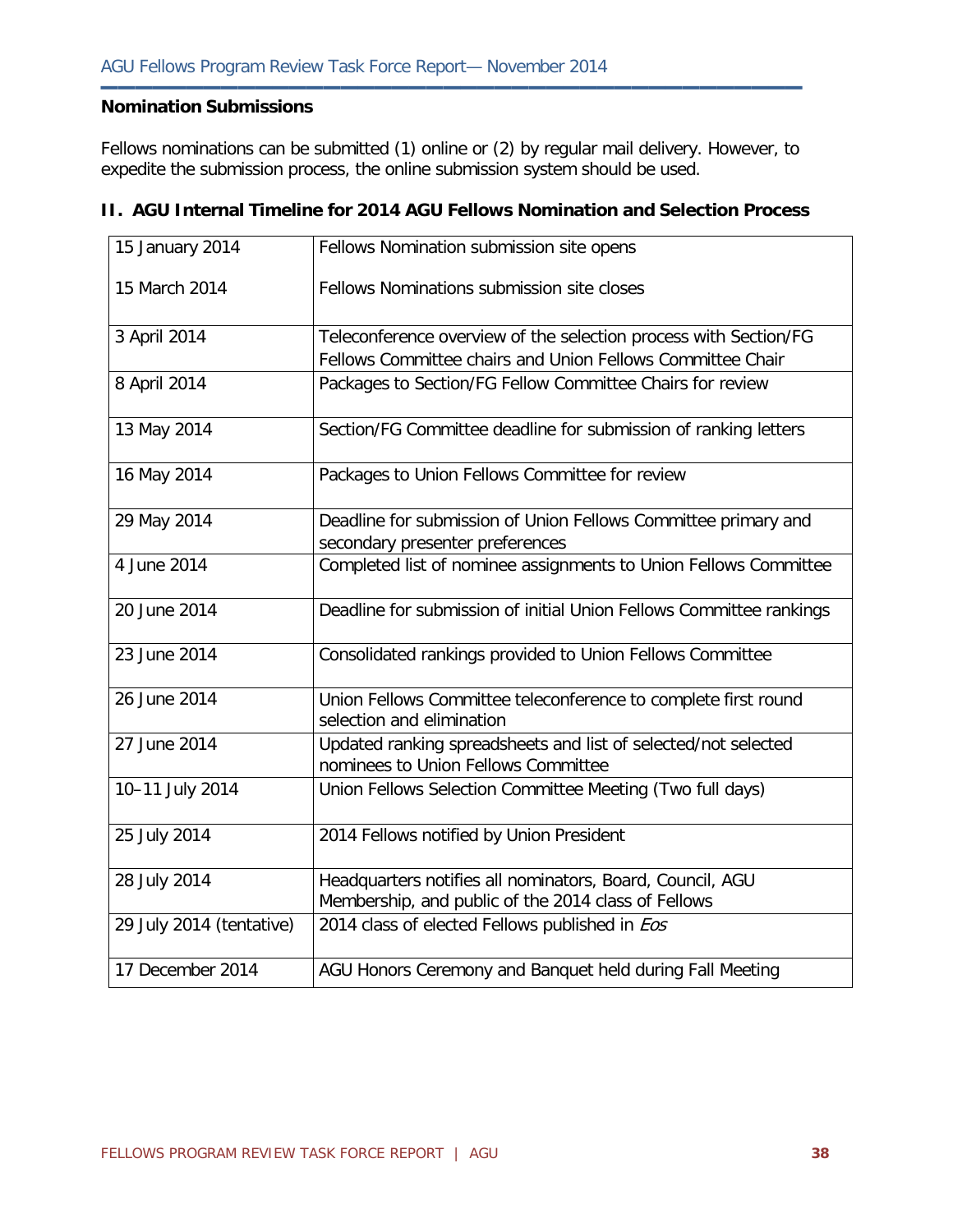### **APPENDIX C**

**▬▬▬▬▬▬▬▬▬▬▬▬▬▬▬▬▬▬▬▬▬▬▬▬▬▬▬▬▬▬▬▬▬▬▬▬▬▬▬▬▬**

### **LIST OF TABLES AND FIGURES**

### **Tables**

- Table 1 Women and Non-U.S. Residents as Growing Percentages of AGU Members
- Table 2 Overall AGU Member Demographics in 2012
- Table 3 Gender and Geographic Diversity of Nominees at Each Stage of the 2013 Fellows Process
- Tables 4a and 4b Success Rate Profile for AGU Fellows Candidate Selection 2012-2013
- Table 5 Proportion of AGU Fellows Who Are Women 2009-2013
- Table 6 Proportion of Fellows Nominators Who Are Women and Who are of Non-U.S. **Nationality**
- Table 7 Number of Women, Men, U.S., and Non-U.S. Fellows Candidates and Successfully Elected Women and Non-U.S. Fellows by Primary Affiliation in 2013
- Table 8 Fellows Candidate Allocation by Section and Focus Group in 2013
- Table 9 Average H-Indices of Elected Fellows and Unsuccessful Candidates
- Table 10 Number of All Living AGU Fellows by Gender, Geography, and Age

#### **Figures**

- Figure 1 Fellows Nominators by Gender and Nationality 2012-2013
- Figure 3 Proportion of U.S. Fellows and Non-U.S. Fellows Elected Between 2010-2013
- Figure 2 Gender of AGU Members in 2013
- Figure 4 Number of All Living AGU Fellows by Section and Focus Group

#### **Text Boxes**

- Text Box 1 Overview of the AGU Fellows Process
- Text Box 2 Guidelines for Canvassing Committees
- Text Box 3 Current Criteria for Selecting Fellows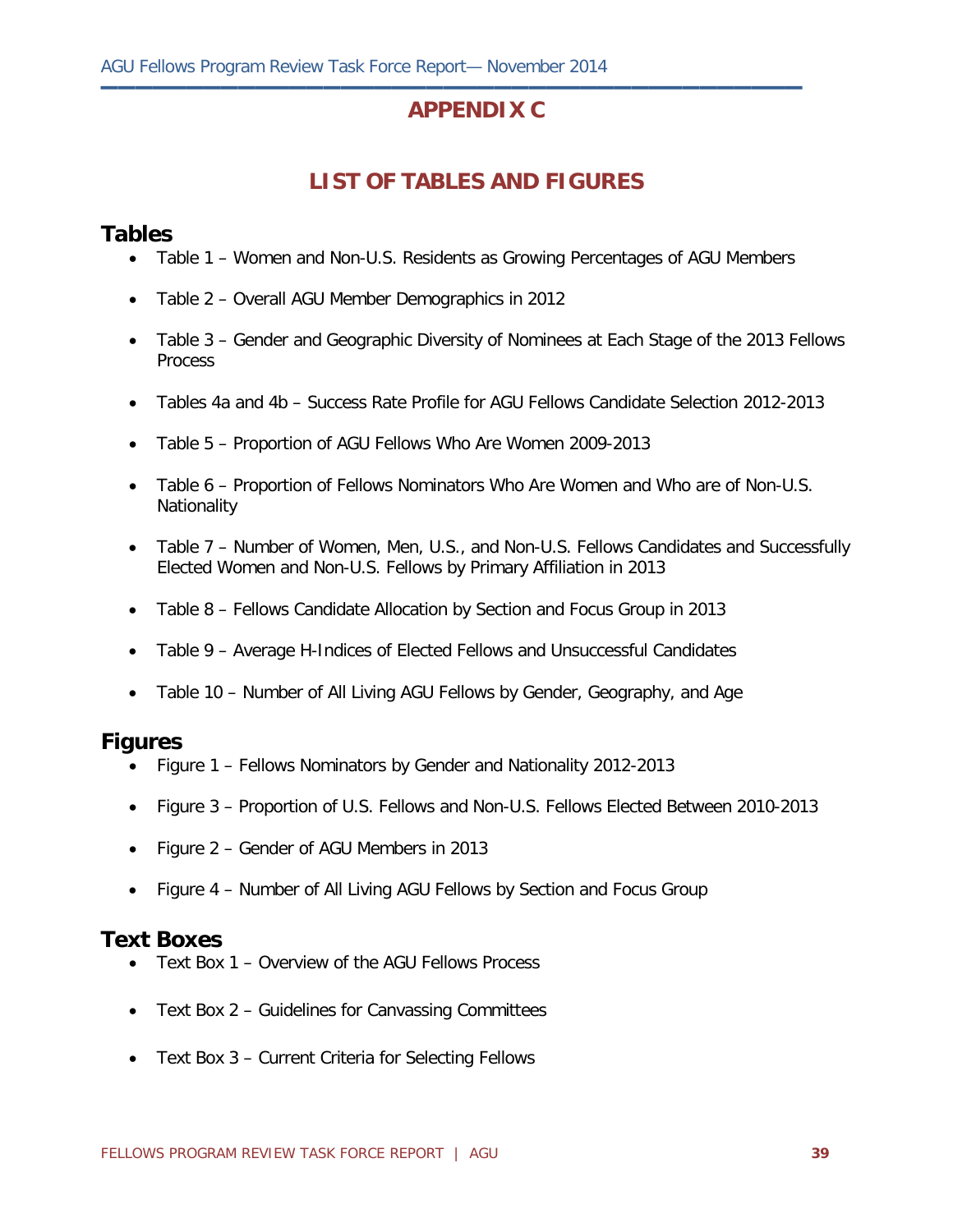### **APPENDIX D**

**▬▬▬▬▬▬▬▬▬▬▬▬▬▬▬▬▬▬▬▬▬▬▬▬▬▬▬▬▬▬▬▬▬▬▬▬▬▬▬▬▬**



### **SUPPLEMENTAL TABLES AND FIGURES**



| Table D-1. U.S. and Non-U.S. Fellows Candidates from 2010-2013 |                                                     |                                                        |                             |                            |                                          |                                          |  |  |
|----------------------------------------------------------------|-----------------------------------------------------|--------------------------------------------------------|-----------------------------|----------------------------|------------------------------------------|------------------------------------------|--|--|
| Year                                                           | <b>Total</b><br><b>Number of</b><br><b>Nominees</b> | Total<br>Number of<br><b>Fellows</b><br><b>Elected</b> | Non-U.S.<br><b>Nominees</b> | Non-U.S.<br><b>Elected</b> | % of Total<br><b>Nominee</b><br>Non-U.S. | % of Total<br><b>Elected</b><br>Non-U.S. |  |  |
| 2010                                                           | 161                                                 | 58                                                     | 46                          | 17                         | 29%                                      | 29%                                      |  |  |
| 2011                                                           | 186                                                 | 60                                                     | 47                          | 12                         | 25%                                      | 20%                                      |  |  |
| 2012                                                           | 175                                                 | 61                                                     | 56                          | 16                         | 32%                                      | 26%                                      |  |  |
| 2013                                                           | 214                                                 | 62                                                     | 50                          | 13                         | 23%                                      | 21%                                      |  |  |